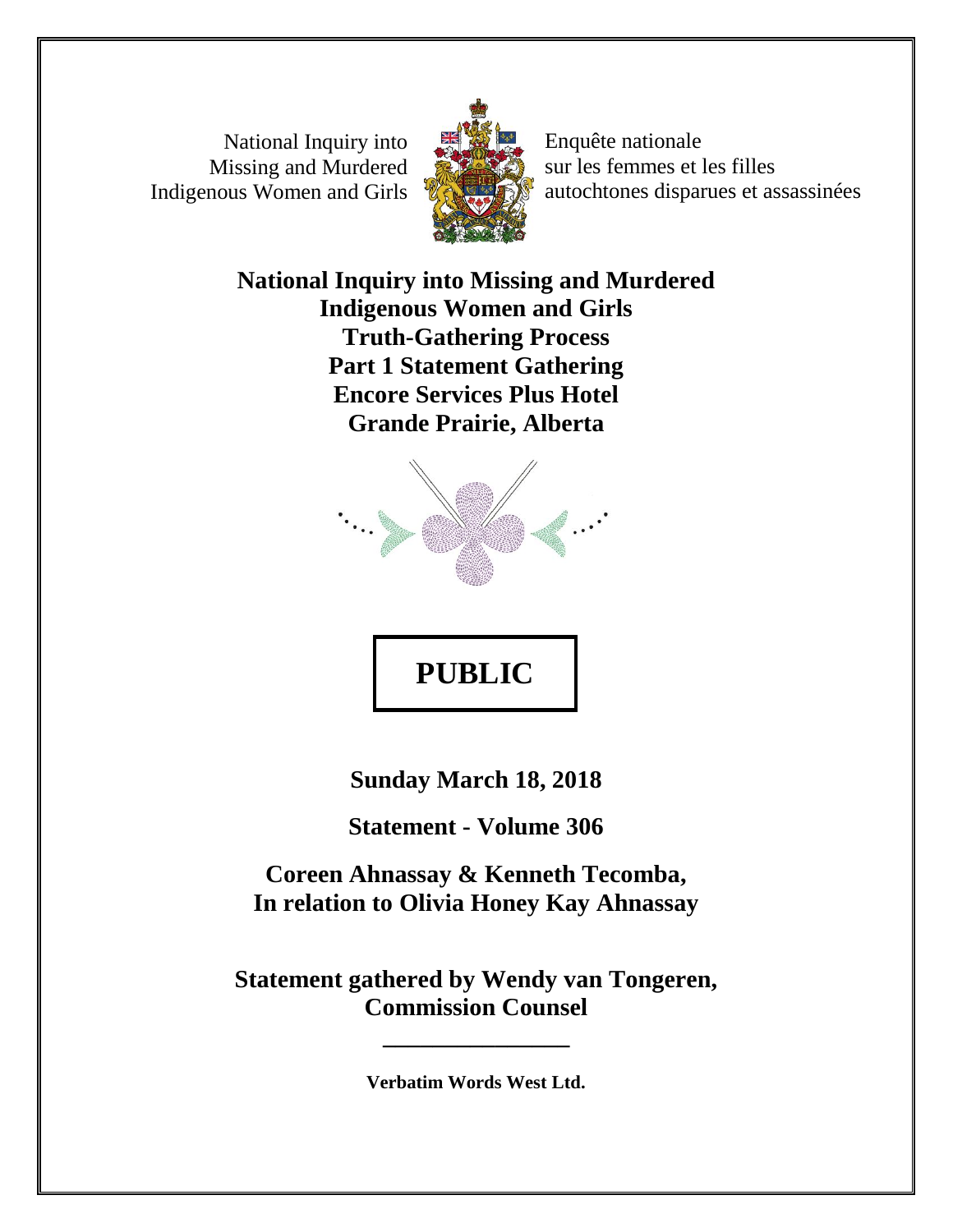#### **ORDER**

Pursuant to Rule 7 of *Legal Path: Rules of Respectful Practice*, Chief Commissioner Marion Buller ordered that some names in this transcript and related documents be rendered anonymous. This order was made November 22, 2018.

#### **II**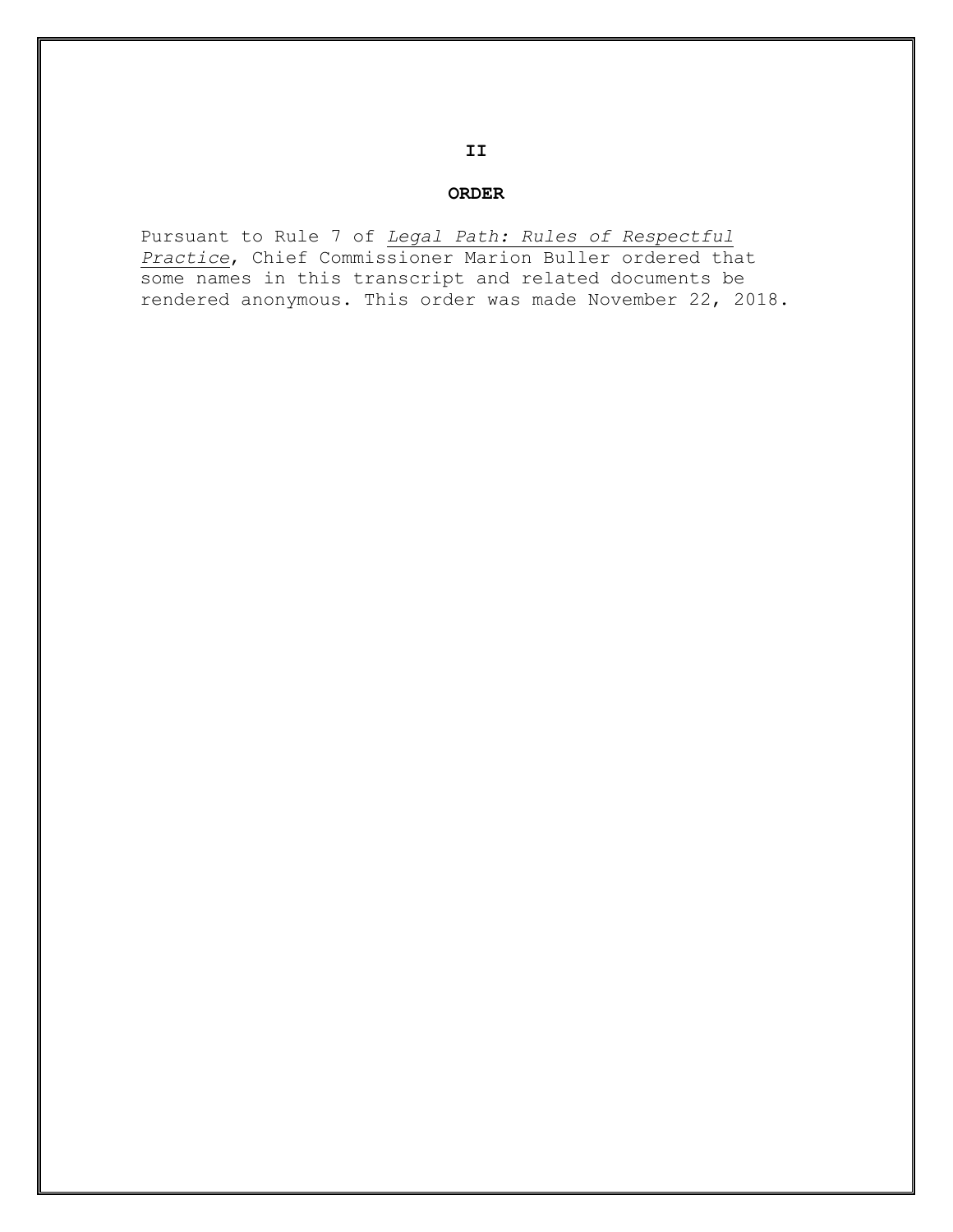#### **III**

#### **TABLE OF CONTENTS**

**Statement Volume 306 March 18, 2018 PAGE**

Statement by Coreen Ahnassay & Kenneth Tecomba . . . . 1 Reporter's certification . . . . . . . . . . . . . . . 56

Statement Gatherer: Wendy van Tongeren

#### **Documents submitted with testimony:**

**Item 1:** Two diagrams hand drawn by the Witnesses, with map key (3 pages)

**Item 2:** Fact sheet of events (1 page)

**Item 3:** Diagram of family tree (1 page)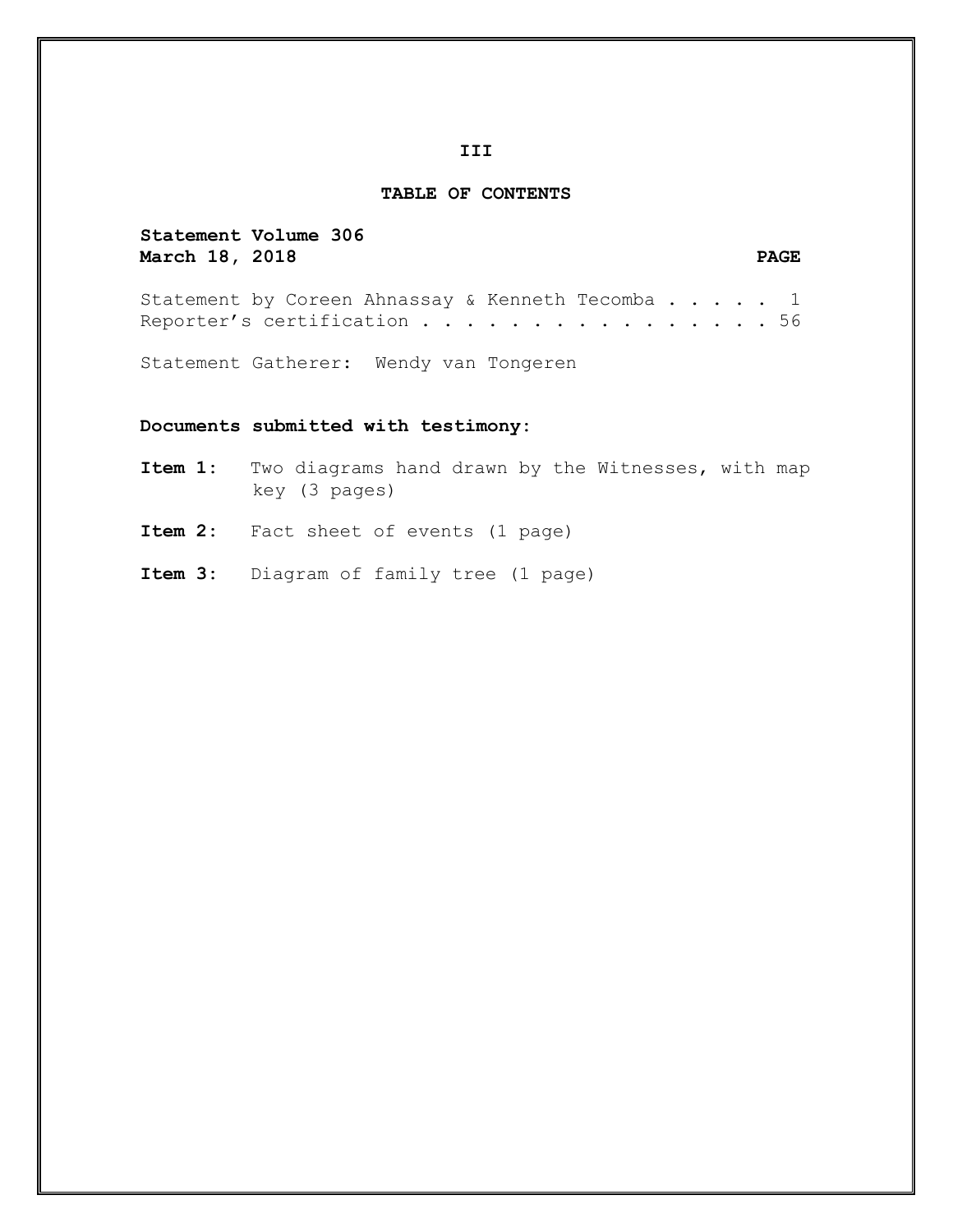**IV**

#### **NOTE**

The use of square brackets [ ] in this transcript indicates that amendments have been made to the certified transcript in order to replace information deemed inaudible or indecipherable by the original transcriptionist. The use of a strikethrough mark indicates where an error was found in the original transcription. Amendments to this transcript were made by Susan Grant, Legal Assistant with National Inquiry into Missing and Murdered Indigenous Women, Girls and 2SLGBTQ on October 9, 2018 at Vancouver, British Columbia. To make the amendments, Ms. Grant listened back to the source audio and video recordings of the proceeding.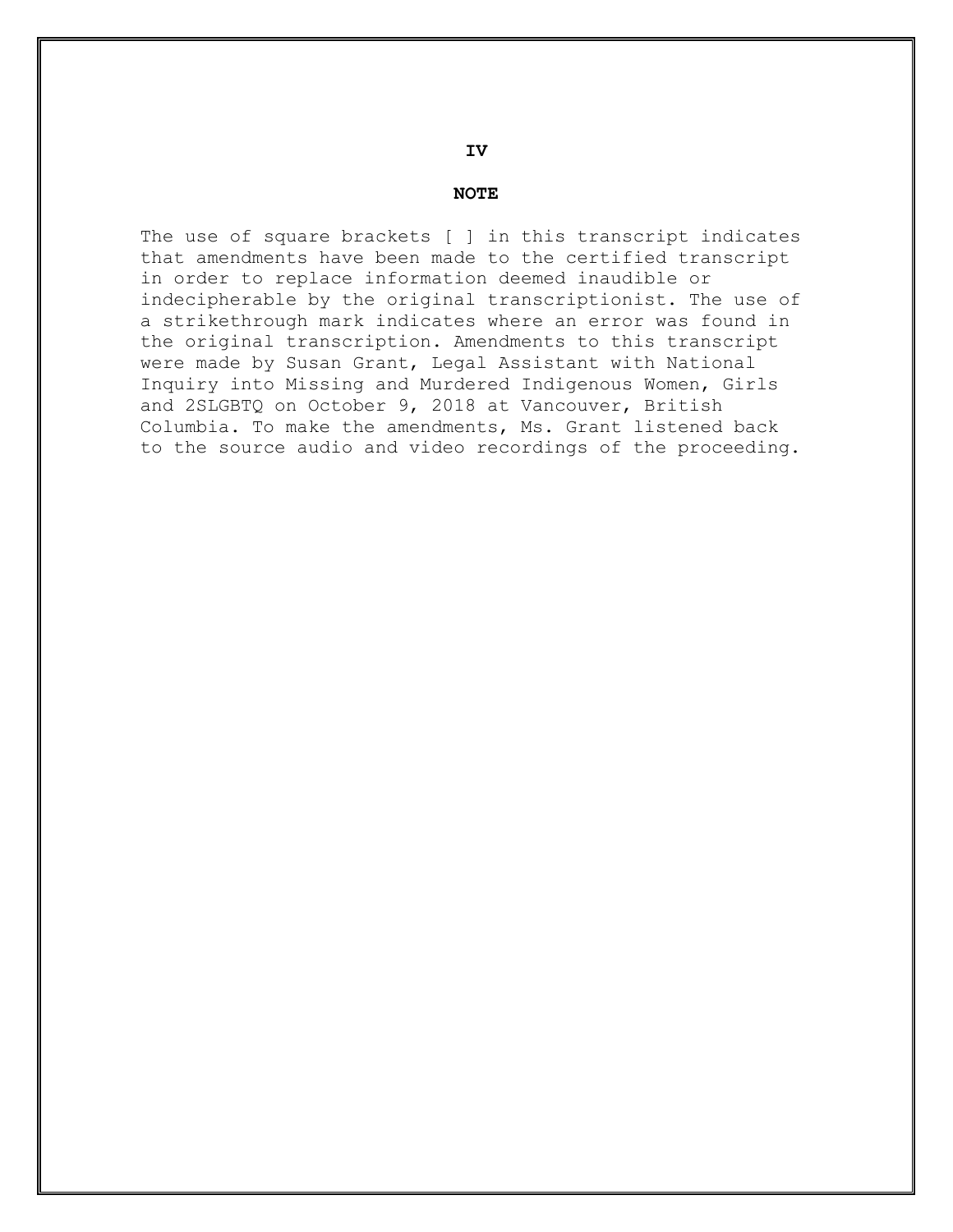#### **Statement – Public 1 Coreen Ahnassay & Kenneth Tecomba (Olivia Kay Ahnassay)**

1 Grande Prairie, Alberta<br>2 March 18, 2018 March 18, 2018 4 WENDY VAN TONGEREN: Okay so, for the sake of the<br>5 cecorder, Wendy van Tongeren here and I'm in 5 recorder, Wendy van Tongeren here and I'm in the<br>6 Hotel Services Plus in Grande Prairie and it's Hotel Services Plus in Grande Prairie and it's the 18th day of March 2018. It's about 10 minutes -- oh five minutes to 10:00 in the morning and Coreen Ahnassay and Kenneth Tecomba are about to come in. That's A-h-n-a-s-s-a-y for Coreen and Kenneth T-e-c-o-m-b-a. And they will be talking about the death of Olivia Honey Kay Ahnassay who was killed on November 18th, 2010. She was born on March 18, 1983. So, I'll bring those people in and get the consents signed. ROSANNE MORPHY: Oh, you're back okay. WENDY VAN TONGEREN: Okay. ROSANNE MORPHY: Do you want me to call them in? WENDY VAN TONGEREN: Yes. 21 ROSANNE MORPHY: Okay, perfect.<br>22 WENDY VAN TONGEREN: And the la WENDY VAN TONGEREN: And the lady who came in is Rosanne Morphy. I'll have everyone introduce themselves when they come. ROSANNE MORPHY: So, we're just going to come in here. Right in here. Just grab -- Wendy, this is Kenneth. WENDY VAN TONGEREN: Hi Kenneth. Nice to meet you. Wendy is my name. ROSANNE MORPHY: This is Coreen. WENDY VAN TONGEREN: Hi Coreen. Nice to meet you. ROSANNE MORPHY: And this is Michelle MacIsaac, she's with (indiscernible), so she'll be the supporting (indiscernible) here. WENDY VAN TONGEREN: Yeah, so good to meet you. MICHELLE MACISAAC: So, where do you want me to sit, beside you or across from you? Or where were you sitting? Are you sitting --? ROSANNE MORPHY: Okay, I will see you guys later. WENDY VAN TONGEREN: I'm going to sit right here. MICHELLE MACISAAC: Okay. Thank you. WENDY VAN TONGEREN: So, I'm going to tell you right off the start that the -- this is a video camera and it's already on, because I -- I just wanted to record everything and this is an audio and that we'll be getting -- asking for your consent, actually signing a consent.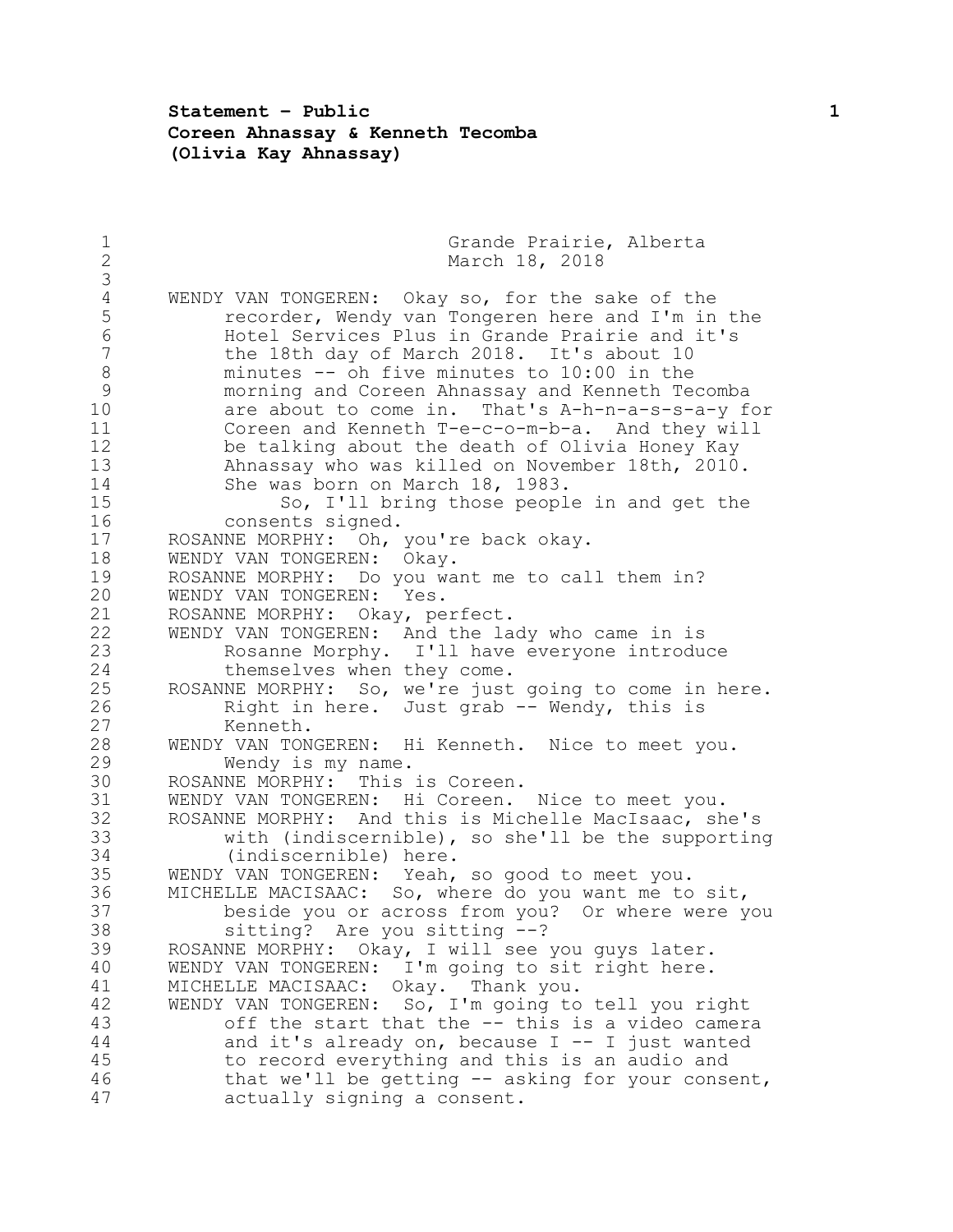## **Statement – Public 2 Coreen Ahnassay & Kenneth Tecomba (Olivia Kay Ahnassay)**

1 So, but we'll kind of go -- it's good to see<br>2 vou. I was trving to reach you vesterday. you. I was trying to reach you yesterday. MICHELLE MACISAAC: Oh. 4 WENDY VAN TONGEREN: As well as 50 other people,<br>5 because I know you're so busy organizing th 5 because I know you're so busy organizing this,<br>6 but it's lovely to meet you too. but it's lovely to meet you too. MICHELLE MACISAAC: Thank you, nice to meet you. WENDY VAN TONGEREN: So, we're just waiting for Rosanne. So, maybe we could start with the consents. MICHELLE MACISAAC: And I'm just going to warm up my coffee and then I'm good. WENDY VAN TONGEREN: Okay, and would you like something, there's coffee and then there's a muffin if you'd like one, and -- or even if you had some water -- MICHELLE MACISAAC: Want some water? WENDY VAN TONGEREN: I guess that would nice. MICHELLE MACISAAC: Mixed with the ginger ale, hey. KENNETH TECOMBA: Yeah. WENDY VAN TONGEREN: So, the idea of a consent is that because we're recording this both visually and -- and audio, it may be that you want this to be private and that you don't want people to see. And so, you're going to choose what you want, because I -- I already know that you want to -- to speak to somebody from the commission. And, but we need to be a little bit more detailed about exactly what you want to do. And I should tell you who I am. My name is Wendy van Tongeren and I actually don't have cards, so I just wrote this out, so you could at 33 least see my name in writing.  $I'm - I'm$  married 34 to a man who's from Holland so that's a Dutch to a man who's from Holland so that's a Dutch name. And I'm a lawyer with the National Inquiry and I have actually been a lawyer in British Columbia for about almost 40 years, 39 years. And I -- I know because -- MICHELLE MACISAAC: I couldn't hear her, sorry. You can hear her though? WENDY VAN TONGEREN: I've got these two -- MICHELLE MACISAAC: I know she's really looking at your eyes -- COREEN AHNASSAY: How you been? 45 WENDY VAN TONGEREN: So, I -- I actually for -- was with the inquiry, I actually worked as a prosecutor in British Columbia for 33 years. So,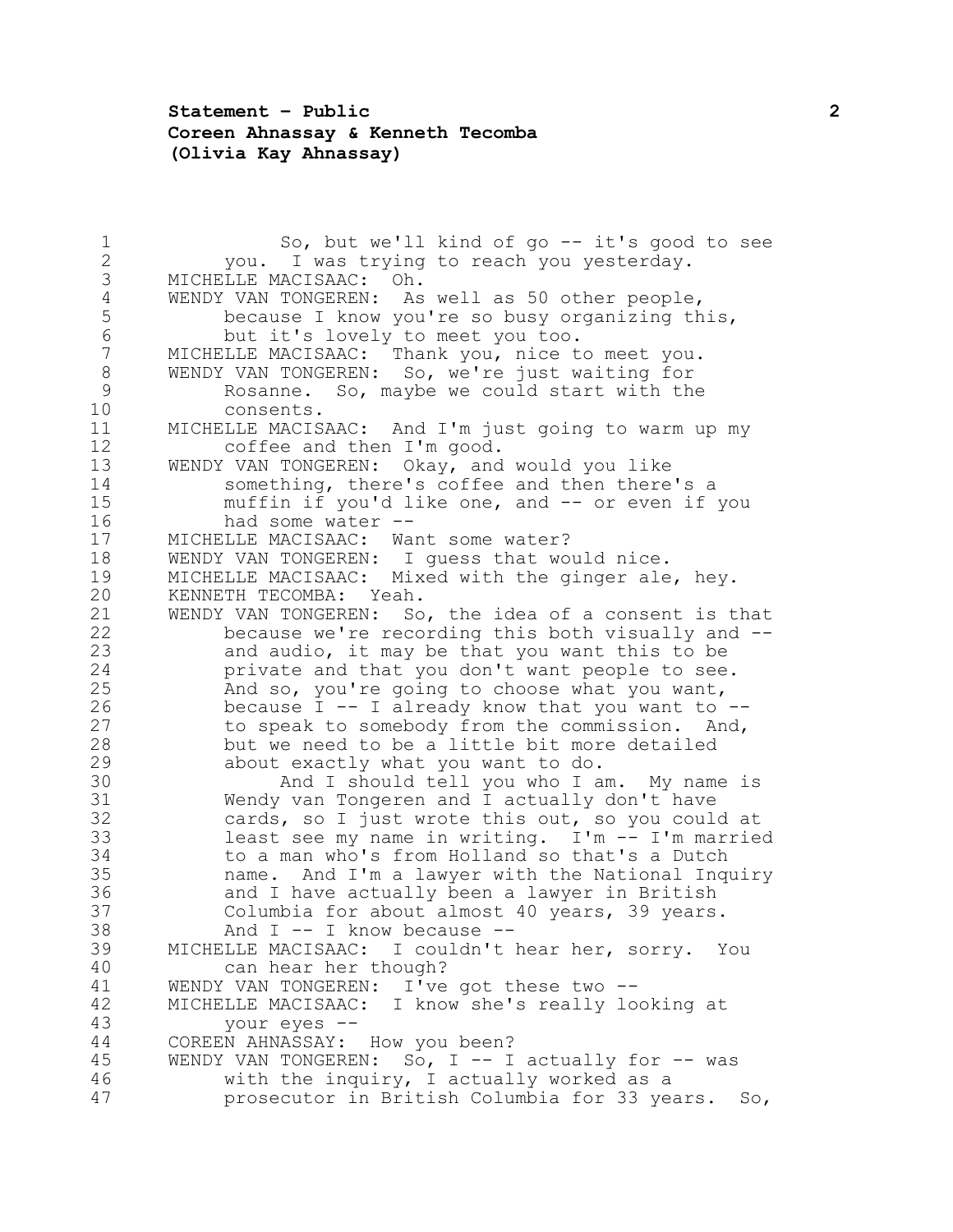**Statement – Public 3 Coreen Ahnassay & Kenneth Tecomba (Olivia Kay Ahnassay)**

1 I know that you're going to be talking about your<br>2 daughter and step-daughter and what happened. 2 daughter and step-daughter and what happened.<br>3 And so, I -- I'm very familiar with the court And so,  $I$  -- I'm very familiar with the court 4 system, because I worked as a prosecutor. So, I<br>5 am very sorry as well to hear about your loss. 5 am very sorry as well to hear about your loss.<br>6 And I have had the experience of listening to 6 6 And I have had the experience of listening to<br>7 beople about these things. people about these things. COREEN AHNASSAY: Mm-hm. WENDY VAN TONGEREN: And I promise you I'll do my best to listen to you (indiscernible). So, so that's who I am. 12 So, back to the consent. I'm just going to read this and then I'll put it into language that 14 is easier to understand, so. The -- it says here, consenting to allow the National Inquiry to record or take your statement for use and the inquiry may disclose your name, your face, your voice and other identifying -- identifying features. So, for example, you were talking about your daughter whose name is the same last 21 name as yours. So, that would be an -- an 22 identifying situation okay. So, in this one, you're consenting that all to be disclosed including your family, any photographs that you may have brought today, any audio or visual documents and the consent also applies to any applicable freedom of information and privacy laws. So, in other words, if -- if somebody asks through channels that are available to them for something that went on that you're also prepared to provide that to them as well. And if any identifying information is publicly 33 televised or available, social media, I cannot<br>34 later withdraw my consent. later withdraw my consent. You see this is -- this is a public inquiry. So, everything is supposed to be public unless somebody asks that it not be public. And the purpose is that normally with an inquiry the government has provided the funds and appointed people to inquire into things that are going horribly wrong. And the public has a right to hear what it is what's going horribly wrong and to hear how the -- the government might try to 44 make it better. Okay, so that's -- that's why it's public. So, that's option number one. So, option number one is right here. Is that we may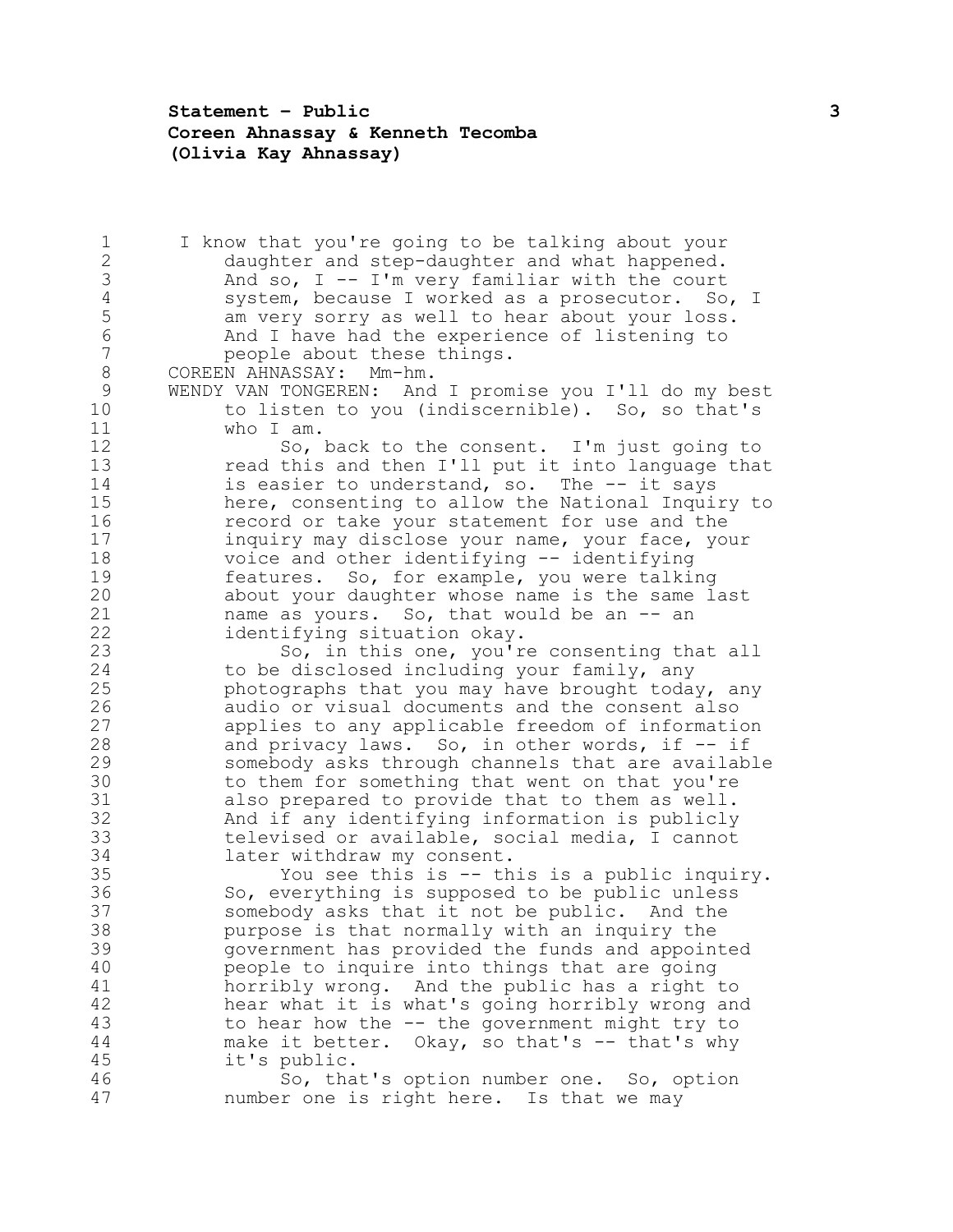**Statement – Public 4 Coreen Ahnassay & Kenneth Tecomba (Olivia Kay Ahnassay)**

1 disclose information, okay? And your identity.<br>2 That's supposed to be an "N", so that you: That's supposed to be an "N", so that you may disclose. So, let's see what option number two 4 says, okay?<br>5 The sec 5 The second one says, that you agree that we<br>6 The cord it, or take the written statement, but we 6 record it, or take the written statement, but we<br>7 may not disclose your name, your face, your may not disclose your name, your face, your voice, or any other information that might identify you, because you -- although you want to speak to the Commissioners you don't really want anyone else to know. And similarly, with your -- any photographs or video, so the only exception would be in -- if there is an application under the information of privacy laws. Some people go through a process of applying for information and then it would be -- go to them, but it would be with conditions. So, this one is that no -- except under the law. So, this one people get to see your lovely faces if they want. They get to hear about the members of your family that you talk about. They hear your voice. So, basically, they will know who you are. In this one, no, they don't it's private. So, which one do you want? Do you want number one or do you want number two? MICHELLE MACISAAC: People to hear what you're saying, is it okay for people to hear what you're saying, and they'll see your face on there? You wanted things to be different. 31 WENDY VAN TONGEREN: They'll -- they'll know it's you. MICHELLE MACISAAC: They'll know it's you talking, but 33 it will -- are you okay with that?<br>34 COREEN AHNASSAY: Mm-hm. Yeah. COREEN AHNASSAY: Mm-hm. Yeah. MICHELLE MACISAAC: One? WENDY VAN TONGEREN: Okay. You've probably -- have you spoken public before about what happened to your daughter? COREEN AHNASSAY: No, this -- MICHELLE MACISAAC: Should I shut that door or are we still waiting for someone? 42 WENDY VAN TONGEREN: It's -- it's Olivia. COREEN AHNASSAY: Yeah, just -- WENDY VAN TONGEREN: Did you call her Olivia? 45 KENNETH TECOMBA: Just for some people that -- some of our friends that did know her. WENDY VAN TONGEREN: Yeah, sorry about -- the door was open, it makes a big difference doesn't it?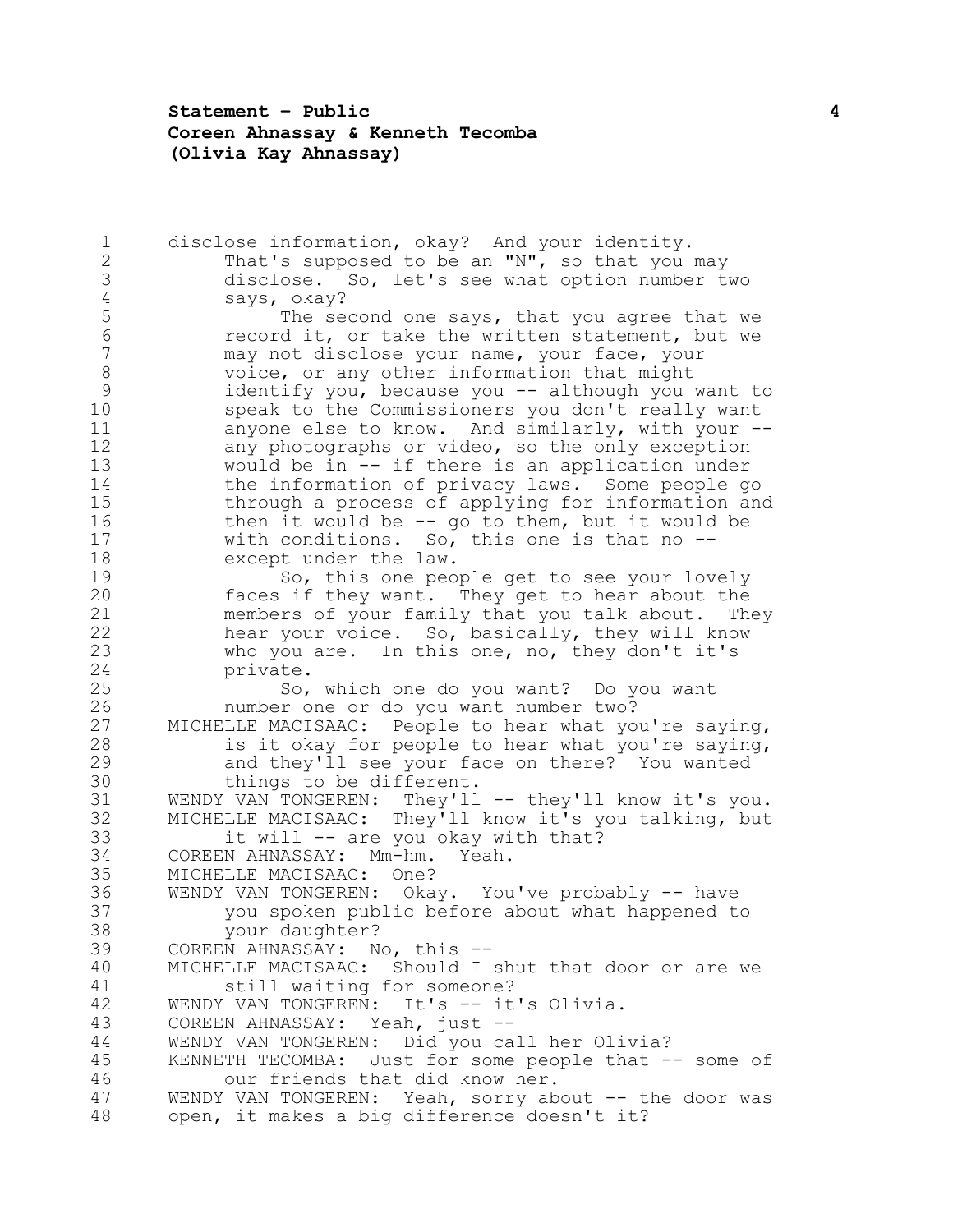**Statement – Public 5 Coreen Ahnassay & Kenneth Tecomba (Olivia Kay Ahnassay)**

1 KENNETH TECOMBA: We -- we told her like, how come I<br>2 don't see her around and stuff like that, and we don't see her around and stuff like that, and we -- we told them just it's Olivia (indiscernible). 4 She's -- she's got lots of friends who phone her<br>5 and some -- sometimes people came across us and 5 and some -- sometimes people came across us and<br>6 said, how come I don't see her around anymore? 6 said, how come I don't see her around anymore?<br>7 What does he go, going to school or something? What does he go, going to school or something? She -- she told them like she was killed and they just -- sometimes they break down and so -- it's all -- (indiscernible). WENDY VAN TONGEREN: It's terrible. That's not my pen. Sorry, I'm just getting a -- I actually, there's a pen that I like to use. MICHELLE MACISAAC: Oh, yeah, I'm like I have a certain pen too. WENDY VAN TONGEREN: Are you like that -- there's -- MICHELLE MACISAAC: Yeah. 18 WENDY VAN TONGEREN: -- a pen that you like to use. So, when people noticed that Olivia was missing because you hadn't -- they would ask you where is she? And those are the people that you spoke to mostly about it? KENNETH TECOMBA: It was, yeah. WENDY VAN TONGEREN: Okay. Because I did -- I did check online to see if there was a story, like in 26 the media, and I couldn't find one. Was -- was there newspaper stories about her death, or was there anything on TV? KENNETH TECOMBA: The -- they put it on Echo and stuff like that. I know that, Echo. WENDY VAN TONGEREN: Okay. KENNETH TECOMBA: Yeah. 33 WENDY VAN TONGEREN: So, what is that? I haven't<br>34 heard of that before? heard of that before? KENNETH TECOMBA: It's the news. Local newspaper. WENDY VAN TONGEREN: I see, okay. Okay, so what -- what do you think, and I'll ask you individually. 38 So, Coreen, what -- and I know that you spoke to Michelle about it at little bit here. So, you're going to tell your story and -- and if people are looking at it, if the media wants to see it or something and -- and report on it, are you okay that they would know who it is, who's telling the story? Or would you prefer that it's -- it's private, that people, they may hear the story, but they don't know who you are? COREEN AHNASSAY: (indiscernible) KENNETH TECOMBA: (indiscernible)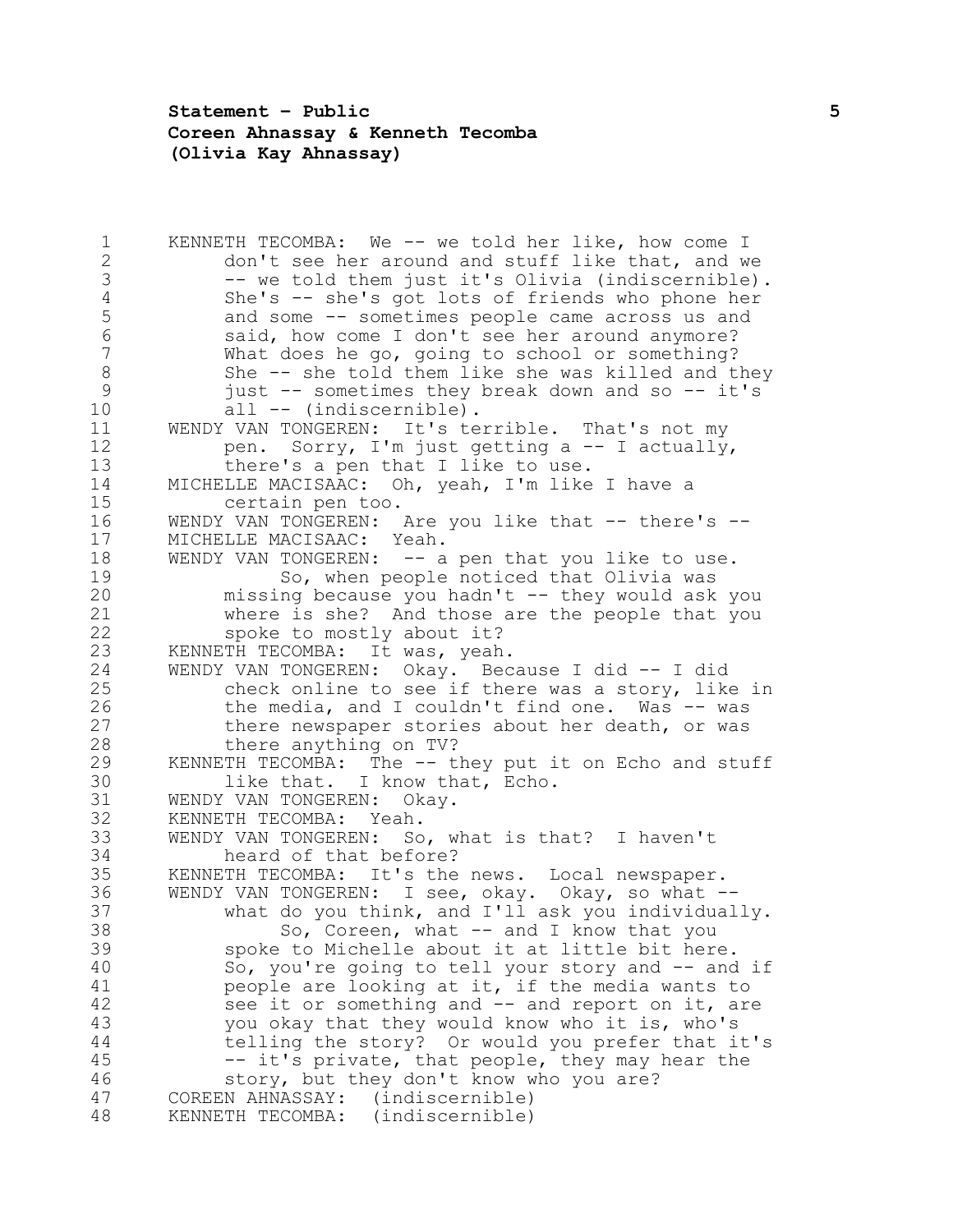**Statement – Public 6 Coreen Ahnassay & Kenneth Tecomba (Olivia Kay Ahnassay)**

 WENDY VAN TONGEREN: Okay, so is it, is it this one, where they can see your beautiful face and you'll hear about your family? Or is it this one where 4 you just prefer that you keep your identity<br>5 brivate? Is it number one you want, or do private? Is it number one you want, or do you 6 want number two?<br>7 COREEN AHNASSAY: Thi. COREEN AHNASSAY: This one. Should I -- should I that one? WENDY VAN TONGEREN: This one? Everyone agrees, it's this one? Number one? MICHELLE MACISAAC: Number one? COREEN AHNASSAY: Yeah. WENDY VAN TONGEREN: Yeah. And Kenneth, what about you? KENNETH TECOMBA: I should say both for me. COREEN AHNASSAY: Yeah, both. KENNETH TECOMBA: 'Cause sometimes they 18 (indiscernible). People that know -- know her, came across me as how come I don't see her and I just take it, let's go for a walk and you start to tell -- they'll tell the guy so what happened. I -- I didn't -- I don't tell them that she got stabbed, but just -- I just told them that she's deceased. WENDY VAN TONGEREN: So, if it -- it can't be both. If you wanted both, we'd have to go to number two. KENNETH TECOMBA: Okay, well number one is to be good, yeah. COREEN AHNASSAY: Number one should be. One. WENDY VAN TONGEREN: You want number one? And -- KENNETH TECOMBA: Yeah. 33 WENDY VAN TONGEREN: Number one? Okay. So, Michelle<br>34 could you help me with -- and I'll talk to you could you help me with -- and I'll talk to you Kenneth over here. Okay, so here's the form, so it says this one here that you want. That's like number one. KENNETH TECOMBA: Yeah. MICHELLE MACISAAC: The first one -- WENDY VAN TONGEREN: And then we need to fill this out. MICHELLE MACISAAC: -- this is the first one. It says I'm here by consent, you're allowing -- WENDY VAN TONGEREN: Do you want me to fill this out for you or -- or are you? KENNETH TECOMBA: Yeah (indiscernible) WENDY VAN TONGEREN: You want me to fill it out? Okay. Here you go.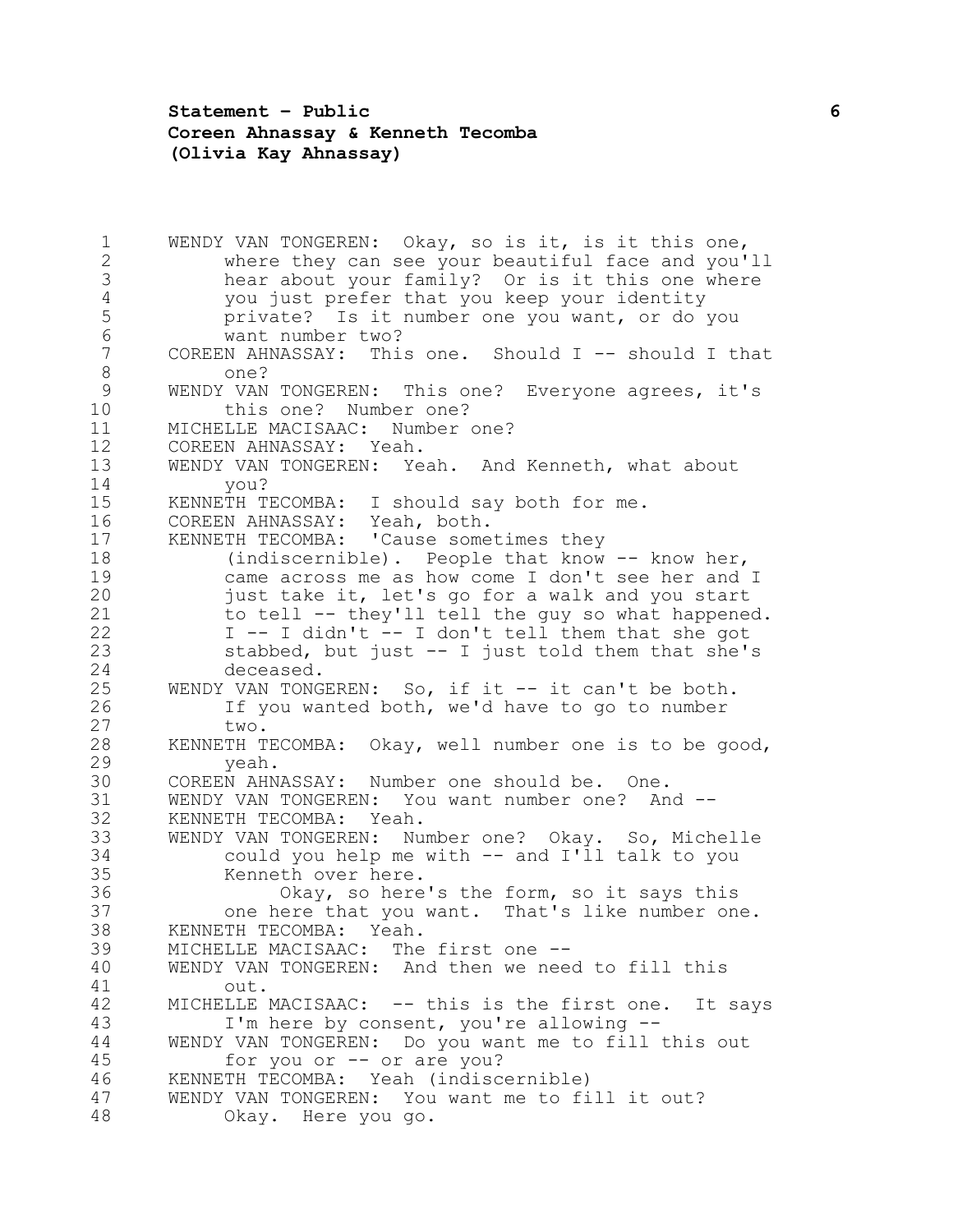**Statement – Public 7 Coreen Ahnassay & Kenneth Tecomba (Olivia Kay Ahnassay)**

 KENNETH TECOMBA: Mm-hm. MICHELLE MACISAAC: -- the National Inquiry into missing and murdered Indigenous women to record 4 and take a witness statement.<br>5 WENDY VAN TONGEREN: What's that? 5 WENDY VAN TONGEREN: What's that?<br>6 KENNETH TECOMBA: (indiscernible) KENNETH TECOMBA: (indiscernible) MICHELLE MACISAAC: By the use of the MMIWG. KENNETH TECOMBA: (indiscernible) WENDY VAN TONGEREN: What's that? MICHELLE MACISAAC: The MMIWG may disclose your face, they may see your face, your voice and other identifying information about me and my family, my statement and my photographs, audio visual. WENDY VAN TONGEREN: And then you just write your name. MICHELLE MACISAAC: So, this is number one. COREEN AHNASSAY: Yeah. MICHELLE MACISAAC: So, you'll have to sign here and 19 then I'll put your -- your name here. WENDY VAN TONGEREN: You have nice printing. 21 MICHELLE MACISAAC: So, witness, okay, so, your name<br>22 is C-o-r -- one "R"? 22 is C-o-r -- one "R"?<br>23 COREEN AHNASSAY: C-o-r-e COREEN AHNASSAY: C-o-r-e-e-n Ahnassay. MICHELLE MACISAAC: A-h-n-a-s-s-a-y? KENNETH TECOMBA: What's today the 21st? WENDY VAN TONGEREN: No, it's the 18th. KENNETH TECOMBA: Mm-hm. COREEN AHNASSAY: Yeah. MICHELLE MACISAAC: And your address? COREEN AHNASSAY: [Address redacted]. MICHELLE MACISAAC: [Community name]. COREEN AHNASSAY: Yeah. KENNETH TECOMBA: I used to be an employee EMR -- 34 WENDY VAN TONGEREN: Hm?<br>35 KENNETH TECOMBA: I used KENNETH TECOMBA: I used to work for emergency medical services. MICHELLE MACISAAC: And your postal code? COREEN AHNASSAY: [Postal code]. MICHELLE MACISAAC: So, you'll have to sign it right here, your name. Today is March 18. WENDY VAN TONGEREN: Which services? KENNETH TECOMBA: Emergency medical services. WENDY VAN TONGEREN: Oh, did you? KENNETH TECOMBA: Yeah. COREEN AHNASSAY: That's my -- MICHELLE MACISAAC: Your baby's birthday. COREEN AHNASSAY: On my baby's birthday.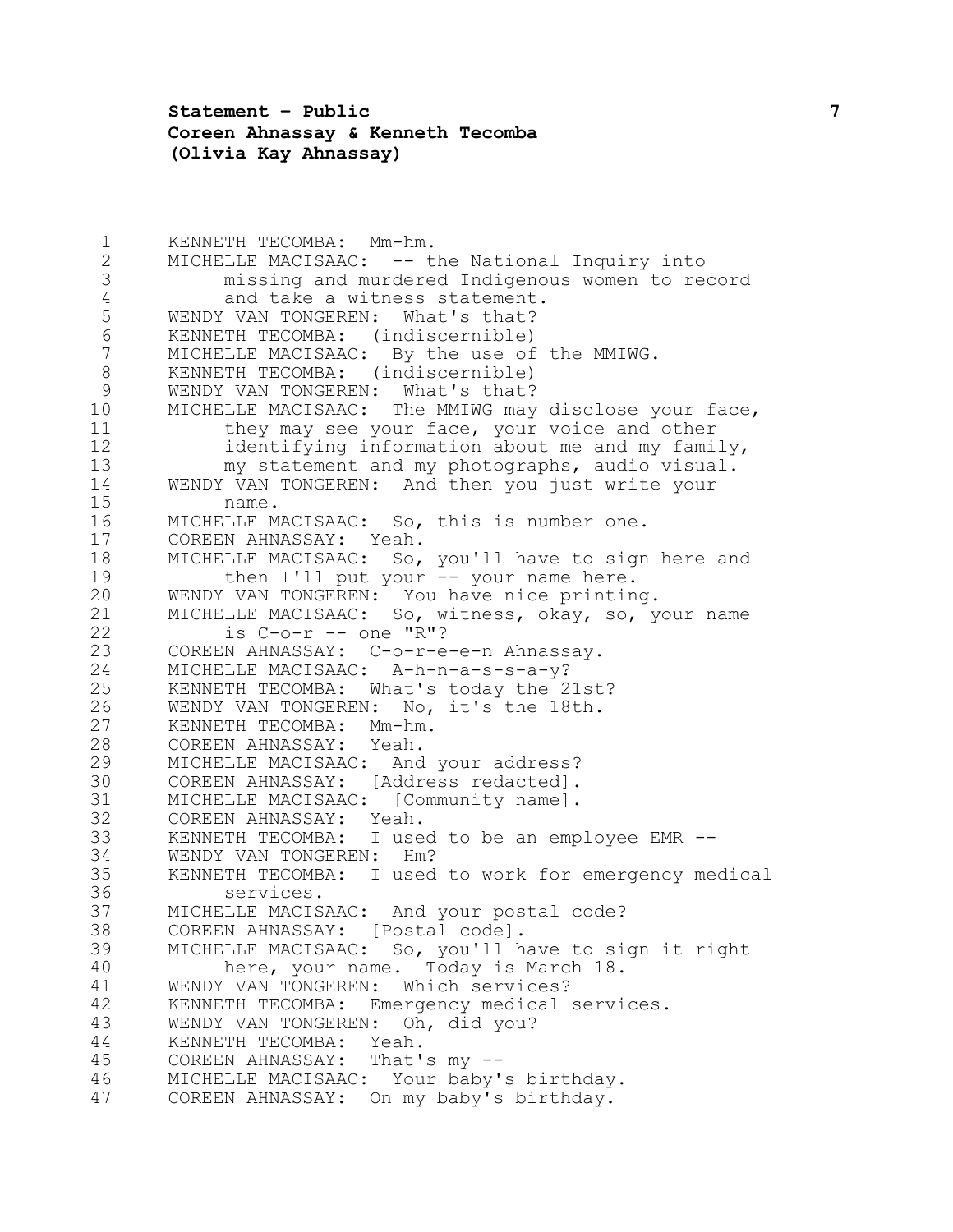**Statement – Public 8 Coreen Ahnassay & Kenneth Tecomba (Olivia Kay Ahnassay)**

1 WENDY VAN TONGEREN: So, you were filling out forms<br>2 about people's health and -about people's health and -- COREEN AHNASSAY: So, on my baby's birthday. 4 KENNETH TECOMBA: Yes, I used to take care of sick<br>5 beople, seeing them taken to the hospital. 5 people, seeing them taken to the hospital.<br>6 MICHELLE MACISAAC: And then I have to print my 6 MICHELLE MACISAAC: And then I have to print my name<br>7 here that you understand. here that you understand. WENDY VAN TONGEREN: It's too -- I -- I read an article recently that people who worked in health care it's they're -- they're the most popular profession of all. MICHELLE MACISAAC: Okay. So. WENDY VAN TONGEREN: People, the public really like people who work in healthcare. 15 KENNETH TECOMBA: What -- what -- WENDY VAN TONGEREN: Did you find that? KENNETH TECOMBA: But -- but I got sick and I didn't 18 go back. MICHELLE MACISAAC: Let's put the Kleenex right here for you. Is that okay or do you prefer -- 21 WENDY VAN TONGEREN: Oh. Michelle you're --<br>22 MICHELLE MACISAAC: Can I keep the Kleenex c MICHELLE MACISAAC: Can I keep the Kleenex closer here? WENDY VAN TONGEREN: Oh, yes, of course. MICHELLE MACISAAC: Okay. WENDY VAN TONGEREN: And are you consenting to being on there as well? MICHELLE MACISAAC: Yes. I need to fill one out too or? WENDY VAN TONGEREN: Okay. MICHELLE MACISAAC: Okay. WENDY VAN TONGEREN: Well probably. 33 MICHELLE MACISAAC: Whatever they choose I will<br>34 follow, so... 34 follow, so...<br>35 WENDY VAN TONGEREN WENDY VAN TONGEREN: Yeah, like I'll get yours at the end if you -- MICHELLE MACISAAC: Okay. So, I'm going to leave this here just in case it gets hard for you. Warm up -- do you want to warm up in there? COREEN AHNASSAY: No, it's okay. I'm good. WENDY VAN TONGEREN: So, how's everybody feeling? Do you have questions? Would you like some questions to begin? KENNETH TECOMBA: I'm a little bit tired. I woke up 45 at five o'clock and then fell - fell off the bed. WENDY VAN TONGEREN: You fell out of bed? KENNETH TECOMBA: Yeah. WENDY VAN TONGEREN: Oh, boy.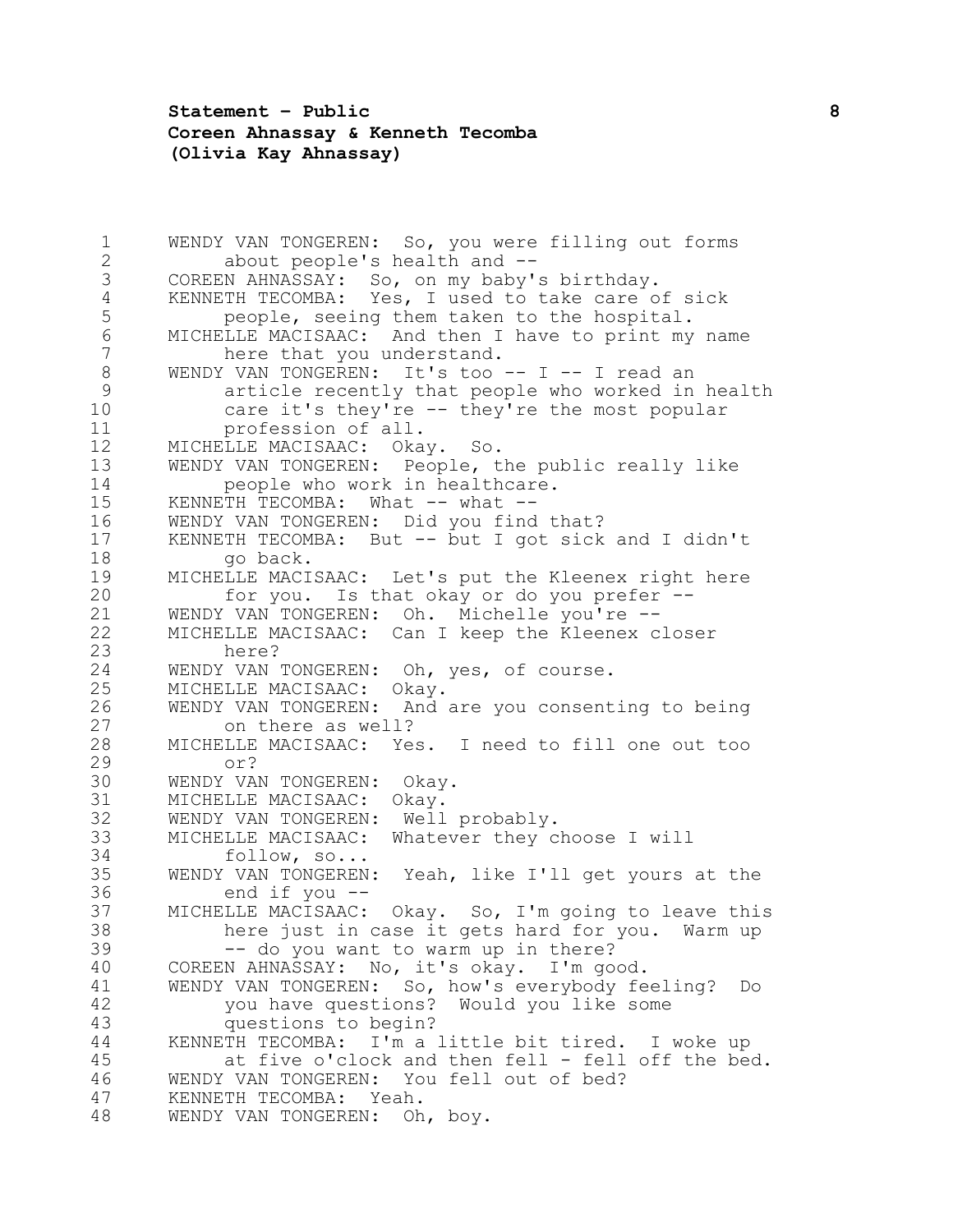**Statement – Public 9 Coreen Ahnassay & Kenneth Tecomba (Olivia Kay Ahnassay)**

 KENNETH TECOMBA: Yeah, just too cold in there. Maybe looking for a blanket or something. WENDY VAN TONGEREN: Was it today that you had your 4 long drive or was that yesterday?<br>5 KENNETH TECOMBA: Yesterday. 5 KENNETH TECOMBA: Yesterday.<br>6 WENDY VAN TONGEREN: Oh, oka 6 WENDY VAN TONGEREN: Oh, okay. So, yeah, so you were<br>7 in a bed vou weren't used to. in a bed you weren't used to. KENNETH TECOMBA: Yeah. MICHELLE MACISAAC: Today's a -- COREEN AHNASSAY: This -- this is the one that she got murdered. WENDY VAN TONGEREN: Okay. COREEN AHNASSAY: And today's her birthday. WENDY VAN TONGEREN: Yes, she'd be 28 today or? Let's 15 see, how old was she when she -- no sorry, she was born in 1983, so she'd be in her 30's. COREEN AHNASSAY: Huh? WENDY VAN TONGEREN: She was born in 1983 I think is it? MICHELLE MACISAAC: 1983 she was born? 21 COREEN AHNASSAY: Yeah, 1983. March 18, 1983.<br>22 WENDY VAN TONGEREN: Yeah, so, she'd be 35? WENDY VAN TONGEREN: Yeah, so, she'd be 35? MICHELLE MACISAAC: Five, 35 today, so. COREEN AHNASSAY: Yeah, she'd be, yeah. WENDY VAN TONGEREN: Yeah. COREEN AHNASSAY: And she's got one daughter. WENDY VAN TONGEREN: Does she? And where is the daughter now? COREEN AHNASSAY: Her daughter lives with his dad. And her uncle killed my daughter and I didn't like -- I was -- I was quite angry with him, but he's in jail. The one that killed my daughter, he's in jail. And two months ago, he got out and he rape another person and then he went back to jail. And March 23 he's going to court in High Level and that now I get the letter from where he's going to be and stuff like that. But no contact, no -- no contact my family. WENDY VAN TONGEREN: Mm-hm. COREEN AHNASSAY: And I know, like they tell us -- they tell me where he's going and where he's at cause he can't go near me. WENDY VAN TONGEREN: So, I -- COREEN AHNASSAY: And today's my -- her birthday. WENDY VAN TONGEREN: So, let's write some important things -- 47 COREEN AHNASSAY: When -- when it's March coming, my mom's birthday March 5 and she passed away too.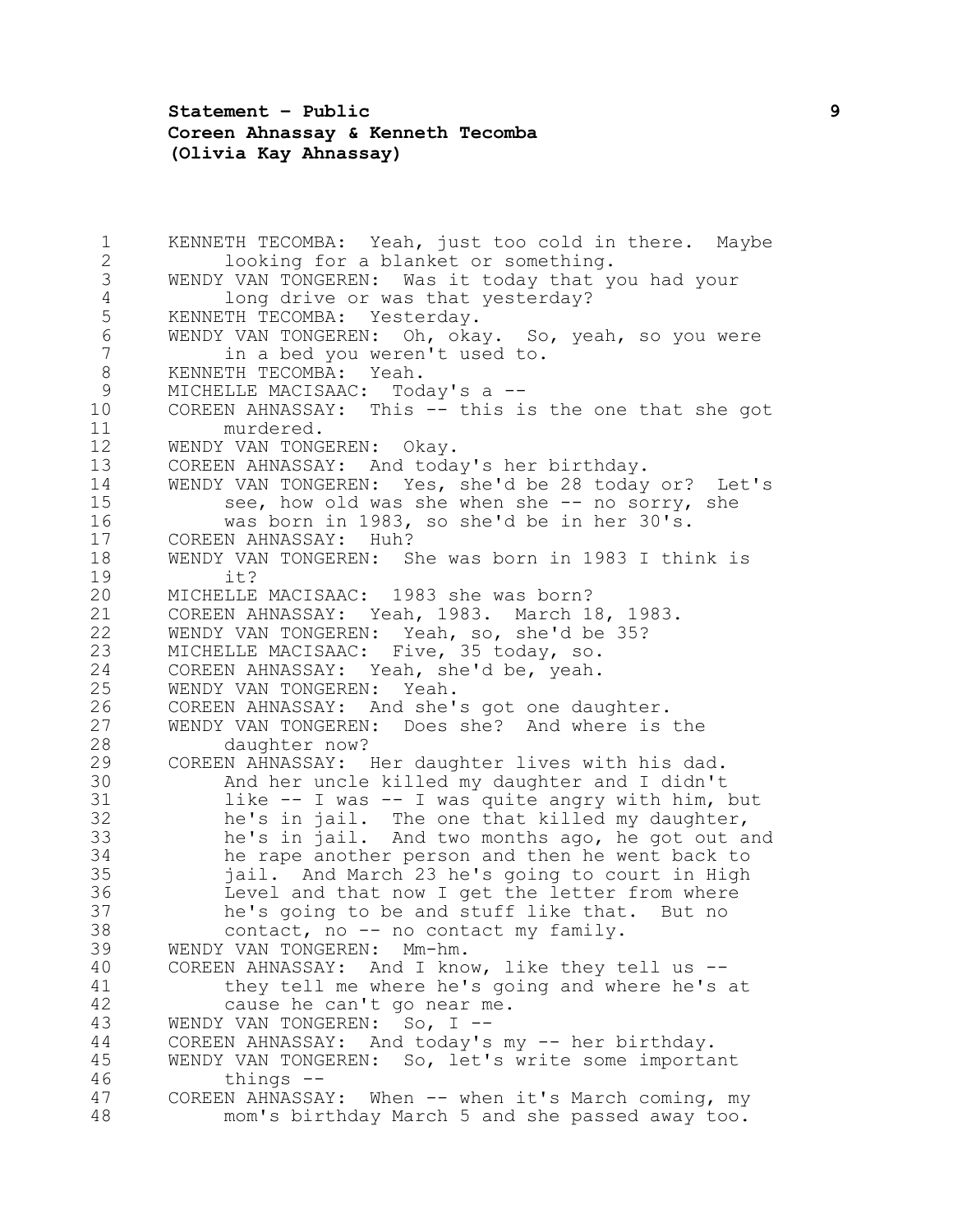**Statement – Public 10 Coreen Ahnassay & Kenneth Tecomba (Olivia Kay Ahnassay)**

1 and when March comes up, I feel like this loss<br>2 every time I go. I call my daughter, happy every time I go. I call my daughter, happy birthday and every time my mom's birthday too. I 4 phoned her, or I called her, I hugged my mom and<br>5 I kissed my mom. Happy birthday. There's no 5 I kissed my mom. Happy birthday. There's no<br>6 more. Every time is March comes up, I tell my more. Every time is March comes up, I tell my husband, it's March, when it's March coming up. I feel like I'm lost. Cause I don't say happy birthday to my daughter no more. It's kind of hard for me. But he -- I always talk to him, and now he's always beside me. WENDY VAN TONGEREN: He's a good man. MICHELLE MACISAAC: Mm-hm. COREEN AHNASSAY: And I don't cry. Like the day she died I went in the hospital, I never cried. I don't know why I don't cry. It's -- even my mom died, I don't cry, I don't know why. I always pray -- prayed when I talked to God last time I **prayed, and I talk to my mom and my daughter that**  I loved them, I love you and stuff like that. 21 It's kind of --<br>22 WENDY VAN TONGEREN: WENDY VAN TONGEREN: So, as we go, I'm going to write some important things on here just to make sure I get them right, okay? So, I'm just going to check. So, so your -- your daughter's name is Olivia -- COREEN AHNASSAY: Olivia Honey Kay Ahnassay. WENDY VAN TONGEREN: Honey? COREEN AHNASSAY: Honey Kay. WENDY VAN TONGEREN: So, that is spelled like honey that the bees make? KENNETH TECOMBA: Yeah. WENDY VAN TONGEREN: Yeah? 34 COREEN AHNASSAY: Olivia Honey -- Honey Kay. WENDY VAN TONGEREN: Kay, K-a-y? KENNETH TECOMBA: Yeah. COREEN AHNASSAY: And Ahnassay. WENDY VAN TONGEREN: And that's -- I think that's A-h -- COREEN AHNASSAY: A-h-n-a-s-s-a-y. WENDY VAN TONGEREN: Excellent, thank you so much. And she was -- today would be her birthday. COREEN AHNASSAY: Yeah, today's her birthday. WENDY VAN TONGEREN: So, it's March 18th? COREEN AHNASSAY: Yeah, March 18, 1983. And she died on November 18, 2010, she died. 47 WENDY VAN TONGEREN: Thank you very much. And --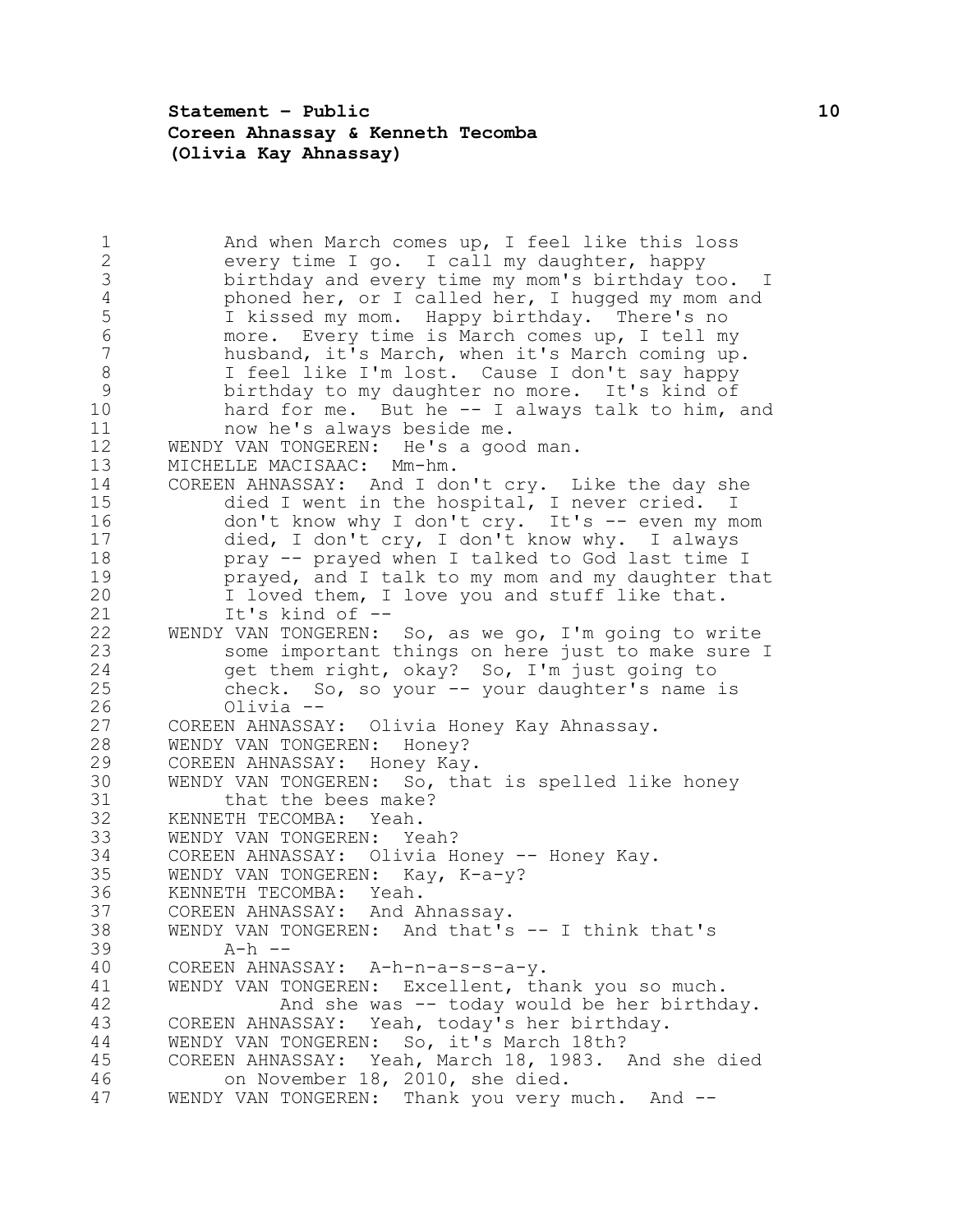**Statement – Public 11 Coreen Ahnassay & Kenneth Tecomba (Olivia Kay Ahnassay)**

1 COREEN AHNASSAY: I always remember that day she died.<br>2 and my other brother she -- he died November --And my other brother she -- he died November -- October 11 my brother died, and my mom died -- 4 WENDY VAN TONGEREN: Do you want -- do you want me to<br>5 write these dates too? October 11th your brothe: write these dates too? October 11th your brother 6 died?<br>7 COREEN AHN. COREEN AHNASSAY: My brother? WENDY VAN TONGEREN: Mm-hm. COREEN AHNASSAY: I lost my brother Malcolm Ahnassay 10 and I lost my sister Tina Rita and my mom, Mary 11 Jane Ahnassay (indiscernible) [my mom]. WENDY VAN TONGEREN: Okay, so mom is Mary Jane. Yeah, and so you said that she died in March too which is why March is a sad month for you. Your mom died in March? COREEN AHNASSAY: My mom's birthday? WENDY VAN TONGEREN: Or is it her birthday? MICHELLE MACISAAC: Birthday, your mom's birthday's in March, right? COREEN AHNASSAY: Yeah, March 5. 21 WENDY VAN TONGEREN: Oh, okay. So, her --<br>22 COREEN AHNASSAY: 1946. 22 COREEN AHNASSAY: 1946.<br>23 WENDY VAN TONGEREN: Ok WENDY VAN TONGEREN: Okay. March 5, 1946. And she's 24 -- she's passed now? Is your -- is your mom -- is your mom still alive? COREEN AHNASSAY: She died already. WENDY VAN TONGEREN: Yes, right. COREEN AHNASSAY: In 2000 -- you got it there -- it was four, three years ago. 2015. KENNETH TECOMBA: 2015. COREEN AHNASSAY: Somewhere around there she died. WENDY VAN TONGEREN: So, you've told me about a lot of 33 people that you would talk to.<br>34 COREEN AHNASSAY: My little brother 34 COREEN AHNASSAY: My little brother she got -- my<br>35 brother Malcolm he -- he -- my brother, other brother Malcolm he -- he -- my brother, other brother murdered him so. WENDY VAN TONGEREN: Oh. COREEN AHNASSAY: He stab him -- he stab him with a knife. WENDY VAN TONGEREN: Oh. COREEN AHNASSAY: When we're out. WENDY VAN TONGEREN: I'm so sorry. COREEN AHNASSAY: And when I'm out in treatment and then we had -- we had a phone call and my brother died. So, that's why I had to come here. And I never finished my -- my treatment.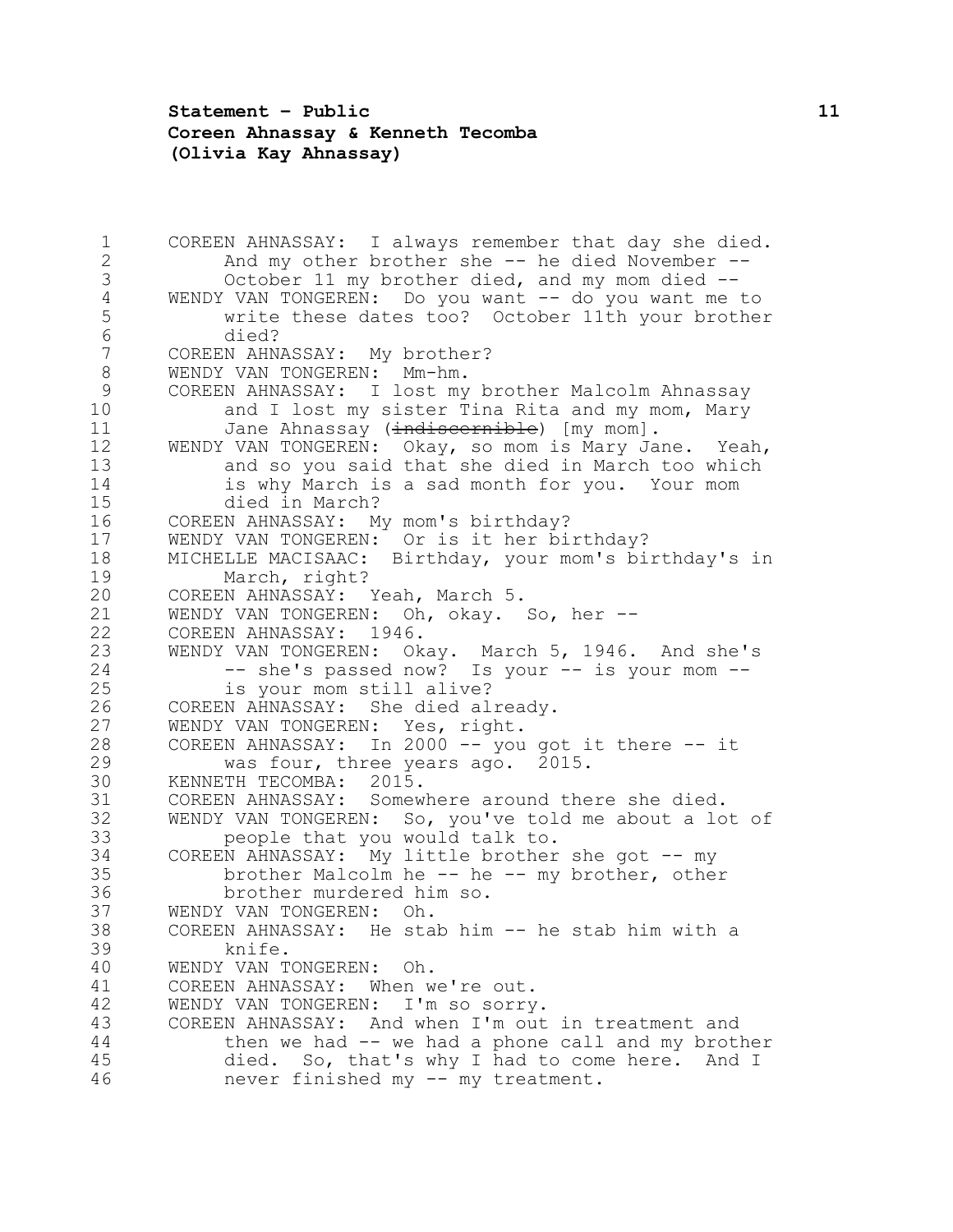## **Statement – Public 12 Coreen Ahnassay & Kenneth Tecomba (Olivia Kay Ahnassay)**

1 and then 2007, we both we went to treatment.<br>2 From there we don't -- we don't drink no more. 2 From there we don't -- we don't drink no more,<br>3 Til today we don't drink, so. 'til today we don't drink, so. 4 But I miss my daughter a lot. This is my<br>5 heart, yeah. 5 heart, yeah.<br>6 WENDY VAN TONGERE 6 WENDY VAN TONGEREN: I -- I have two daughters. One<br>7 was born in 1982 and one was born in 1984. was born in 1982 and one was born in 1984. MICHELLE MACISAAC: It's right in between Olivia. COREEN AHNASSAY: Yeah. MICHELLE MACISAAC: One older, one younger than Olivia. COREEN AHNASSAY: Yeah. WENDY VAN TONGEREN: So, you know God was making sure that good babies were being born in 1982, 1983 and 1984. COREEN AHNASSAY: Yeah. My daughter -- my daughter's daughter -- WENDY VAN TONGEREN: Mm-hm. COREEN AHNASSAY: We named her [Granddaughter 2]. And she's my heart. When I come over -- when I come 21 over I always take I always take him -- take her<br>22 and spend the night with me in a hotel. And the and spend the night with me in a hotel. And then 23 after we go home and then when her mom's driving<br>24 her around to see her sometimes, she said let's her around to see her sometimes, she said let's go see grandma right then and then that's the hotel that grandma goes. 27 WENDY VAN TONGEREN: So, when -- when -- how old is she now, [Granddaughter 2]? COREEN AHNASSAY: She's about three, four? Three years old. WENDY VAN TONGEREN: So, does -- what does she call you, do she call you grandma? COREEN AHNASSAY: Yeah, grandma. She always say grandma. WENDY VAN TONGEREN: And does she put her arms like this and run, run, run, run, run? COREEN AHNASSAY: Yeah. I see -- when I see her it just seems like my daughter's right there. WENDY VAN TONGEREN: Yeah, oh good. COREEN AHNASSAY: Always my heart and yesterday I went to visit her. She said, grandma where are you 42 going? Are you going home? Yeah. Not -- not home, but over here. Grandma can I come, and she start crying then I have to tell her I'll be back tomorrow visit you. I'll lend you my tablet, so okay and that she was just playing on it. And then I left. I always come with it.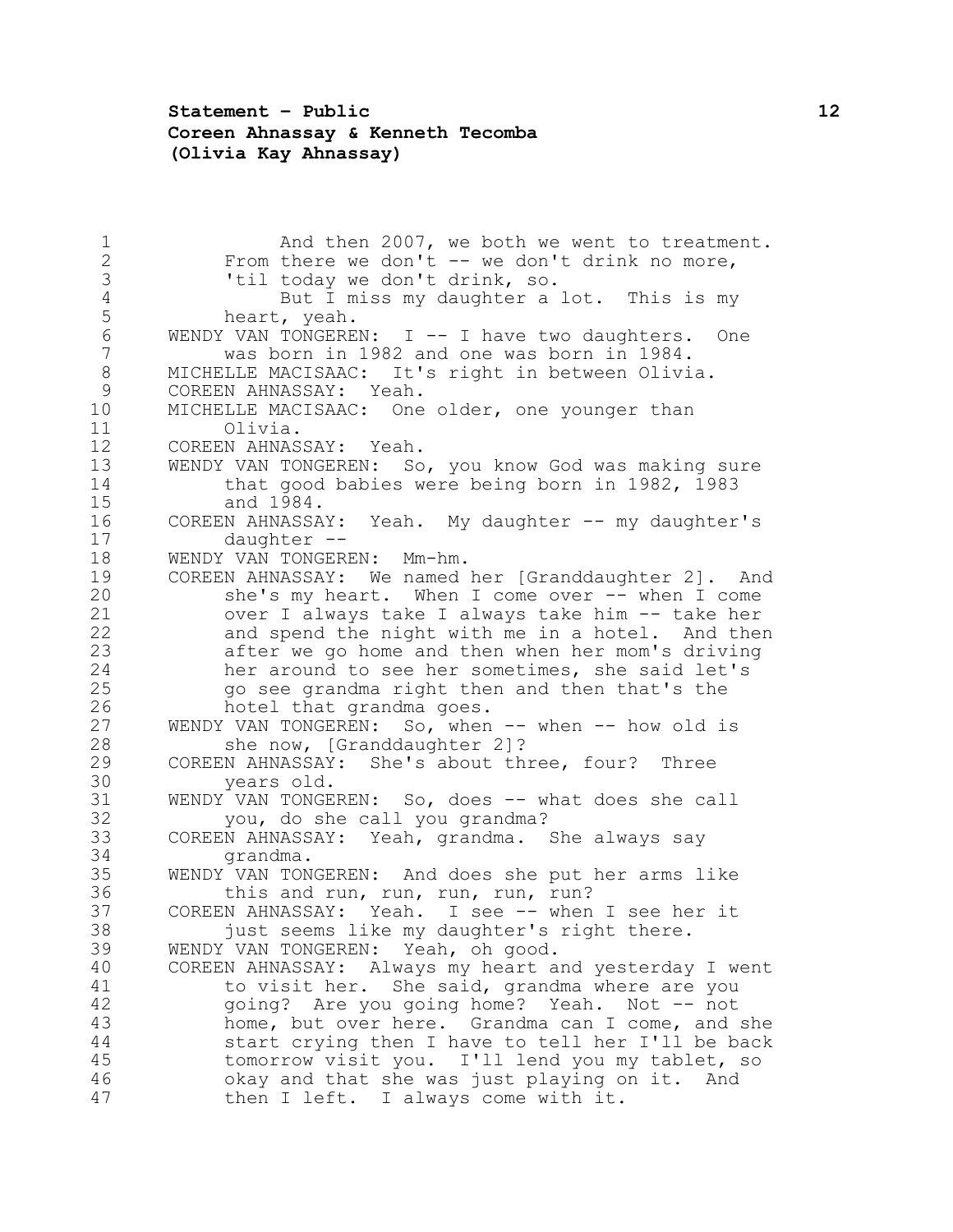#### **Statement – Public 13 Coreen Ahnassay & Kenneth Tecomba (Olivia Kay Ahnassay)**

```
1 WENDY VAN TONGEREN: I'd love to meet her, I can just 
 2 imagine it.
 3 COREEN AHNASSAY: Yeah, she's my heart now.
 4 WENDY VAN TONGEREN: Brings warmth to your heart.<br>5 COREEN AHNASSAY: She -- yeah, we named her
 5 COREEN AHNASSAY: She -- yeah, we named her<br>6 [Granddaughter 2], that's why. It seem
 6 [Granddaughter 2], that's why. It seems like 
           just my daughter's is like that. If I see her,
 8 she's my heart, but that's now grandma, grandma, 
 9 she comes to me and then she hugs me, and she 
10 kisses me and stuff like that. And it's so 
11 wonderful for me.
12 WENDY VAN TONGEREN: I know, doesn't it feel 
13 wonderful? I have grandchildren too. I know 
14 what that's like.
15 COREEN AHNASSAY: I've got 12 grandchildrens.
16 WENDY VAN TONGEREN: Oh, that's way more than I have.
17 COREEN AHNASSAY: Three kids and my two. No, three. 
18 Three kids of mine and three -- all together we 
19 have grand -- 12 grandchildrens.
20 WENDY VAN TONGEREN: Wow, that's a lot of food when 
21 you bring them all together for Christmas.<br>22 COREEN AHNASSAY: But never -- they never even
22 COREEN AHNASSAY: But never -- they never even visit<br>23 and the Community 11.
           us in [Community 1].
24 WENDY VAN TONGEREN: Oh.
25 COREEN AHNASSAY: Only sometimes like if somebody 
26 going a gathering or something, only that time 
27 they visit us.
28 WENDY VAN TONGEREN: Is it far away from where they 
29 live or?
30 KENNETH TECOMBA: Edmonton. Edmonton.
31 WENDY VAN TONGEREN: Oh, okay. Yeah.
32 KENNETH TECOMBA: I got two boys and one girl. And my 
33 daughters got a little boy, when she was 30 years<br>34 old. Yeah, and my oldest boy is in Grande
           old. Yeah, and my oldest boy is in Grande
35 Prairie and what -- what he's doing up there is 
36 something to do with oil.
37 WENDY VAN TONGEREN: Oh, not surprising.
38 KENNETH TECOMBA: And Ken, my youngest one is -- he's 
39 -- I don't know he's just -- he's got open heart 
40 surgery when he was small, so he just can't work 
41 or can't lift any heavy stuff. All he does is 
42 just play games all day and that's all he does.
43 WENDY VAN TONGEREN: Well it keeps his mind active I 
44 guess. So, so what about you guys? So, the --
45 your -- the little girl, [Granddaughter 2], when 
46 was she born? So, she's about four, she was 
47 probably born about 2014?
48 COREEN AHNASSAY: My granddaughter?
```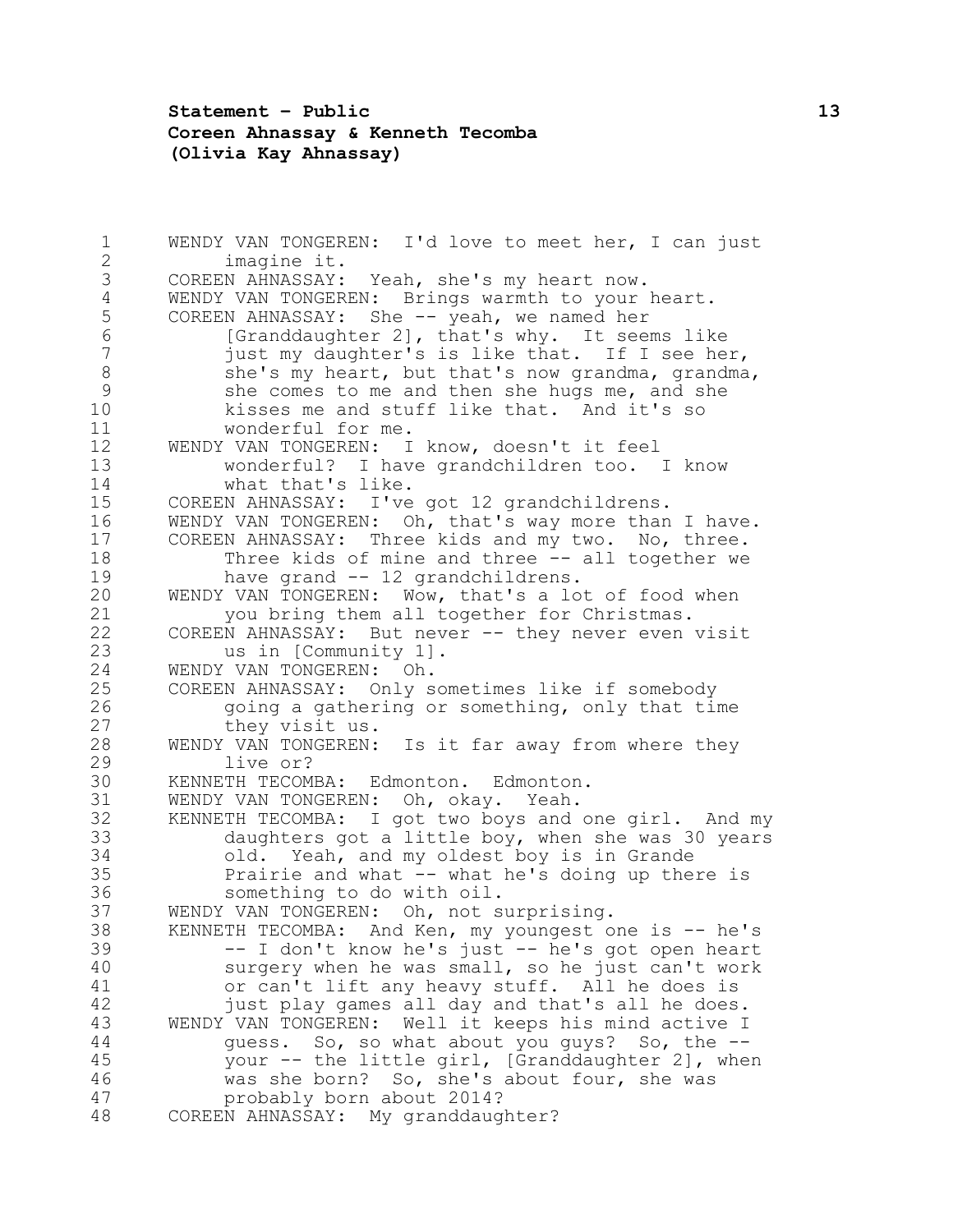**Statement – Public 14 Coreen Ahnassay & Kenneth Tecomba (Olivia Kay Ahnassay)**

 WENDY VAN TONGEREN: Mm-hm. COREEN AHNASSAY: I got a phone from her mom. You see, but it's in January or something? 4 KENNETH TECOMBA: [Granddaughter 1] I think<br>5 (indiscernible). 5 (indiscernible).<br>6 COREEN AHNASSAY: [Gr COREEN AHNASSAY: [Granddaughter 1]. [Granddaughter 1] my other granddaughter [Granddaughter 1], her name has got on -- that's Olivia's daughter, and she's about 15, 16 now. WENDY VAN TONGEREN: Oh, okay. KENNETH TECOMBA: 15, 16. COREEN AHNASSAY: Or maybe 13? KENNETH TECOMBA: 12 or 13. COREEN AHNASSAY: She's 12 or 13 now, around there. WENDY VAN TONGEREN: Okay, so, what I'm really trying to get at is how old you guys are. So, because 17 you know when I -- when my grandson was born, if you can believe it, I was 60 years old. So, he's going to be, let's see, seven this year, and I'm going to be 67 this year. So, it's very easy for me to remember my age because I just always know my grandson's age, and I just add 60. That's easy math, right? MICHELLE MACISAAC: Yeah. COREEN AHNASSAY: Yeah. Yeah. WENDY VAN TONGEREN: So, do you have easy math for your grandchildren? Like can you -- can you -- when you figure out the age of your grandchildren, can you go, ah ha, now I remember how old I am? COREEN AHNASSAY: Me -- my grandchildren is hard, there's more (indiscernible). My grandson, 33 oldest one, he's about 11 years old.<br>34 WENDY VAN TONGEREN: Okav. WENDY VAN TONGEREN: Okay. COREEN AHNASSAY: And from there they're all like that. KENNETH TECOMBA: You're not talking about (indiscernible)? COREEN AHNASSAY: Huh? KENNETH TECOMBA: You're not talking about (indiscernible)? COREEN AHNASSAY: Mine is 1964 October 8th, 55 years old, I'm going to be 55 this year. Almost few more years, 60. KENNETH TECOMBA: You've got to guess. WENDY VAN TONGEREN: And how about you Ken? KENNETH TECOMBA: Guess. COREEN AHNASSAY: May 16, 1961.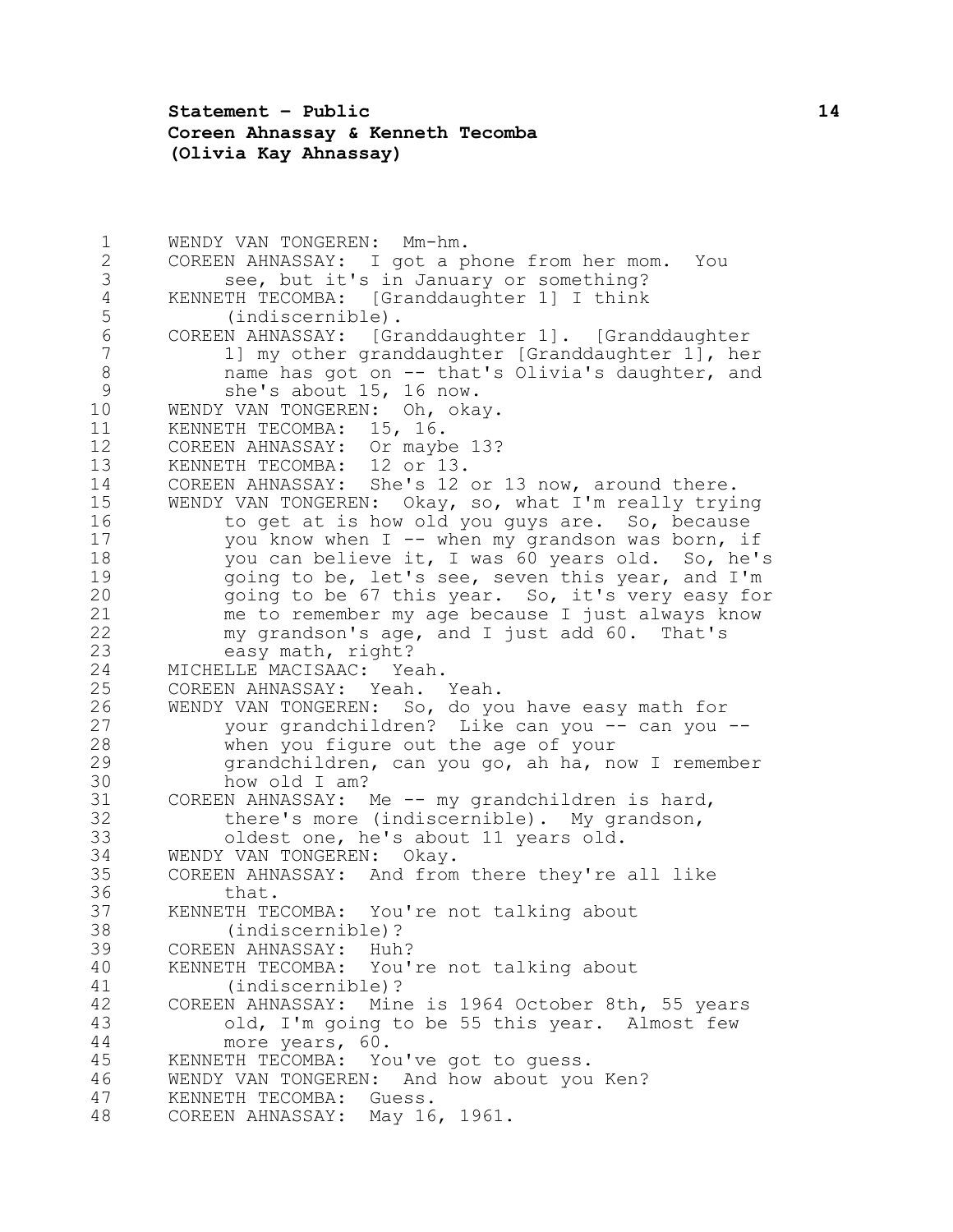**Statement – Public 15 Coreen Ahnassay & Kenneth Tecomba (Olivia Kay Ahnassay)**

1 KENNETH TECOMBA: It's 57 years old.<br>2 WENDY VAN TONGEREN: Okav. So. Mich WENDY VAN TONGEREN: Okay. So, Michelle I don't need to ask you your age. 4 Okay, so I'm just going to talk a moment<br>5 about what the commissioners would like to see 5 about what the commissioners would like to see<br>6 out of this session that we're having. 6 out of this session that we're having.<br>7 KENNETH TECOMBA: Mm-hm. KENNETH TECOMBA: Mm-hm. WENDY VAN TONGEREN: They were appointed by the government, but they're not part of the government. KENNETH TECOMBA: Yeah. 12 WENDY VAN TONGEREN: It's -- it's separate. They were appointed to look into the -- the fact that there have been so -- there's been so much violence towards Indigenous woman and girls and -- and also lesbians and gays and trans people who are Indigenous. So, it's -- is it okay if I use the word Indigenous or would you prefer not to use it? KENNETH TECOMBA: Doesn't matter. WENDY VAN TONGEREN: Is it okay? Okay. So, they need to look into that. And when you think about it, like you just think about our lives every day and what you experience, and you probably know Indigenous women and girls who are involved in domestic violence situations. You probably know some who have disappeared. You may know some who have been sexually assaulted or raped like you say. There -- there may be some who actually have been assaulted by other Indigenous women or other women. There -- there -- if you think about it and 33 I'm sure you could tell me many, many more types<br>34 of violence that Indigenous women and girls have of violence that Indigenous women and girls have experienced. So, that's a big job for the -- for the commission to figure that out. Because it's not just -- it's not just one type of person who is going around doing all these things. There are many different types of people and different events that happen that result in violence against women. You probably saw it when you were working with the health world -- KENNETH TECOMBA: Yeah. WENDY VAN TONGEREN: -- as well, hey Kenneth? Yeah. So, what the commissioners are supposed to do is inquire. And one of the ways they inquire is by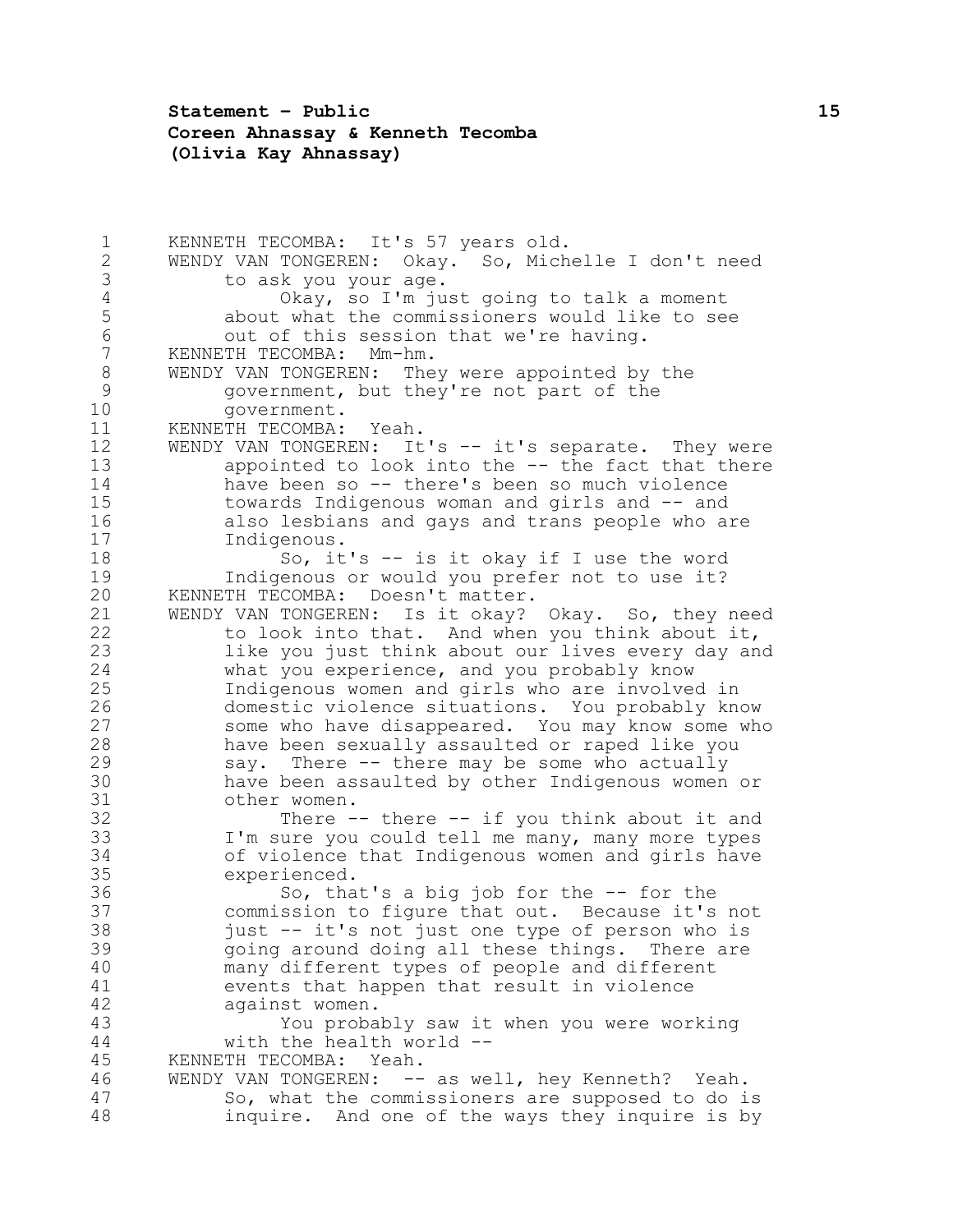**Statement – Public 16 Coreen Ahnassay & Kenneth Tecomba (Olivia Kay Ahnassay)**

1 51 starting with the family hearings, which is<br>2 1istening to family members who have lost lo 2 listening to family members who have lost loved<br>3 ones. And so, you're exactly in the right place ones. And so, you're exactly in the right place. 4 It -- it also includes however the women and<br>5 the girls or their relatives who talk about --5 the girls or their relatives who talk about --<br>6 they're still alive and so they're -- they call they're still alive and so they're -- they call them survivors. They may have experienced violence in residential school or -- or in a job that they had or just walking down the street and something awful happened. Like there's many 11 opportunities [abuses] that people take. So, it's lost loved ones as well as people who are survivors we call it. And what they're 14 -- what the commissioners want to know, what is going on and -- and the word is, I'm going to write it on the board. Here's some words that are important. One is systemic, the other one is 18 vulnerable, and I think the other one is violence. And these are the words that are used in writing the job description of what the 21 commissioners are supposed to do.<br>22 So, number one they're savin So, number one they're saying well we have these -- these women and girls, Indigenous women and girls, who have suffered violence and it could be in a scenario where they've been kidnapped or, you know, they've disappeared. It could be that they're victims of homicide, like what your daughter was. It could be that it's still ongoing even, and they're survivors or they're talking about something in the past. So, the thing is they're -- they're talking about these. They want to know, using these 33 examples, what is going on systemically. Which<br>34 means when you look to whether it be the police means when you look to whether it be the police, or child welfare, or education, or the coroners, or health. If this was a big safety net, and you know what a safety net is like? You know, like if you -- if you have a trapeze person and they fall off the trapeze and they bounce on the safety net, but they're okay because there's a safety net? They're saying, if there are these health, police, child welfare, education, coroners, other peoples whose job it is to keep Indigenous women and girls safe, where are the holes in the -- in the safety net? Where are the examples of over and over and over again, girls become vulnerable, which means that -- an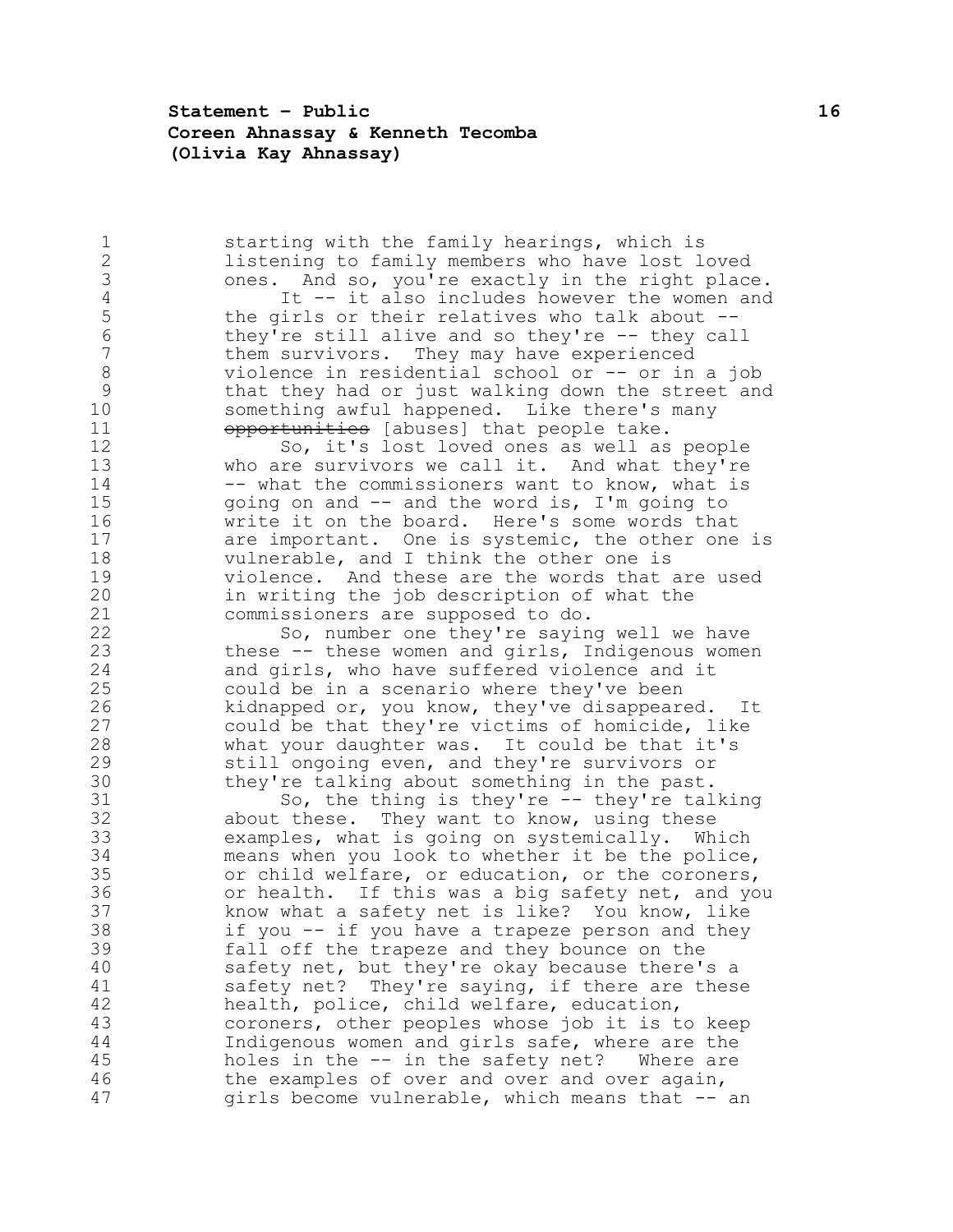**Statement – Public 17 Coreen Ahnassay & Kenneth Tecomba (Olivia Kay Ahnassay)**

| 1               | example of vulnerable would be a first-born baby,   |
|-----------------|-----------------------------------------------------|
| $\mathbf{2}$    | first-born baby cannot look after itself.           |
| 3               | But we grow up and we can look after                |
| $\overline{4}$  | ourselves, but sometimes there are things that      |
| 5               | are created by the government or the systems that   |
| $6\phantom{.}6$ | are designed to look after us that create holes     |
| 7               | in our safety net. So, we get -- we get -- and      |
| 8               | these vulnerable women become victims of violence   |
| 9               | because of the holes in the safety net.             |
| 10              | So, that's what they're trying to figure            |
| 11              | So, an example $--$ I think one of the<br>out.      |
| 12              | examples that I've heard that -- that people        |
| 13              | might not think of and -- and sometimes we          |
| 14              | consider it kind of normal because we see it        |
| 15              | every day, but we have to question these things.    |
| 16              | So, an example is you -- a woman has                |
| 17              | children say, and then for whatever reason child    |
| 18              | welfare decides that she isn't a good mother and    |
| 19              | so they want to take the children away and they     |
| 20              | take the children away, and what that means is      |
| 21              | that she doesn't get money anymore. And             |
| 22              | therefore, she can't even afford a place to live.   |
| 23              | So, she -- or she doesn't have enough money to      |
| 24              | look after herself. So, she ends up vulnerable,     |
| 25              | because as long as you have a woman who doesn't     |
| 26              | have the money to pay for an apartment, to find a   |
| 27              | safe place to live, or even if you -- you don't     |
| 28              | have enough money to find a place where someone's   |
| 29              | not going to kick in your door or you know cause    |
| 30              | you trouble, like a neighbour or something.         |
| 31              |                                                     |
| 32              | So, that's an example, so, one thing that we        |
| 33              | need to look at is, is it really a good idea when   |
| 34              | you take a woman's children away that she loses     |
|                 | all her money, so she doesn't have a place to       |
| 35              | live. So, that's an example.                        |
| 36<br>37        | But there's many other examples too, because        |
| 38              | that's just one agency that's giving out money.     |
|                 | But there's the other agencies about what police    |
| 39              | do when crimes are reported to them. How they       |
| 40              | investigate for example. There's -- there's         |
| 41              | examples of coroners when they're determining a     |
| 42              | cause of death. Examples of education where, you    |
| 43              | know our -- all the Indigenous girls getting a      |
| 44              | good education so that they can look after          |
| 45              | themselves when they are $-$ are $-$ are adults and |
| 46              | teenagers and adults.                               |
| 47              | So, what $--$ what I'm going to ask you to do,      |
| 48              | and -- and I'm going to close up the zipper on my   |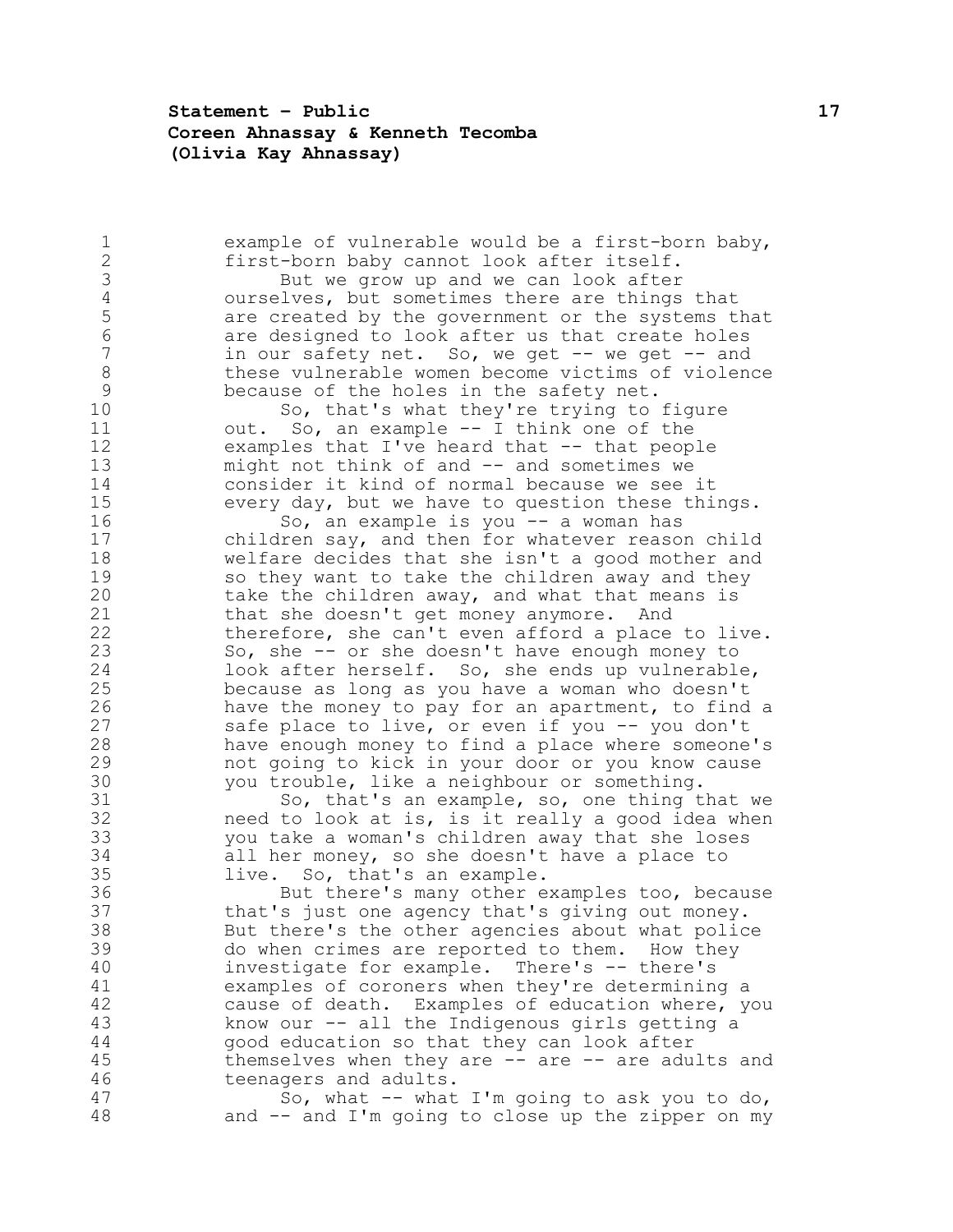**Statement – Public 18 Coreen Ahnassay & Kenneth Tecomba (Olivia Kay Ahnassay)**

1 mouth so that you do all the talking, is to tell<br>2 vour narrative about what happened to your your narrative about what happened to your daughter right from, you know you can start even 4 from the time she was born and some of the things<br>5 that happened in her life that may have 5 that happened in her life that may have<br>6 contributed to -- to make her vulnerable contributed to -- to make her vulnerable or may have contributed to make her strong. Because we're also trying to identify the things that are working, so that we can do more of that. COREEN AHNASSAY: Mm-hm. WENDY VAN TONGEREN: So, tell us about your daughter 12 and then tell us about, you know the weeks before and then the day that you found out that a horrible thing had happened. And then tell us what happened after that, 16 16 like how did the people around you who have this safety net, this job of the safety net, how did 18 they deal with it? How did they help you? How did they help solve it? How did they help make your life better? Like for example Michelle, it's so obvious to me, Michelle with her beautiful pink sweater, like it's sort of like, hey, I'm here to help you, and I have a beautiful pink sweater and I have a wonderful smile. And so, I can tell already that she helps, right? COREEN AHNASSAY: Yeah. WENDY VAN TONGEREN: Exactly. COREEN AHNASSAY: I am so glad that she helps me a lot when I'm sad and I don't how to thank you. MICHELLE MACISAAC: Oh, you know, don't -- WENDY VAN TONGEREN: And I think you too. 33 MICHELLE MACISAAC: Thank you.<br>34 COREEN AHNASSAY: Yeah. COREEN AHNASSAY: Yeah. WENDY VAN TONGEREN: So, so yes. Tell us the stories about what has helped, but also tell us the stories about, you know, why did that happen, that -- that doesn't feel right the way that happened. And go right through to through the court system and I -- and I -- another important thing I want to write here is the name of the person who was found responsible, what is -- what is his name? COREEN AHNASSAY: I don't know. KENNETH TECOMBA: Arthur. COREEN AHNASSAY: Arthur Gallant. MICHELLE MACISAAC: Gallant. COREEN AHNASSAY: Gallant.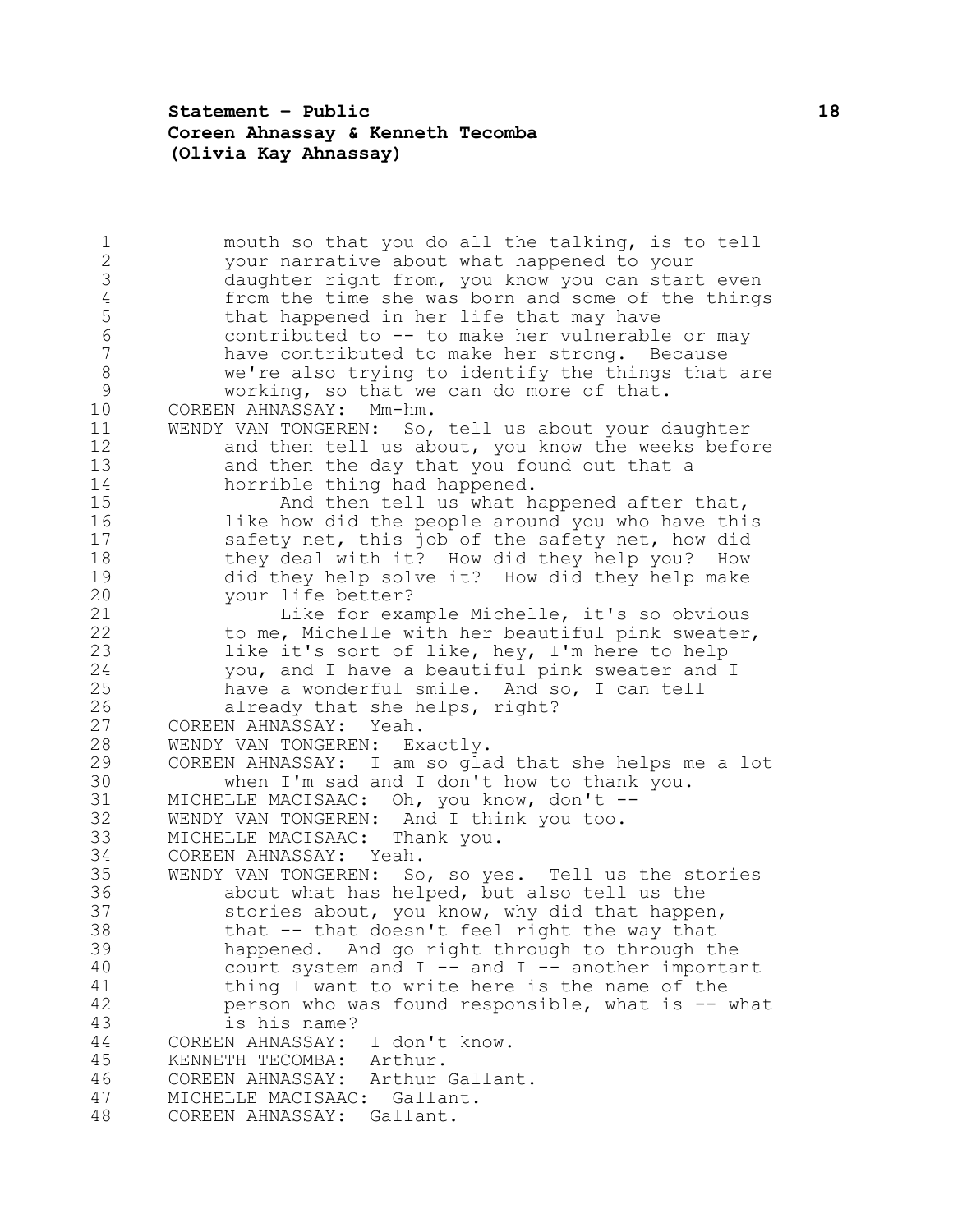**Statement – Public 19 Coreen Ahnassay & Kenneth Tecomba (Olivia Kay Ahnassay)**

 WENDY VAN TONGEREN: G-a-l-l-a-n-t? COREEN AHNASSAY: I think so. KENNETH TECOMBA: G-a-l-l-a-n-t -- e-n-t. 4 WENDY VAN TONGEREN: Say again?<br>5 MICHELLE MACISAAC: He's not su 5 MICHELLE MACISAAC: He's not sure if it's "E" or "A".<br>6 WENDY VAN TONGEREN: Okay. Yeah, so and no one's tol WENDY VAN TONGEREN: Okay. Yeah, so and no one's told  $\frac{1}{2}$  me that I'm  $-$  I need to hurry in any way, so we 8 6 8 6 can take breaks, we can -- you can talk for a while and Kenneth can talk for a while, but just don't interrupt each other okay? Like just -- COREEN AHNASSAY: No, that's all -- WENDY VAN TONGEREN: -- we're going to have a rule where no interruption, we just -- MICHELLE MACISAAC: Can I ask them questions if I want 15 to know more to or not? 16 WENDY VAN TONGEREN: As long as -- as long as -- as Coreen and Kenneth agree to questions, yeah. COREEN AHNASSAY: (indiscernible). WENDY VAN TONGEREN: And if they need the help of questions that's -- sometimes questions help. 21 MICHELLE MACISAAC: Yeah, that's what I was thinking<br>22 Sometimes. sometimes. WENDY VAN TONGEREN: Yeah. MICHELLE MACISAAC: I want to know about when she was small and growing up and. COREEN AHNASSAY: Yeah, yeah. Talk about my day Olivia -- when she was -- she was born to the day she died, that's what I'm going to talk about? MICHELLE MACISAAC: Yeah. WENDY VAN TONGEREN: And then well even beyond the day that she died. You're going to talk about how the police dealt with it, how people at victim services dealt with it, how hospitals dealt with it, how the courts dealt with it. So that -- it -- it goes beyond the day she died. And I also want you to cover -- and we're going to have sort of like chapters in a book, right? And so, the chapters might be, we've done an introduction of who you are. The next chapter will be kind of a statement of what you're going to talk about, which is what we're talking about now and then you go to -- and you've introduced your family, so that's really helpful. You probably could tell us more about where you live and -- and where your daughter lived and -- and so that we have a -- a good sense of your community. Like how large your community is and what services are -- are available to you.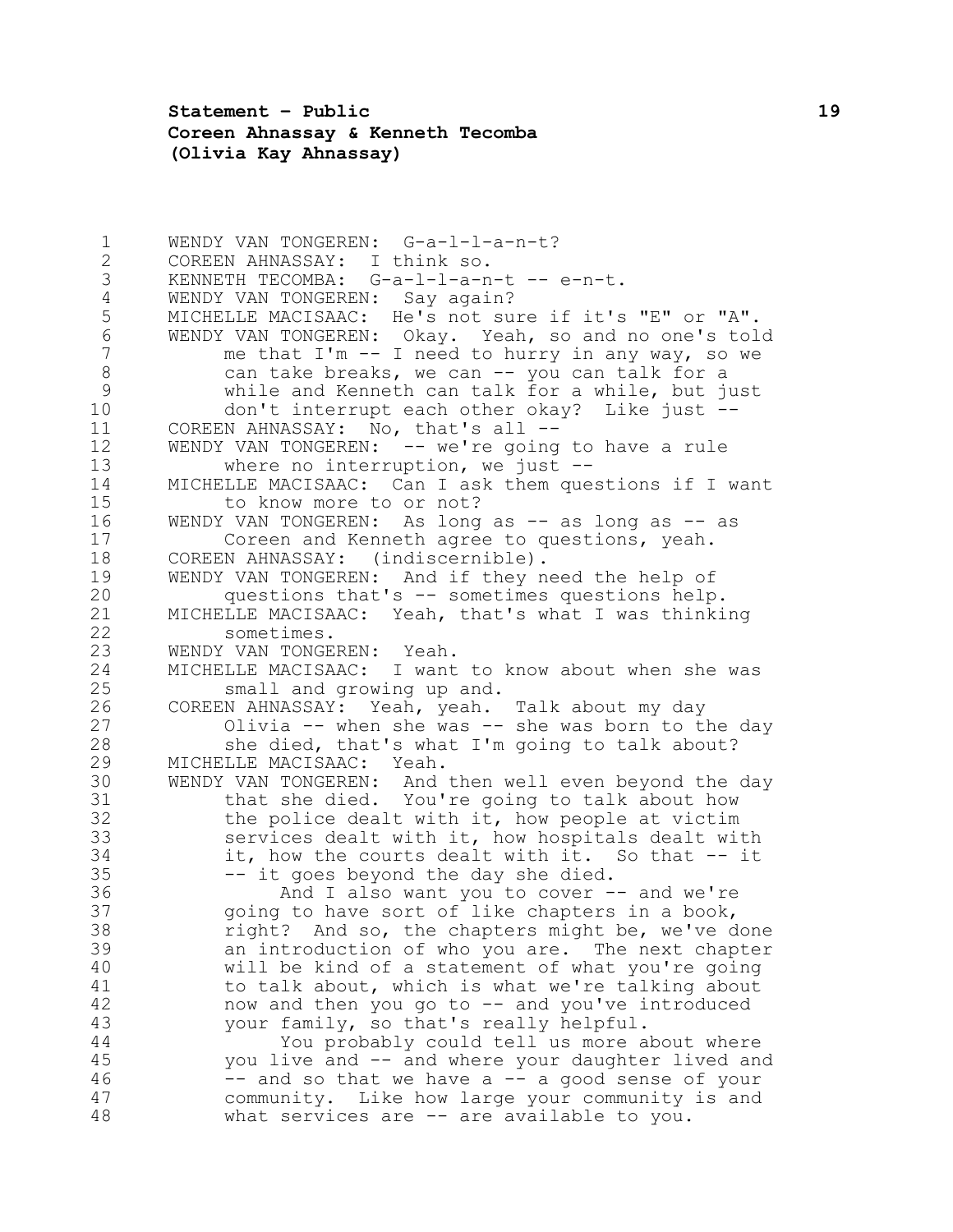## **Statement – Public 20 Coreen Ahnassay & Kenneth Tecomba (Olivia Kay Ahnassay)**

1 and then we go to the -- the life of Olivia.<br>2 and so. I like Michelle's idea about starting And so, I like Michelle's idea about starting from the time that she was born, was a little 4 girl, got older and older, where she lived, where<br>5 she went to school, how she did, did she have any 5 she went to school, how she did, did she have any<br>6 health problems or any problems that -- that you 6 health problems or any problems that -- that you<br>7 heeded help with and were you able to get help. needed help with and were you able to get help. 8 And then -- and then if Arthur was involved in her life earlier then you could mention that as well or if he was just -- COREEN AHNASSAY: Yeah. 12 WENDY VAN TONGEREN: And then -- and then you go to -- so that's a chapter, and then the next chapter is 14 -- that's -- let's call that background. It's like setting the stage. And then the next part is how she died and everything you know about that and tell us if you know it directly because you saw it or heard it, or if somebody told you about it. Because most parents aren't present when something happens to 21 their daughters.<br>22 COREEN AHNASSAY: I h. COREEN AHNASSAY: I had a phone call that's why I know my daughter she died. WENDY VAN TONGEREN: Okay. COREEN AHNASSAY: She's in the hospital that's why we went to hospital, and then she died already. WENDY VAN TONGEREN: And then the next chapter might be dealing with the courts. COREEN AHNASSAY: Olivia about 11:00 at night, that's when she died. Was November 18th, 2012. 11:00 o'clock at night she died. And I think she already died when I went up to hospital and she died. I think the guy poke him in his heart or she just died right there. She died before that happened, she always come to his grandma in Chateh. Sometimes she comes to me, she phones me, she said, mom I need something to eat. She said just come over here and have something to eat or grab something to -- to take to your grandmas. And then she comes to my house sometimes and sometimes she needs a ride to go to High Level. They -- they lived in Bushe, living 43 with his dad, my ex and -- and we have to take him -- take her back to High Level. She was 45 doing okay and she -- she had her (indiscernible) [car]. Sometimes she end up in Assumption, Chateh, whatever. Sometimes she end up there drinking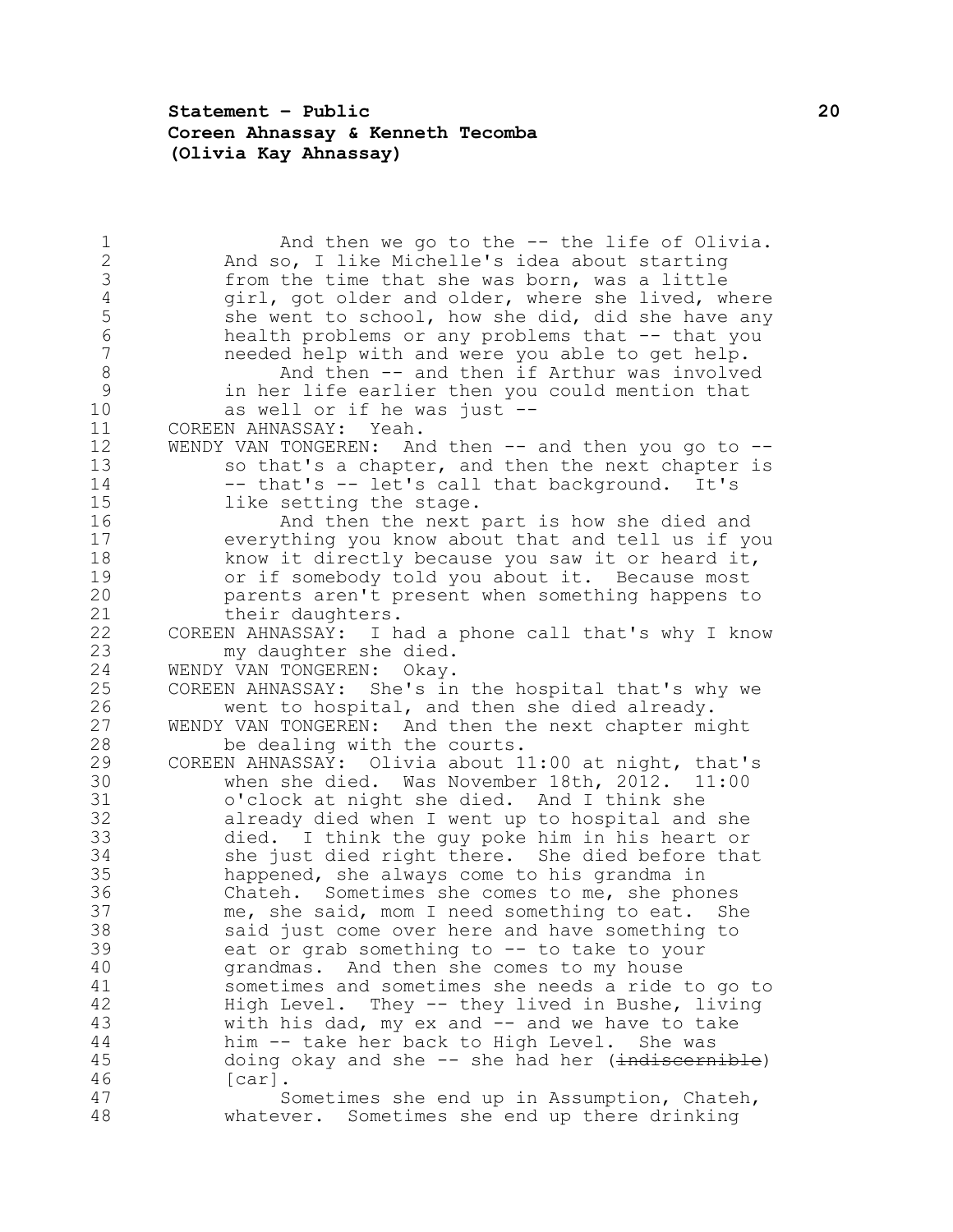**Statement – Public 21 Coreen Ahnassay & Kenneth Tecomba (Olivia Kay Ahnassay)**

1 somewhere else. Next day she comes, she calls<br>2 me. And then after that we went to treatment me. And then after that we went to treatment then -- and then after we came back she calls me 4 to take her back to Bushe and she said, mom did<br>5 you quit drinking? Yeah, I said, yeah. That you quit drinking? Yeah, I said, yeah. That (indiscernible) to me mom, don't ever drink, love you so much. Yeah, I listen to you, I said to her and then we were coming -- we were bringing her back to Bushe, on the way she was so happy. And I told her not to drink and go back to Assumption. And then ever since, I never talked to her 13 for quite a while. And then next -- next thing I have a phone call that Olivia's got stabbed. Her sisters that -- her sister told me that in the **phone she said that she's trying to take her, to**  take her and go home with her sister. But Olivia 18 said that I just want to stay. And then she -- my -- her sister went home and that Arthur and his wife, they're arguing, and she tried to stop 21 them.<br>22 Like Olivia she's a nice person and care about peoples and she's helping people a lot. And she's -- then like saving Arthur's wife and I don't know -- then she stabbed my daughter maybe three or four times. And then I got call, them saying like my daughter, she phoned me then as soon as she phoned me I went to High Level, 11:00 o'clock at night and then there she died. And I didn't even cry. If I'd have seen her, it was really hard for me. But I don't want 33 to -- she's a nice person. She -- she did<br>34 (indiscernible) [her] college, she went to (indiscernible) [her] college, she went to grade 12, she's a nice girl. She's nice person. KENNETH TECOMBA: The -- they went to Victoria for a volleyball tournament. COREEN AHNASSAY: (indiscernible) she knows him too. KENNETH TECOMBA: They won -- they won. First aboriginal Indigenous games and they -- they won. All -- all the trophies and she's -- she's the MVP. She's a spiker hey? Five -- I think she was five foot, three only. But she's tall and she can jump and spike. Boy she can spike, she can spike. WENDY VAN TONGEREN: So, this is Kenneth speaking and 47 -- and so, where -- what was she competing in in Victoria?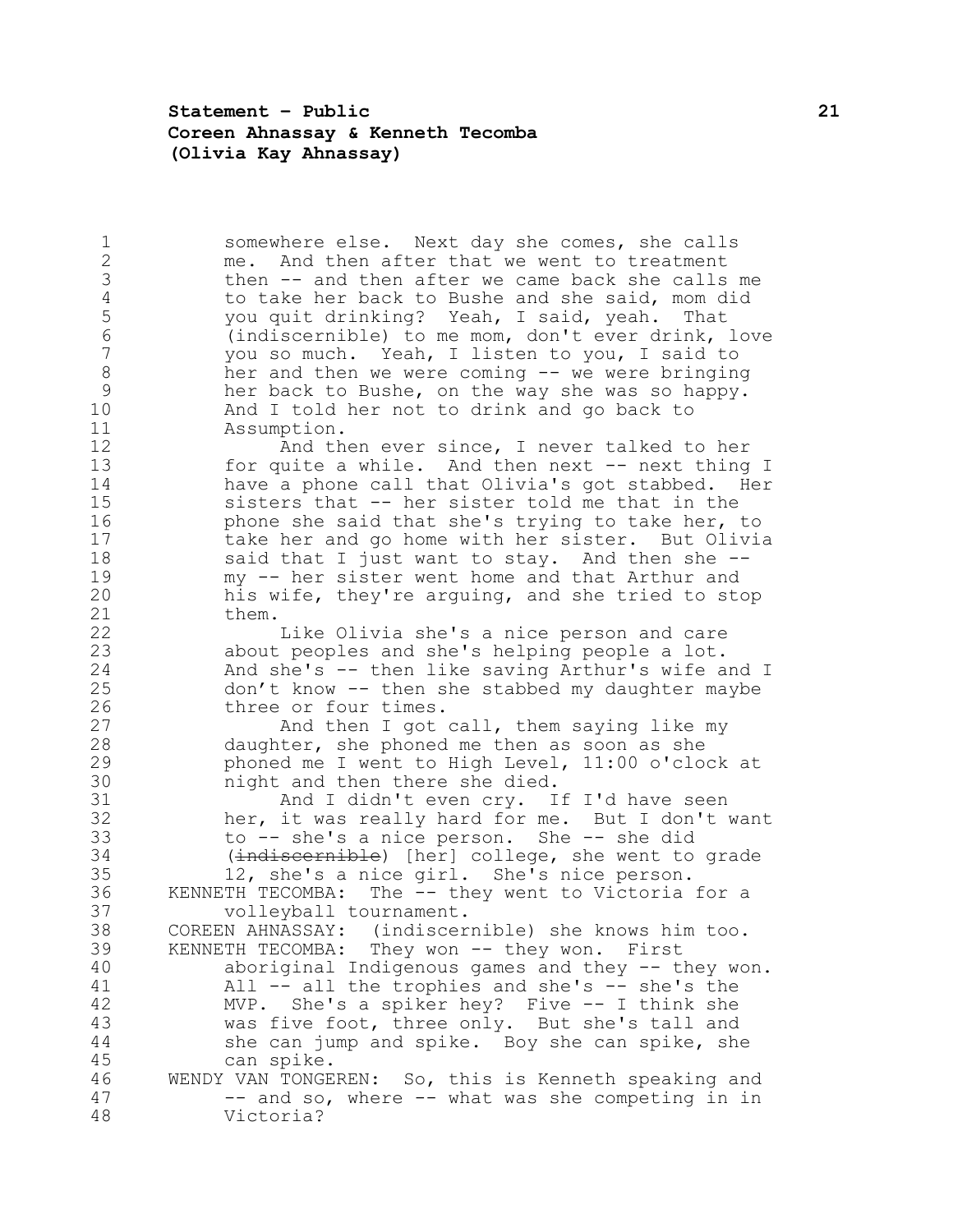**Statement – Public 22 Coreen Ahnassay & Kenneth Tecomba (Olivia Kay Ahnassay)**

 KENNETH TECOMBA: Volleyball tournament. WENDY VAN TONGEREN: Oh, volleyball. KENNETH TECOMBA: Volleyball tournament Indigenous. 4 WENDY VAN TONGEREN: And they won.<br>5 KENNETH TECOMBA: They won. Chate 5 KENNETH TECOMBA: They won. Chateh girls won and she<br>6 -- she's the MVP. Most valuable player. 6 -- she's the MVP. Most valuable player.<br>7 WENDY VAN TONGEREN: And vou're saving that s WENDY VAN TONGEREN: And you're saying that she was actually -- well how -- she was five, eight did you say? KENNETH TECOMBA: Five three I think. WENDY VAN TONGEREN: Oh, five three so -- so to be most valuable player she must have been hanging around the knees somehow. KENNETH TECOMBA: But she's -- she can jump high and she -- she just -- the serving, I don't know how she served but the ball just go down. WENDY VAN TONGEREN: Oh. KENNETH TECOMBA: It's hard to get and they -- they almost got beat by Winnipeg, but they won, anyways, they won. And they got a big trophy and 21 all the gold ribbons. They -- they got back, and<br>22 they were on the newspapers and everything. I 22 they were on the newspapers and everything. I<br>23 was proud of her, yeah. was proud of her, yeah. MICHELLE MACISAAC: I have a question I didn't know. You said Olivia went to grade 12? COREEN AHNASSAY: Yeah. MICHELLE MACISAAC: So, where did she go to school? Like that's not common in Chateh, people don't go to grade 12 often. So, how did that happen? Where did she have to go out or? COREEN AHNASSAY: She -- she went to grade 12 in High Level. 33 MICHELLE MACISAAC: Okay.<br>34 KENNETH TECOMBA: The lak KENNETH TECOMBA: The lake in the -- COREEN AHNASSAY: What? KENNETH TECOMBA: What was that lake called? Northern lake. MICHELLE MACISAAC: Northern Lake, oh so as an adult she went back to school? KENNETH TECOMBA: Yeah. MICHELLE MACISAAC: Okay, as upgrading. COREEN AHNASSAY: Yeah. MICHELLE MACISAAC: That's good to hear. Cause they have an isolated community, very isolated your community. COREEN AHNASSAY: Yeah. Yeah. She -- I don't know, probably she worked somewhere too, but I, like, I don't stay with this dad no more, that's why I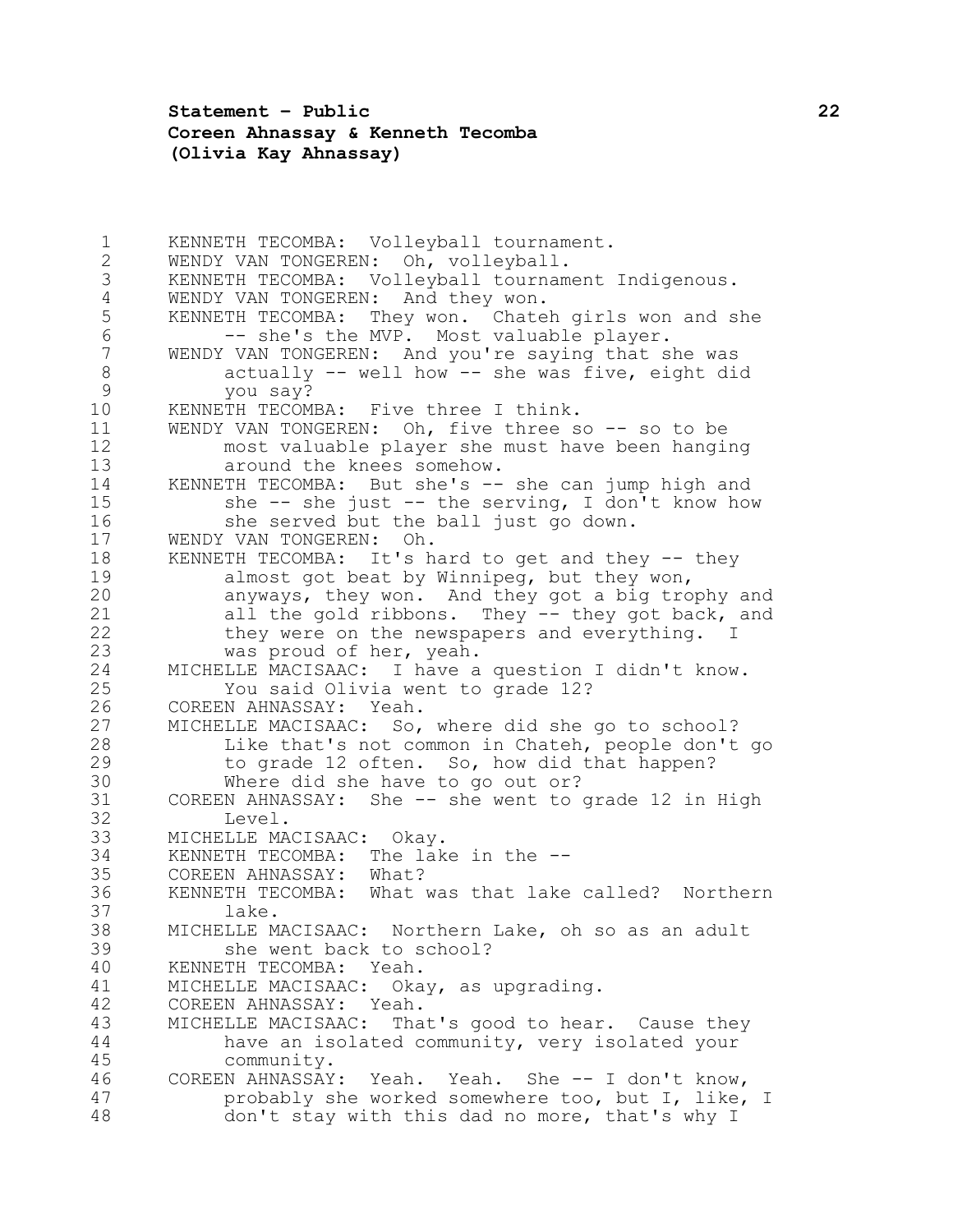## **Statement – Public 23 Coreen Ahnassay & Kenneth Tecomba (Olivia Kay Ahnassay)**

1 don't. Like they -- some day talk to me always<br>2 in the phone, but they never even talk about in the phone, but they never even talk about their situation. Like I go out or stuff like 4 that. But --<br>5 MICHELLE MACISAAC: 5 MICHELLE MACISAAC: How -- sorry go ahead.<br>6 COREEN AHNASSAY: But I know that day she 6 COREEN AHNASSAY: But I know that day she got killed,<br>7 iust I mean, but when from like if I talk about just I mean, but when from like if I talk about 8 it, I feel lonely without her or miss her a lot, especially in March. It's kind of really hard to talk about her life. It's just like me to talk about it, because I never talk about what happened or I just keep on living. WENDY VAN TONGEREN: Mm-hm. COREEN AHNASSAY: I just -- just don't talk about -- I don't really talk about it. My family or my kids, I don't -- I am always quiet person. Because I'm up -- when I was growing up my mom used to abuse me a lot. That's why I never talk about nothing. I'm an abused child, stuff like that and that's why I'm scared to talk about it. 21 Because I used to -- my mom used to hit me with a<br>22 broomstick when I was about this small. broomstick when I was about this small. WENDY VAN TONGEREN: Okay and so that -- COREEN AHNASSAY: That's why yeah. WENDY VAN TONGEREN: That's you know -- COREEN AHNASSAY: About seven years old, or eight years old. WENDY VAN TONGEREN: About seven years old. Okay. COREEN AHNASSAY: That's why I don't even talk about my life and my kid's life. I just stay in my house. When I talk about it, it's just like, I don't know how to deal with it too. Because I don't really talk about it. When I talk about something, maybe they might like, I used to talk to my cousin Theresa and then she split it out all over. WENDY VAN TONGEREN: Now you can see -- COREEN AHNASSAY: There I cut it off. I don't talk to no one. Even my husband, I don't talk to him. WENDY VAN TONGEREN: Mm. COREEN AHNASSAY: I come home, watch TV, I don't talk. Quiet person. Always quiet person. WENDY VAN TONGEREN: Have you always felt that the reason -- COREEN AHNASSAY: It's hard, like it's hard for me to talk about things like that. But I try -- I try to talk about it, but it's so hard for me.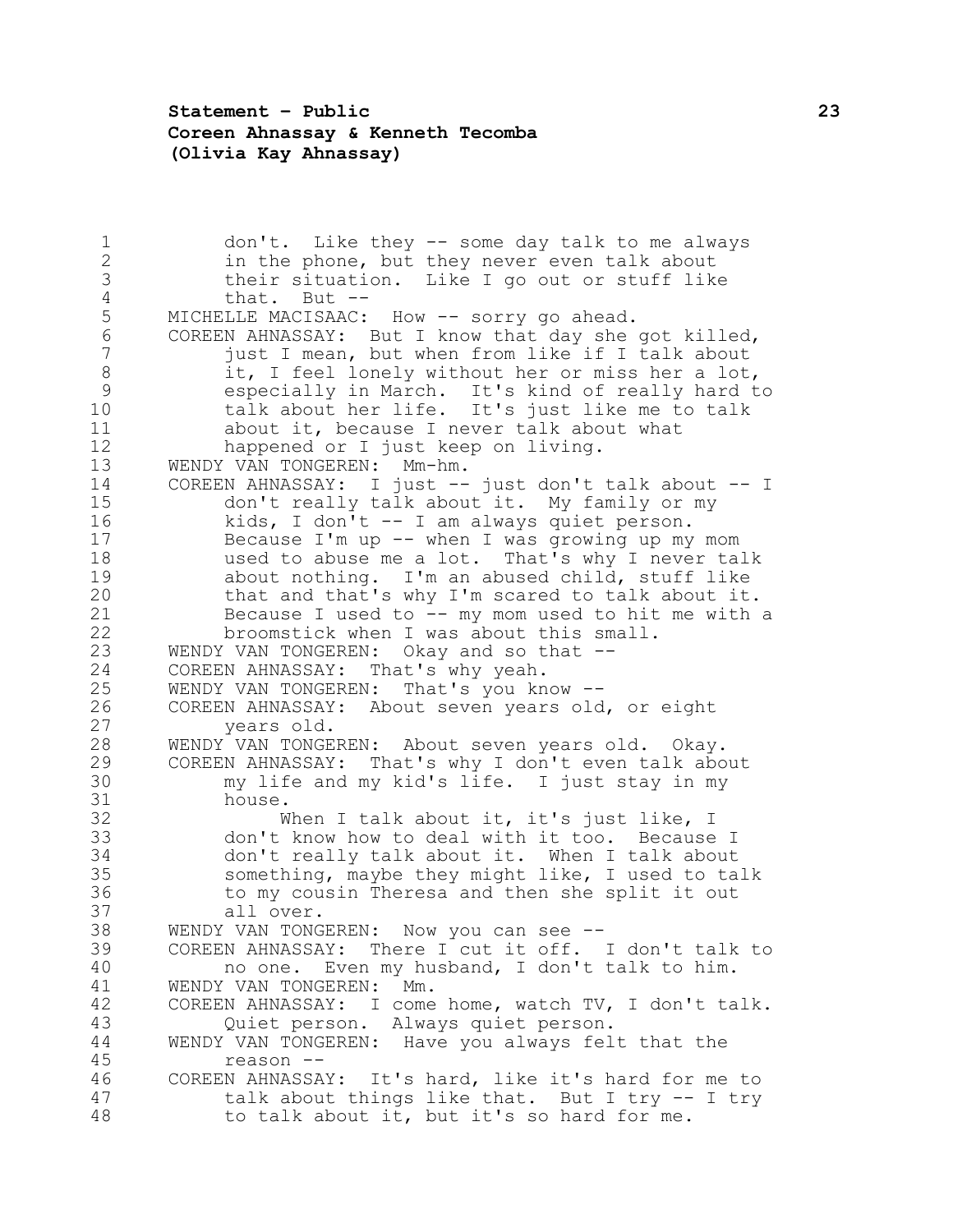**Statement – Public 24 Coreen Ahnassay & Kenneth Tecomba (Olivia Kay Ahnassay)**

 MICHELLE MACISAAC: I'm happy you're talking about it 2 today, you're letting it out. COREEN AHNASSAY: That's why -- I don't talk. About - 4 - just scared or none of this maybe that's why,<br>5 but I don't go anywhere. <del>(Indiscernible)</del> [In m but I don't go anywhere. (Indiscernible) [In my life he's] from Assumption too. But ever since I was taking him I would travel around and show me where it is. WENDY VAN TONGEREN: And how long have you been with Kenneth? COREEN AHNASSAY: (indiscernible). WENDY VAN TONGEREN: How long have you been together with Kenneth? KENNETH TECOMBA: 25 years. WENDY VAN TONGEREN: Kenneth's right on top of it. MICHELLE MACISAAC: He knows. WENDY VAN TONGEREN: He knows, well since the time my 18 life was really fine. COREEN AHNASSAY: I'm glad that she's here. She came 20 (indiscernible) [to me, you want to] go to 21 gather[ing?]. This is my first time that I went<br>22 over here. My first time being -- gathering over here. My first time being -- gathering people like that. WENDY VAN TONGEREN: Right and you've got two more days, don't you? COREEN AHNASSAY: I never -- I never went like this before, never went. I don't even travel too, because I'm always working. I work five years, I've been janitor, five years. 30 WENDY VAN TONGEREN: Mm. What -- what working? What do you work at? COREEN AHNASSAY: Huh? WENDY VAN TONGEREN: You said you were working? COREEN AHNASSAY: Yeah. Janitor. MICHELLE MACISAAC: Janitor. WENDY VAN TONGEREN: Oh, janitor. Oh, where do you do that? COREEN AHNASSAY: Five years. 39 WENDY VAN TONGEREN: And -- and this -- COREEN AHNASSAY: [Place of employment]. WENDY VAN TONGEREN: Who -- who's your employer? COREEN AHNASSAY: Huh? MICHELLE MACISAAC: [Place of employment]. Where do you work? COREEN AHNASSAY: [Location]. MICHELLE MACISAAC: Yeah. WENDY VAN TONGEREN: Oh, okay. MICHELLE MACISAAC: Tell her about your reserve.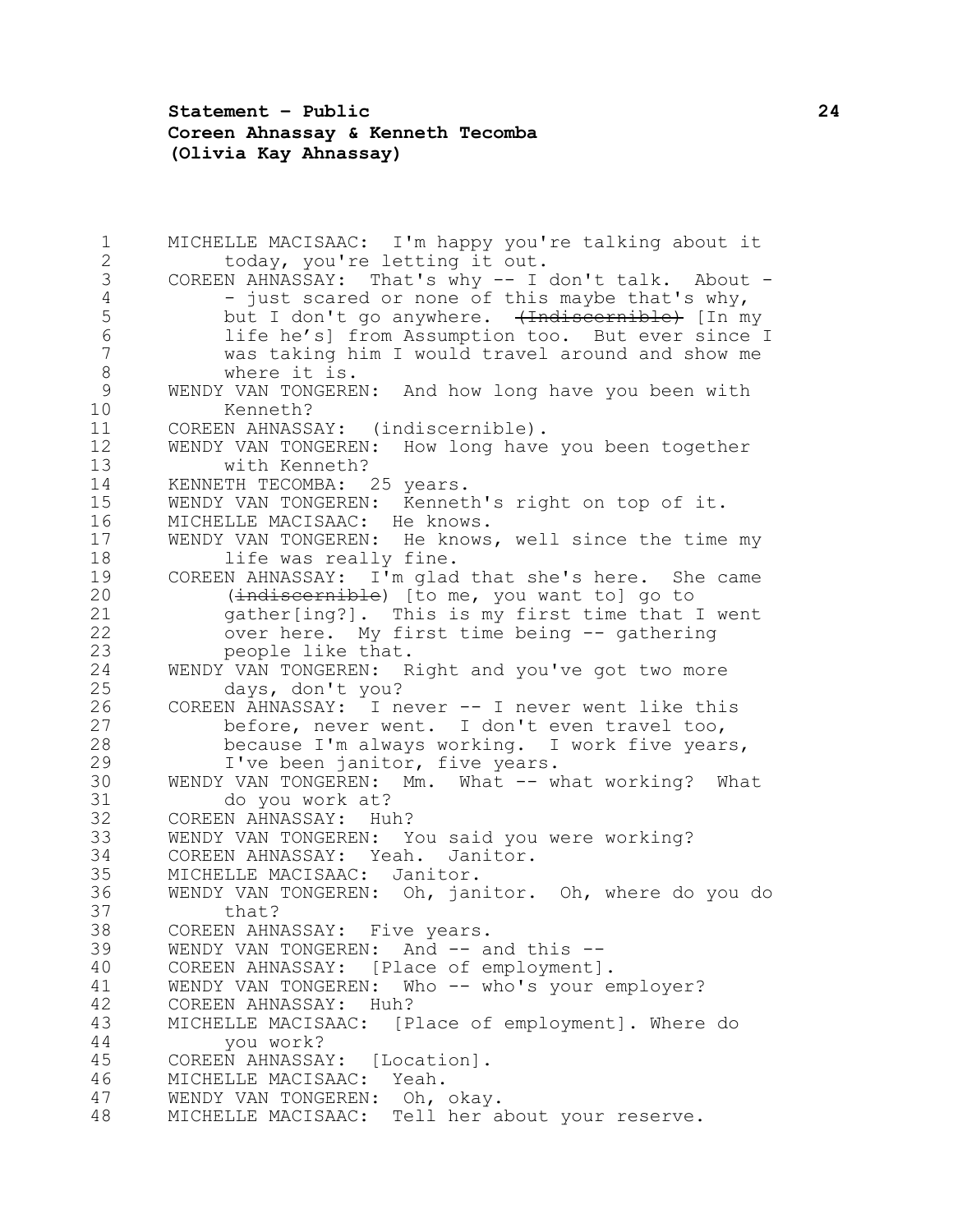**Statement – Public 25 Coreen Ahnassay & Kenneth Tecomba (Olivia Kay Ahnassay)**

1 COREEN AHNASSAY: It's a small reserve, [Reserve<br>2 mamel, they call {Reserve namel, It's good name], they call {Reserve name]. It's good to live there. 4 WENDY VAN TONGEREN: Great.<br>5 COREEN AHNASSAY: Sometimes 5 COREEN AHNASSAY: Sometimes -- sometimes when people<br>6 drink, and they walk even at night too. drink, and they walk even at night too. Sometimes scream. It's good place that we -- sometimes we have vehicle, we go hunting. WENDY VAN TONGEREN: Mm-hm. KENNETH TECOMBA: This place -- COREEN AHNASSAY: Hunting -- KENNETH TECOMBA: This place they call there's a third prairie, second prairie -- COREEN AHNASSAY: Town site. KENNETH TECOMBA: Town site, new town site and trailer court. COREEN AHNASSAY: Trailer court. KENNETH TECOMBA: There's five places and -- and two are nice. Somethings going around and they all, everybody knows. Like this one guy from third prairie, you probably don't -- he said about retaliate, something about -- she's I they -- they -- they call her a third prairie newspaper. WENDY VAN TONGEREN: She's got all the news. KENNETH TECOMBA: Second prairie is a -- Robert Sochuk (phonetic) they call him a reporter for second prairie. And (indiscernible) Rosie they call a newspaper and trailer court and they call her a 29 -- a land owner. Something going around even the cops go -- go towards Prairie Road and learn about her with a siren on. Everybody knows like. 33 We're just waiting for a phone call to say<br>34 somebody's going to call me and see -- see what somebody's going to call me and see -- see what's going on. Sure enough they -- somebody got stopped and the truck is going to be towed away. Everybody knows it's too small a place. Whenever there's a check-stop, no vehicles are around. Because there's -- most people are driving without a license there. Yeah, so. WENDY VAN TONGEREN: Is -- is there a police office in 42 -- in Chateh? KENNETH TECOMBA: Yeah. WENDY VAN TONGEREN: Yeah, and so I'd -- but I'd like you to explain, because you know, Michelle raises a really good point. KENNETH TECOMBA: Four cops.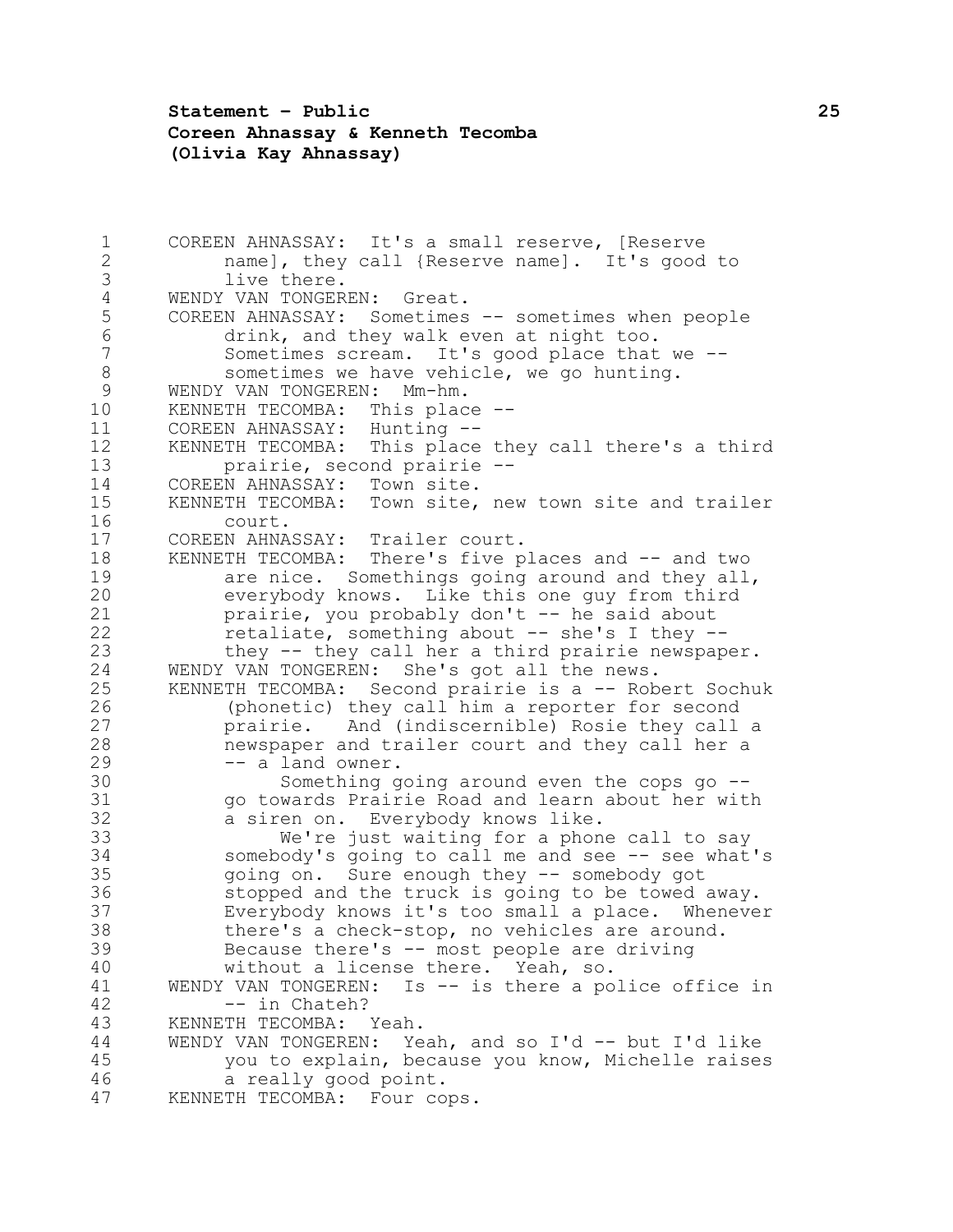**Statement – Public 26 Coreen Ahnassay & Kenneth Tecomba (Olivia Kay Ahnassay)**

1 WENDY VAN TONGEREN: I have -- I have been to High<br>2 Level because [personal information - redacted] Level because [*personal information – redacted*]. And -- but I haven't been to -- so this might not 4 work, but for example, I'll tell you that I live<br>5 in -- near a place called [personal information in -- near a place called [*personal information – redacted*] and it's about right here. And it's a long way to go to [*personal information – redacted*], like it takes -- it takes me a long time. Sometimes if I -- there was -- if I had the road all to myself it would be about 35 minutes. But because there's always traffic sometimes it takes like an hour and a half for me to get to my job. And so, and coming home is even worse. So, so that's a map. So, here's [*personal information – redacted*], here's my house, here's [*personal information – redacted*]. And the place 18 that I -- places that I would like to know,  $I$  don't -- can you relate to this? Like can you tell me where Chateh is and where High Level is and where Prairie One -- first prairie and second prairie, those places are? Can you kind of draw it out? KENNETH TECOMBA: I don't back in my head. MICHELLE MACISAAC: From High Level. WENDY VAN TONGEREN: From High Level. COREEN AHNASSAY: My daughter was a good person. She was a nice lady. She's always smile. Friends, got lots of friends too. WENDY VAN TONGEREN: Mm-hm. I'm just going to move this closer. COREEN AHNASSAY: Even their friends they -- they misses her, every -- every -- everybody, like her friends, they know that day she born, they know 35 their birthdays too. They connect to each other<br>36 they're friends. She's got a lot of friends. they're friends. She's got a lot of friends. 37 And she's  $a$  -- she's always smile and like hey, likes to play games and stuff like that. Loves her daughter too. She's a nice person. She never did -- she never did fight or nothing. Like she protecting people. WENDY VAN TONGEREN: Mm-hm. COREEN AHNASSAY: Like she wants to help people. That's all she does. She's always care about people. Loving people, loving person. She likes people, people like to love them. Stuff like that. KENNETH TECOMBA: Never (indiscernible)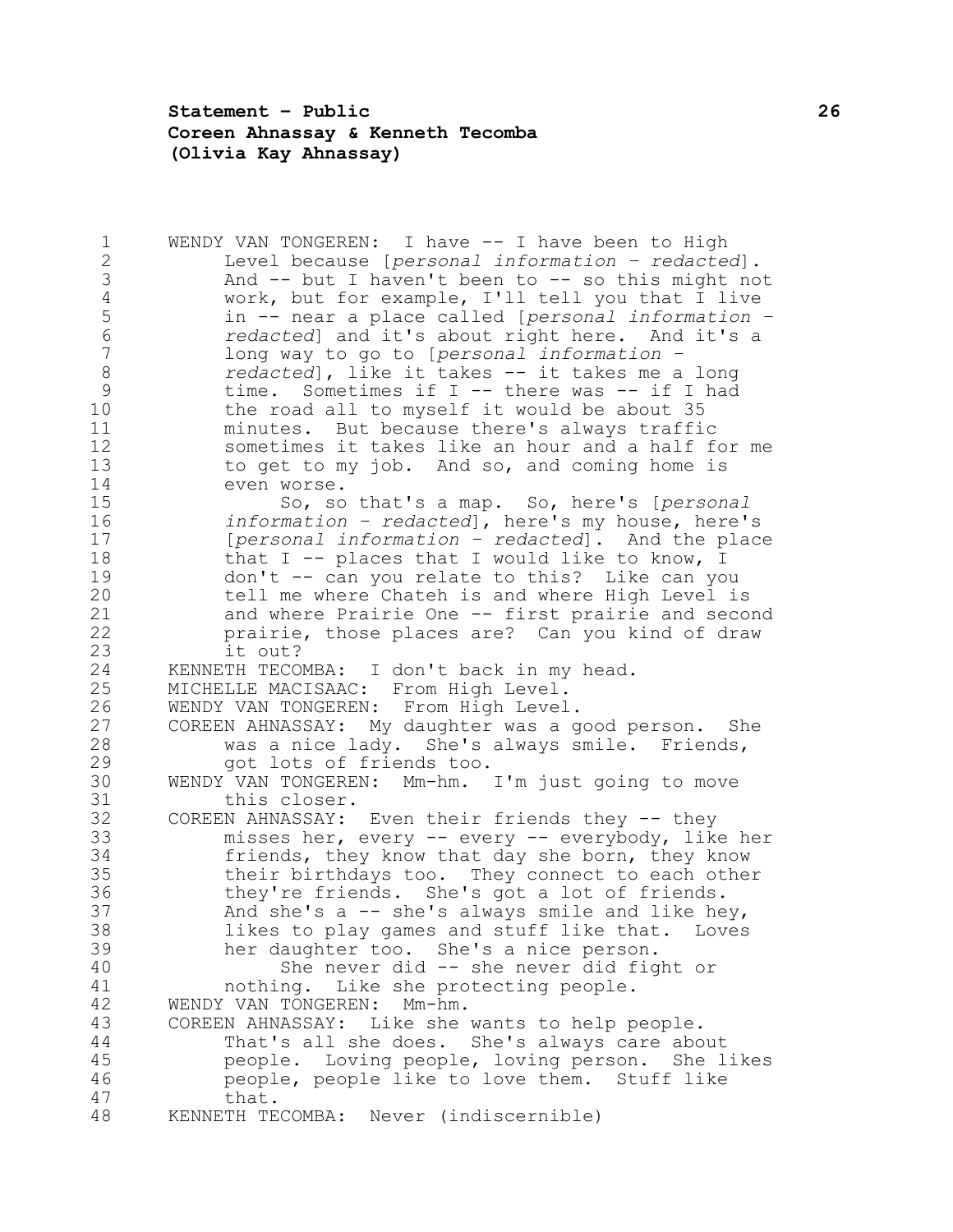**Statement – Public 27 Coreen Ahnassay & Kenneth Tecomba (Olivia Kay Ahnassay)**

1 MICHELLE MACISAAC: (indiscernible), I think it's<br>2 important to sav. like this is where I get important to say, like this is where I get groceries, our bank. Put all of your -- cause it 4 shows you're isolated, right?<br>5 KENNETH TECOMBA: Yeah. 5 KENNETH TECOMBA: Yeah.<br>6 COREEN AHNASSAY: She n 6 COREEN AHNASSAY: She never gets mad. She never like<br>7 that. Not violent, she's not like that. that. Not violent, she's not like that. WENDY VAN TONGEREN: Mm-hm. COREEN AHNASSAY: She's a happy girl. Ever since she was born. I love her so much. WENDY VAN TONGEREN: Yeah. COREEN AHNASSAY: She's pretty just like today she would have been with his dad, with her daughter or she must be somewhere today. WENDY VAN TONGEREN: Mm-hm. MICHELLE MACISAAC: So, the grocery store is here, 17 bank, doctor, like everything, main area. How<br>18 18 bong from here to here? long from here to here? KENNETH TECOMBA: I do 30 minutes but four or five minutes. WENDY VAN TONGEREN: Can you -- can you walk up to the camera and let me just look in -- what up holding that picture so that we can make sure that we can see that picture. So, try -- oh yeah, that's much better. A little bit closer, see if you can come. There you go. Okay, I'm going to hold this, and you can see it there, you can see what the commissioners are going to see. Is that good? KENNETH TECOMBA: Yeah. COREEN AHNASSAY: Yeah. WENDY VAN TONGEREN: That's your daughter. 33 COREEN AHNASSAY: Yeah, that's my daughter.<br>34 WENDY VAN TONGEREN: And today would be her 34 WENDY VAN TONGEREN: And today would be her birthday.<br>35 COREEN AHNASSAY: Yeah, her birthday. COREEN AHNASSAY: Yeah, her birthday. WENDY VAN TONGEREN: She would be 35 today. COREEN AHNASSAY: Yeah. WENDY VAN TONGEREN: Okay, thank you. COREEN AHNASSAY: Mm-hm. WENDY VAN TONGEREN: I'm so glad you brought this picture. But you -- you probably carry it with you all the time, do you or? COREEN AHNASSAY: That's -- I don't have no pictures of her, but this is my daughter's she gave -- she gave it to me, because she's the one that she's always hanging to each other. WENDY VAN TONGEREN: Mm-hm.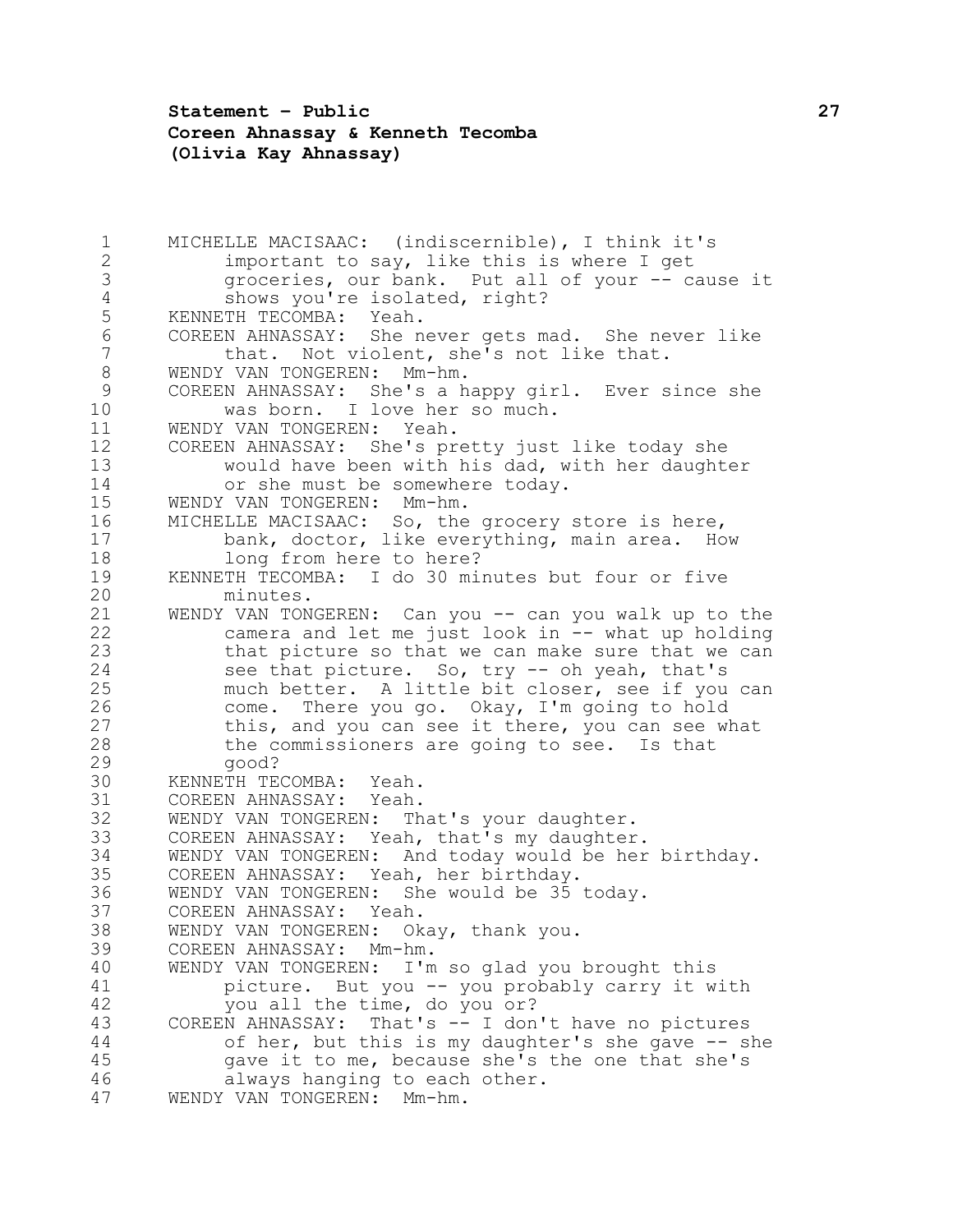**Statement – Public 28 Coreen Ahnassay & Kenneth Tecomba (Olivia Kay Ahnassay)**

1 COREEN AHNASSAY: They never left each other, they<br>2 were always together. were always together. WENDY VAN TONGEREN: Oh. 4 COREEN AHNASSAY: But now she's the only one and two<br>5 boys, I have now. 5 boys, I have now.<br>6 WENDY VAN TONGEREN: R WENDY VAN TONGEREN: Right. MICHELLE MACISAAC: So, the school what grade does the school go to only? KENNETH TECOMBA: School's over right here. MICHELLE MACISAAC: And what grade does it go to? KENNETH TECOMBA: Let's see, up to 10 I think. COREEN AHNASSAY: My son got three daughters. Two girls and one boy. My son. WENDY VAN TONGEREN: Mm-hm. MICHELLE MACISAAC: So, you put high school over here, they have to go to high school. KENNETH TECOMBA: Mm-hm. Yeah. Our house. MICHELLE MACISAAC: There is one there. COREEN AHNASSAY: They live in High Level. And my oldest daughter, she lives in (indiscernible). 21 So, she's got seven children.<br>22 WENDY VAN TONGEREN: Really? 22 WENDY VAN TONGEREN: Really?<br>23 MICHELLE MACISAAC: This is MICHELLE MACISAAC: This is part of -- what's your nation called? Dene Tha? KENNETH TECOMBA: Yeah. I don't know. I don't know (indiscernible) COREEN AHNASSAY: (indiscernible) if I ask, when I come over I spend the night. I take only the -- I always take [Granddaughter 2]. I like her so much. But I am  $-$  I  $-$  I miss her so much. She's always smiling, always smiling. WENDY VAN TONGEREN: Yes. Did you look like that when you were that age? Did she look like you? 34 COREEN AHNASSAY: Huh?<br>35 WENDY VAN TONGEREN: D WENDY VAN TONGEREN: Does -- does she look like you? Olivia? COREEN AHNASSAY: Yeah, this is her tattoo. WENDY VAN TONGEREN: Oh, yes. COREEN AHNASSAY: Yeah, there's the other one. Yeah, she's a nice lady. Every time I got her picture -- KENNETH TECOMBA: What's the name of our First Nation? 43 COREEN AHNASSAY: -- and teddy bear in it, but I bought it and (indiscernible). KENNETH TECOMBA: It's on (indiscernible) COREEN AHNASSAY: She -- today is her birthday and I said, happy birthday girl. I say in my mind. WENDY VAN TONGEREN: Right.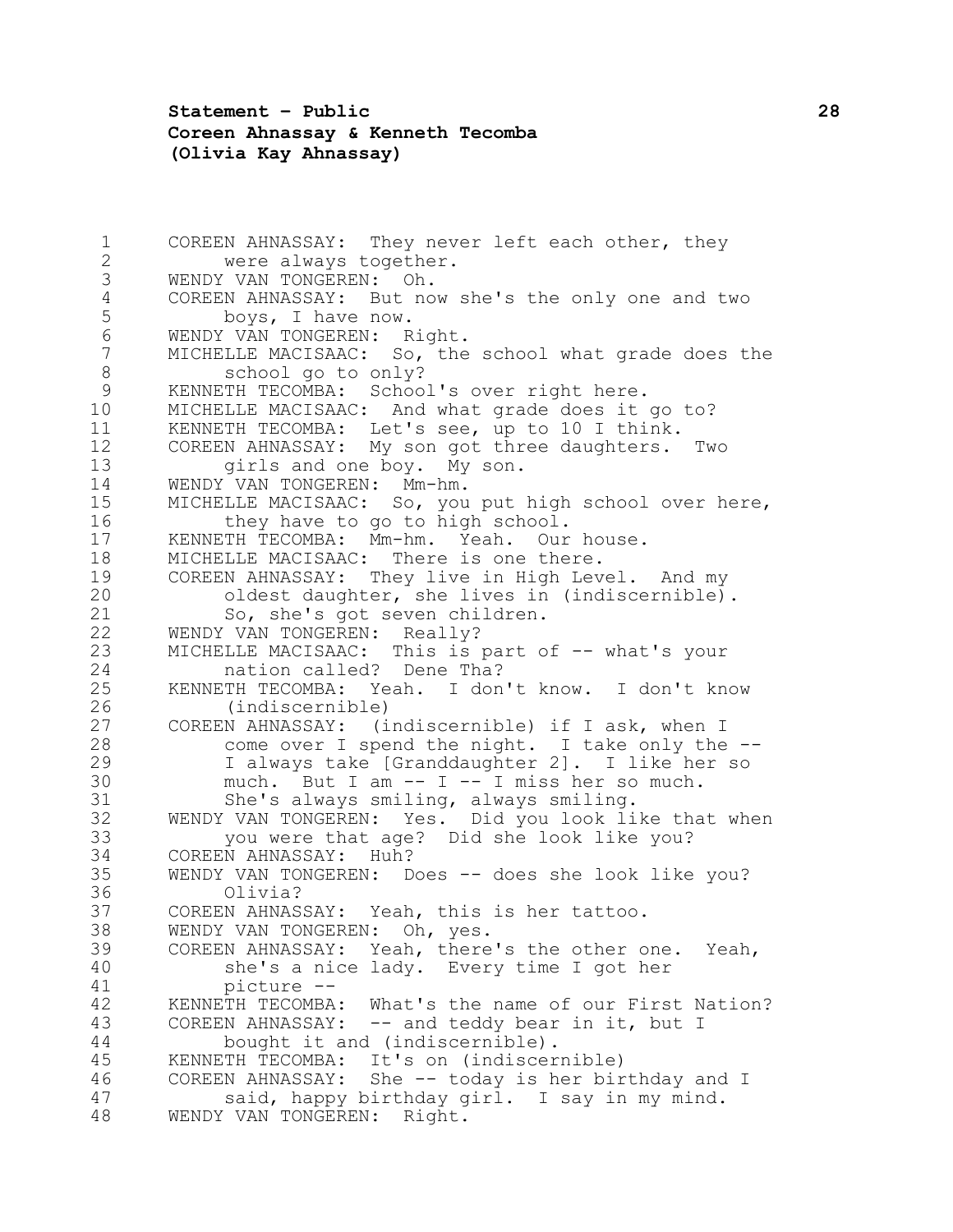## **Statement – Public 29 Coreen Ahnassay & Kenneth Tecomba (Olivia Kay Ahnassay)**

 COREEN AHNASSAY: Because she's wherever they have to  $2 \qquad \qquad \text{q} \circ \text{ --}$  WENDY VAN TONGEREN: Mm-hm. 4 COREEN AHNASSAY: Their spirit. That's what one guy<br>5 told me. They always go with --5 told me. They always go with --<br>6 KENNETH TECOMBA: That's roughly but. 6 KENNETH TECOMBA: That's roughly but.<br>7 WENDY VAN TONGEREN: Can vou just wri WENDY VAN TONGEREN: Can you just write your name on 8 it and the date on it -- on the bottom. MICHELLE MACISAAC: Your name. WENDY VAN TONGEREN: I'm looking to Kenneth when I said that. COREEN AHNASSAY: That's why every morning I pray to my mom. To my daughter. I love her so much. WENDY VAN TONGEREN: So, we're going to use what Kenneth drew because I just want to be clear about where people were living. KENNETH TECOMBA: March? MICHELLE MACISAAC: 18th today. COREEN AHNASSAY: Yeah. Okay. WENDY VAN TONGEREN: So, I'm just going to show this 21 to the camera. I have no idea if this is going<br>22 to work, but there we go. Okav, so, can you she to work, but there we go. Okay, so, can you show that to Coreen, Kenneth and let's use -- what did I do with -- oh there it is. Just -- just this is a big thick one, so, just with a dot or maybe even numbers, is the place where Olivia was born 27 there? COREEN AHNASSAY: Yeah, Assumption. WENDY VAN TONGEREN: Okay, can you put a one there? KENNETH TECOMBA: The whole hospital. WENDY VAN TONGEREN: Just a little one, not too huge because we -- but I want to be able to -- to see 33 it.<br>34 COREEN A 34 COREEN AHNASSAY: Which --<br>35 MICHELLE MACISAAC: Number MICHELLE MACISAAC: Number one. WENDY VAN TONGEREN: And then put a number one, you -- you can use this pen if you like. COREEN AHNASSAY: Yeah. WENDY VAN TONGEREN: So, we don't make it too big. Okay, and think about from the time she was born until the day that she died in 2010. Were there different places that she lived? COREEN AHNASSAY: She goes to Bushe. She moved to Bushe. She grew up there. WENDY VAN TONGEREN: Okay. COREEN AHNASSAY: With his dad.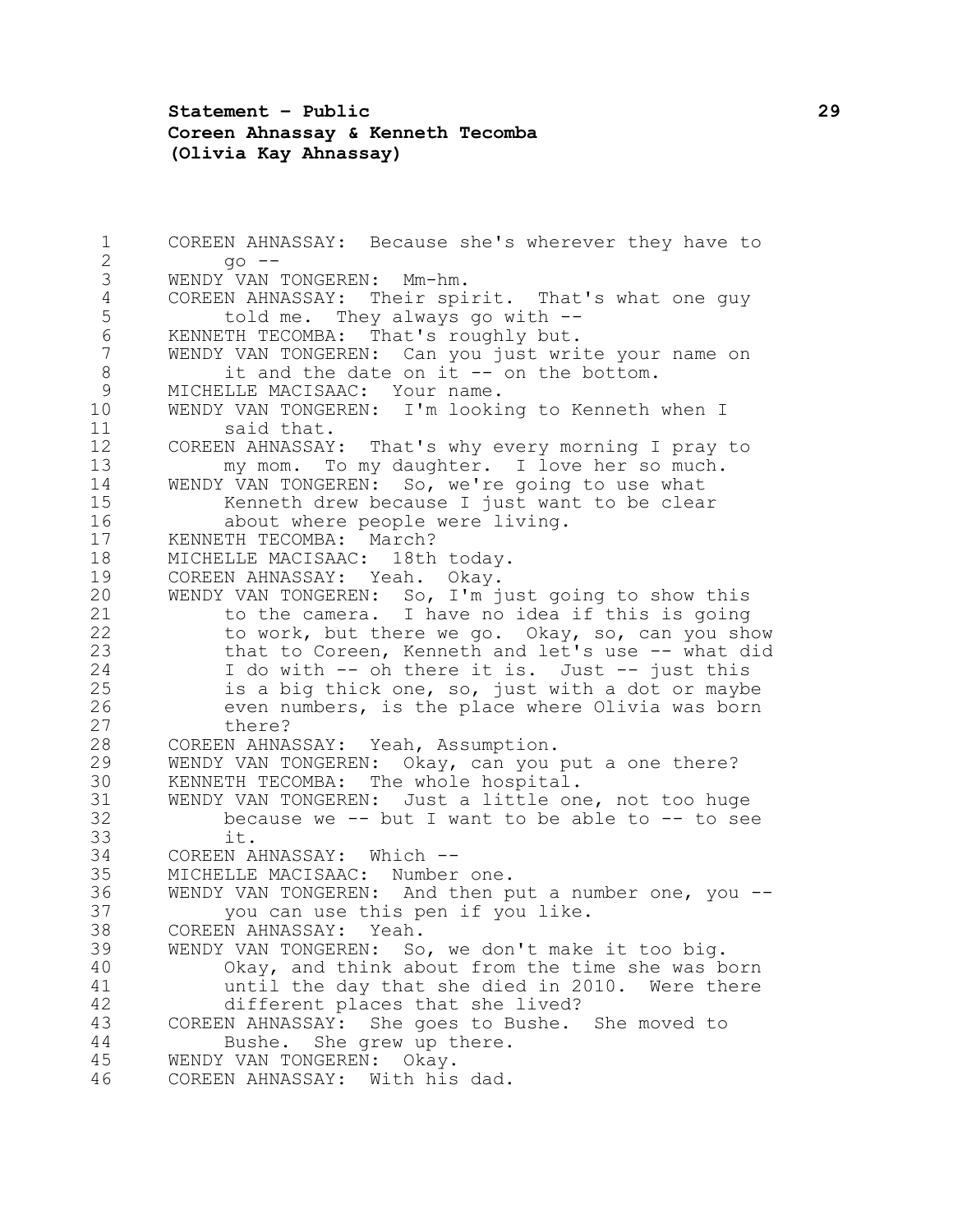**Statement – Public 30 Coreen Ahnassay & Kenneth Tecomba (Olivia Kay Ahnassay)**

 WENDY VAN TONGEREN: So, I didn't hear the word you said, she's something there? What was the word you used? She worked there or what? 4 MICHELLE MACISAAC: She moved to Bushe with her dad.<br>5 WENDY VAN TONGEREN: She moved -- she moved to Bushe WENDY VAN TONGEREN: She moved -- she moved to Bushe with her dad. So, why don't we mark that and put a number two. KENNETH TECOMBA: Number two. COREEN AHNASSAY: Huh? KENNETH TECOMBA: I got -- COREEN AHNASSAY: Oh. KENNETH TECOMBA: Got cramps. WENDY VAN TONGEREN: Oh, well stand up. MICHELLE MACISAAC: Are you okay to stand up? KENNETH TECOMBA: Yeah, yeah, yeah. 16 COREEN AHNASSAY: Yeah, she --<br>17 KENNETH TECOMBA: It kills me. 17 KENNETH TECOMBA: WENDY VAN TONGEREN: And exercise a little bit. KENNETH TECOMBA: Kills me. COREEN AHNASSAY: Yeah. 21 WENDY VAN TONGEREN: Okay, so there, and then put a<br>22 two there. 22 two there.<br>23 COREEN AHNASSAY COREEN AHNASSAY: Two? WENDY VAN TONGEREN: Yes, so one is where she's born and two is where she moved with her dad. COREEN AHNASSAY: One and two -- yeah, Bushe. WENDY VAN TONGEREN: And what -- what was her dad's name? COREEN AHNASSAY: My ex? WENDY VAN TONGEREN: Mm-hm. COREEN AHNASSAY: That's not his real dad. Natural dad -- her natural dad he's died. 33 WENDY VAN TONGEREN: Oh, okay, so --<br>34 COREEN AHNASSAY: His name is IFathe COREEN AHNASSAY: His name is [Father 2] (phonetic). WENDY VAN TONGEREN: Okay [Father 2] was the real -- COREEN AHNASSAY: He died too. WENDY VAN TONGEREN: Okay. COREEN AHNASSAY: He was drinking alcohol. WENDY VAN TONGEREN: And which -- which dad did she move to Bushe with? What was his name? COREEN AHNASSAY: That's my -- step-dad I think, 42 [Father 1] (phonetic). WENDY VAN TONGEREN: [Father 1], [Father 1] okay. COREEN AHNASSAY: That's his dad. Step-dad. WENDY VAN TONGEREN: Okay. And is there a reason that she went there with [Father 1] instead of staying with you in Chateh? COREEN AHNASSAY: No.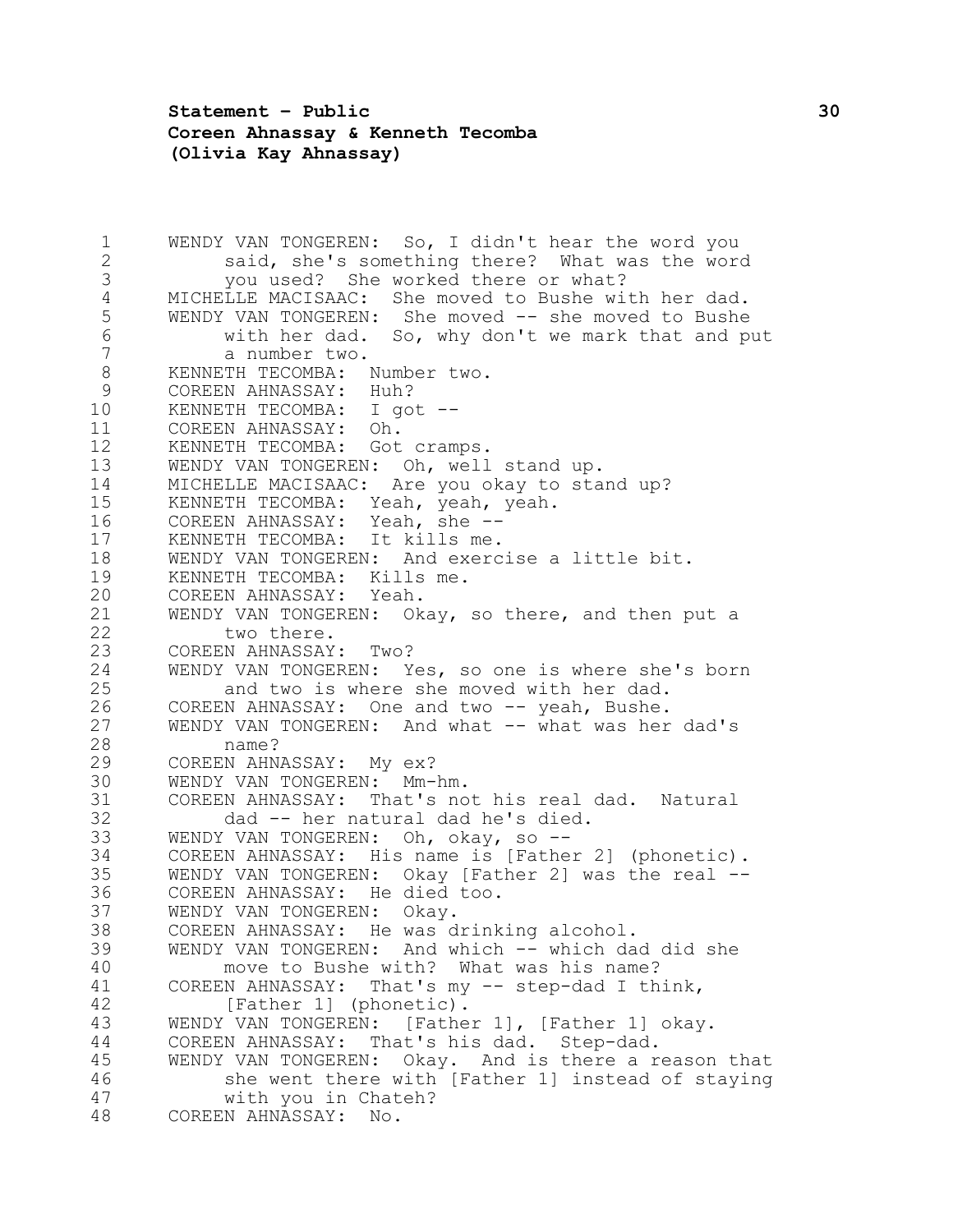**Statement – Public 31 Coreen Ahnassay & Kenneth Tecomba (Olivia Kay Ahnassay)**

 WENDY VAN TONGEREN: No? COREEN AHNASSAY: We split up together. WENDY VAN TONGEREN: Yeah. 4 COREEN AHNASSAY: And I stay with this guy 25 years<br>5 now. 5 now.<br>6 WENDY VAN 6 WENDY VAN TONGEREN: Okay. Okay.<br>7 COREEN AHNASSAY: I split up with COREEN AHNASSAY: I split up with him, my ex. He's 8 just I don't like him. I was stupid that's why I end up with staying with him. MICHELLE MACISAAC: How old was she when she moved to Bushe with him? COREEN AHNASSAY: Maybe 10, 11. MICHELLE MACISAAC: 10 or 11 years old? And she went and raised -- her step-dad raised her in Bushe? COREEN AHNASSAY: Yeah. MICHELLE MACISAAC: Okay. COREEN AHNASSAY: Yeah. MICHELLE MACISAAC: Okay, I didn't know that. WENDY VAN TONGEREN: Okay, and who decided that she'd go with her step-dad and not live with you? 21 COREEN AHNASSAY: That's because she doesn't want to<br>22 stav. I don't know. 22 stay. I don't know.<br>23 KENNETH TECOMBA: (indisc KENNETH TECOMBA: (indiscernible) COREEN AHNASSAY: Huh? KENNETH TECOMBA: (indiscernible) COREEN AHNASSAY: Huh? WENDY VAN TONGEREN: Who decided? 28 KENNETH TECOMBA: Child -- child welfare. WENDY VAN TONGEREN: Oh, okay. COREEN AHNASSAY: I -- MICHELLE MACISAAC: Okay. COREEN AHNASSAY: Yeah, she -- she -- they were by end 33 child welfare and then her dad took them back.<br>34 WENDY VAN TONGEREN: Okay. I see. [Father 1] took WENDY VAN TONGEREN: Okay. I see. [Father 1] took them back. COREEN AHNASSAY: Yeah, my -- WENDY VAN TONGEREN: Is that right? Yeah. COREEN AHNASSAY: Yeah, my ex took them back. WENDY VAN TONGEREN: Your ex. Okay. COREEN AHNASSAY: Because I was drinking too much that time. WENDY VAN TONGEREN: Okay. COREEN AHNASSAY: And I can't handle them -- take them back because I was drinking. WENDY VAN TONGEREN: Okay. COREEN AHNASSAY: And from 2007 we went to treatment, both of us. From there we quit drink. And I realized that drinking is no good --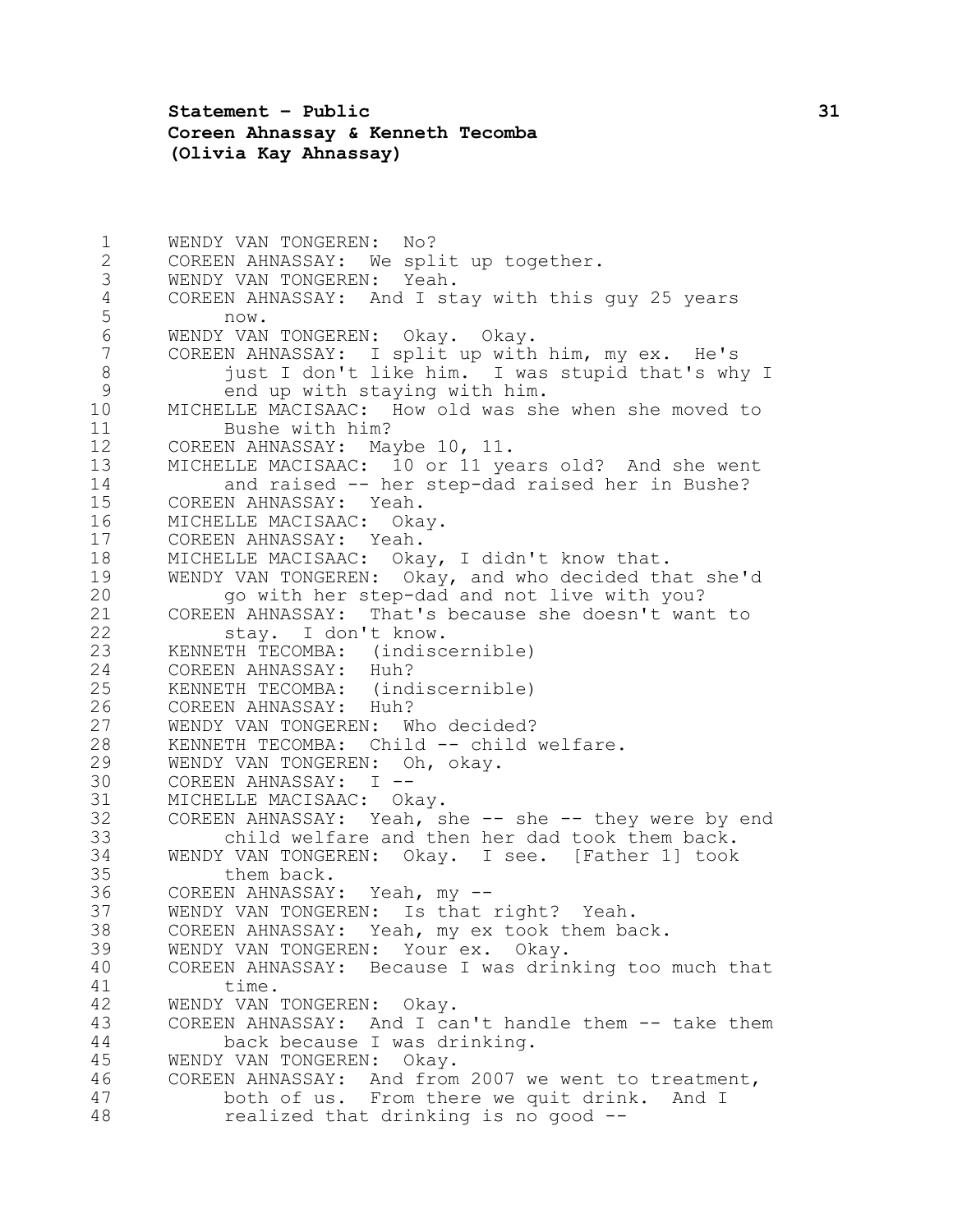**Statement – Public 32 Coreen Ahnassay & Kenneth Tecomba (Olivia Kay Ahnassay)**

 WENDY VAN TONGEREN: Okay. 2 COREEN AHNASSAY: -- for your life. WENDY VAN TONGEREN: I really like that too. I really 4 like -- congratulations. Both of you.<br>5 MICHELLE MACISAAC: 10 years. 5 MICHELLE MACISAAC: 10 years.<br>6 WENDY VAN TONGEREN: Yeah. WENDY VAN TONGEREN: Yeah. MICHELLE MACISAAC: 10 years. COREEN AHNASSAY: Yeah. WENDY VAN TONGEREN: That's amazing. 10 COREEN AHNASSAY: And -- WENDY VAN TONGEREN: So, where else -- did she live anywhere else besides that as she got older, or 13 -- tell us anywhere else she may have lived? COREEN AHNASSAY: She -- she used to live in towards to Fort McMurray, but it's just a little towards 16 to Fort Vermilion for La Crete. WENDY VAN TONGEREN: Oh, yeah, I know that place. MICHELLE MACISAAC: La Crete, she lived in La Crete? COREEN AHNASSAY: Not really, not really La Crete -- WENDY VAN TONGEREN: Oh, okay. 21 COREEN AHNASSAY: -- but just towards to --<br>22 MICHELLE MACISAAC: Tall Creek? MICHELLE MACISAAC: Tall Creek? COREEN AHNASSAY: I think so, but I don't know how to say it. MICHELLE MACISAAC: Here. COREEN AHNASSAY: While you're going -- WENDY VAN TONGEREN: Is it on there? KENNETH TECOMBA: Lesque. WENDY VAN TONGEREN: Even if it's -- COREEN AHNASSAY: Lesque, it's somewhere toward Lesque, like - KENNETH TECOMBA: Boyer? 33 COREEN AHNASSAY: -- there's High Level, High Level<br>34 and you go on your right here's Bushe and you and you go on your right here's Bushe and you go right is -- and then Fort -- here's Fort and La Crete here this way. Somewhere around here she would be. WENDY VAN TONGEREN: Okay. So -- COREEN AHNASSAY: And right here is the bridge. WENDY VAN TONGEREN: So, Kenneth can you just write those places -- COREEN AHNASSAY: That where she -- WENDY VAN TONGEREN: -- that she's pointing out. COREEN AHNASSAY: She used to be doing like, they used to live with -- KENNETH TECOMBA: (indiscernible) COREEN AHNASSAY: Mr. -- Mr. -- no, I forgot her name. But her daughter works at the nurses station.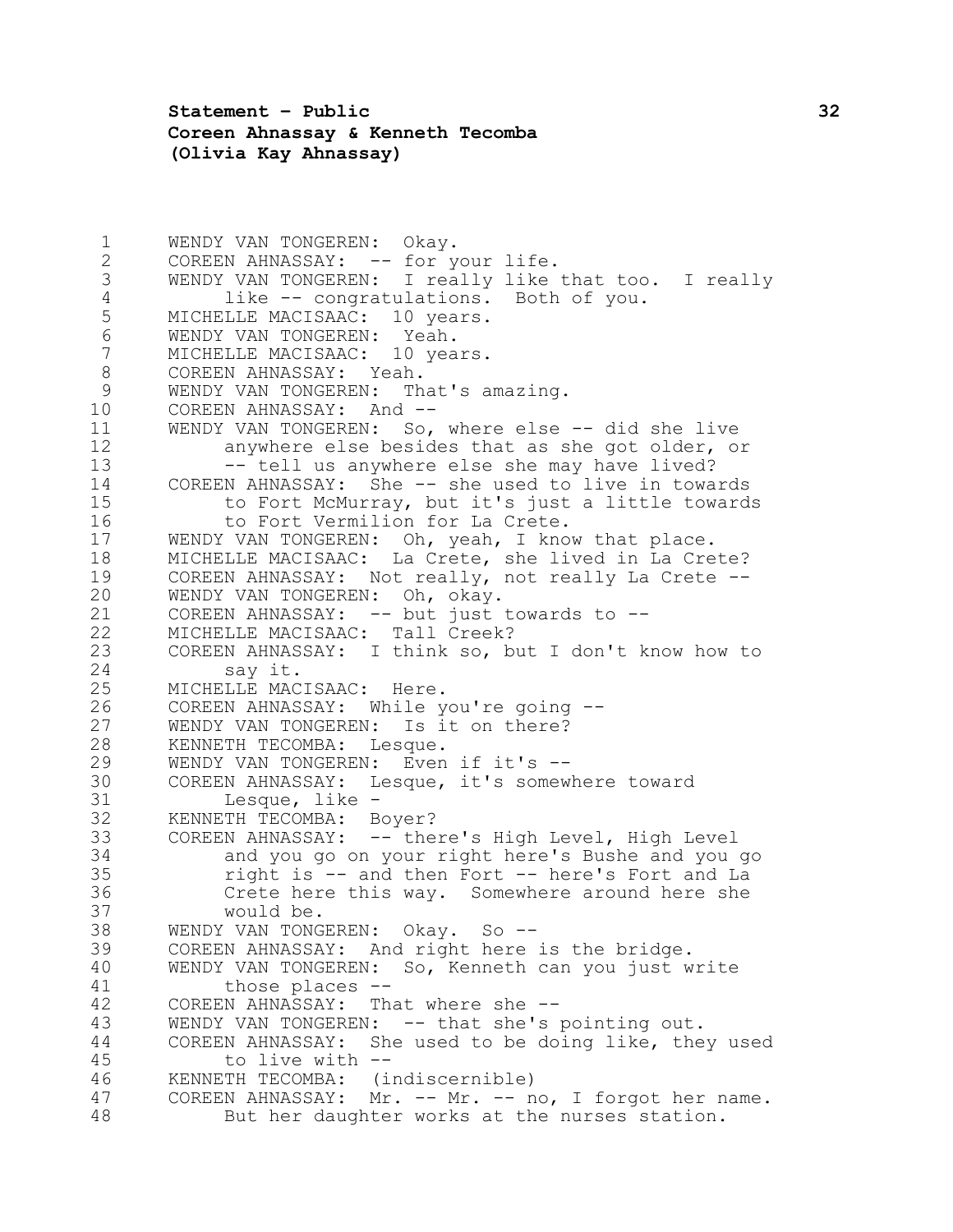**Statement – Public 33 Coreen Ahnassay & Kenneth Tecomba (Olivia Kay Ahnassay)**

 KENNETH TECOMBA: (indiscernible). COREEN AHNASSAY: No. KENNETH TECOMBA: Mrs. Rogers. 4 COREEN AHNASSAY: I think this is Mr. -- but she's<br>5 very old now, that lady that she used to keep very old now, that lady that she used to keep 6 them.<br>7 MICHELLE M MICHELLE MACISAAC: A white haired lady? A white lady? COREEN AHNASSAY: Yeah. MICHELLE MACISAAC: She works at the nurses' station? COREEN AHNASSAY: No, that one -- MICHELLE MACISAAC: Oh the -- KENNETH TECOMBA: Are you talking about Anya (phonetic)? MICHELLE MACISAAC: Yeah. COREEN AHNASSAY: You know, probably (indiscernible). MICHELLE MACISAAC: So, I have a question, when she lived there, was she in foster care? When she lived there, so she was apprehended and placed in foster care there? COREEN AHNASSAY: Yeah. MICHELLE MACISAAC: So, she stayed with that family for a while. Okay. COREEN AHNASSAY: Yeah. MICHELLE MACISAAC: Okay. WENDY VAN TONGEREN: And so, was that number three? I 27 think that's number three, isn't it? MICHELLE MACISAAC: Yes. COREEN AHNASSAY: Yeah. Two -- two of them. Four of them. MICHELLE MACISAAC: All three. COREEN AHNASSAY: Four of them, four of them. [Child 33 1], Olivia, [Child 3] and [Child 4].<br>34 MICHELLE MACISAAC: You have four childre MICHELLE MACISAAC: You have four children? COREEN AHNASSAY: Two boys, two girls. And I lost Olivia, so one girl, two boys. MICHELLE MACISAAC: Okay. WENDY VAN TONGEREN: Right, okay. Okay, so, let's -- but that's -- COREEN AHNASSAY: Mrs. Williams. Yeah, that's the one. WENDY VAN TONGEREN: Williams. Okay. MICHELLE MACISAAC: Oh, okay. COREEN AHNASSAY: Mrs. Williams. KENNETH TECOMBA: Williams. COREEN AHNASSAY: Yeah, but Mrs. Williams -- WENDY VAN TONGEREN: You keep that because you might need it again.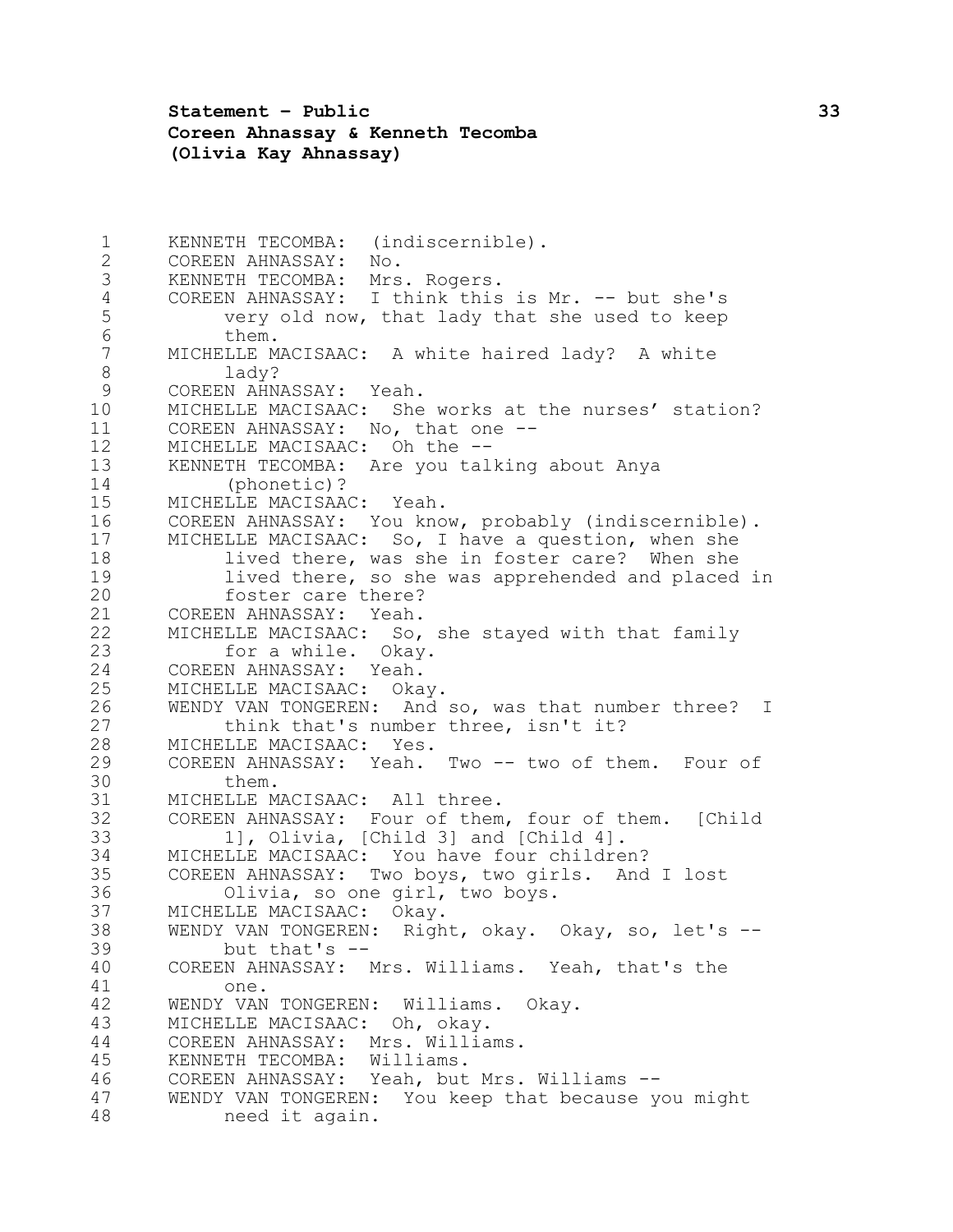**Statement – Public 34 Coreen Ahnassay & Kenneth Tecomba (Olivia Kay Ahnassay)**

 COREEN AHNASSAY: Mrs. Williams she moved to Whitecourt. MICHELLE MACISAAC: Okay. 4 WENDY VAN TONGEREN: Is that -- is that right here?<br>5 COREEN AHNASSAY: Yeah. 5 COREEN AHNASSAY: Yeah.<br>6 WENDY VAN TONGEREN: Ok 6 WENDY VAN TONGEREN: Okay.<br>7 MICHELLE MACISAAC: Let me MICHELLE MACISAAC: Let me put right here -- excuse me? WENDY VAN TONGEREN: I know. COREEN AHNASSAY: Right there she -- Mrs. Williams, yeah, that's the one that she kept them. WENDY VAN TONGEREN: And how old was she then when she went there, Olivia? KENNETH TECOMBA: (indiscernible) COREEN AHNASSAY: So, she's about 16, 15 somewhere there. And their dad took them back on. WENDY VAN TONGEREN: Again, he took them? COREEN AHNASSAY: He quit drinking before us and so he took them back. I was (indiscernible) at that time. 21 MICHELLE MACISAAC: So, how old was she when she went<br>22 there? 22 there?<br>23 COREEN AHNA COREEN AHNASSAY: Maybe five, six years old. MICHELLE MACISAAC: And she stayed with that family for a long time? COREEN AHNASSAY: Yeah. MICHELLE MACISAAC: That's good to know. Now I'm starting to find out more about her. COREEN AHNASSAY: Yeah. Yeah. WENDY VAN TONGEREN: Yeah, okay. And so, was she with Mrs. Williams from the time she was five until when she was 15 or 16? 33 COREEN AHNASSAY: Yeah.<br>34 WENDY VAN TONGEREN: So WENDY VAN TONGEREN: So that is a long time, isn't it? COREEN AHNASSAY: It's about -- she would -- yeah, I lost them, they were in care, but my ex used to beat me up, that's why. So, that's why I took off on him, that's why I left the kids with him. Then from there he start drinking too and then the kids has to go to a foster home. MICHELLE MACISAAC: Mm-hm. COREEN AHNASSAY: And then after that -- their dad took them back. Now they live in Bushe. She had a girl. She -- WENDY VAN TONGEREN: Okay, so she went back to there. Have you -- so did she, I was trying to figure this out. MICHELLE MACISAAC: So, Bushe at four again.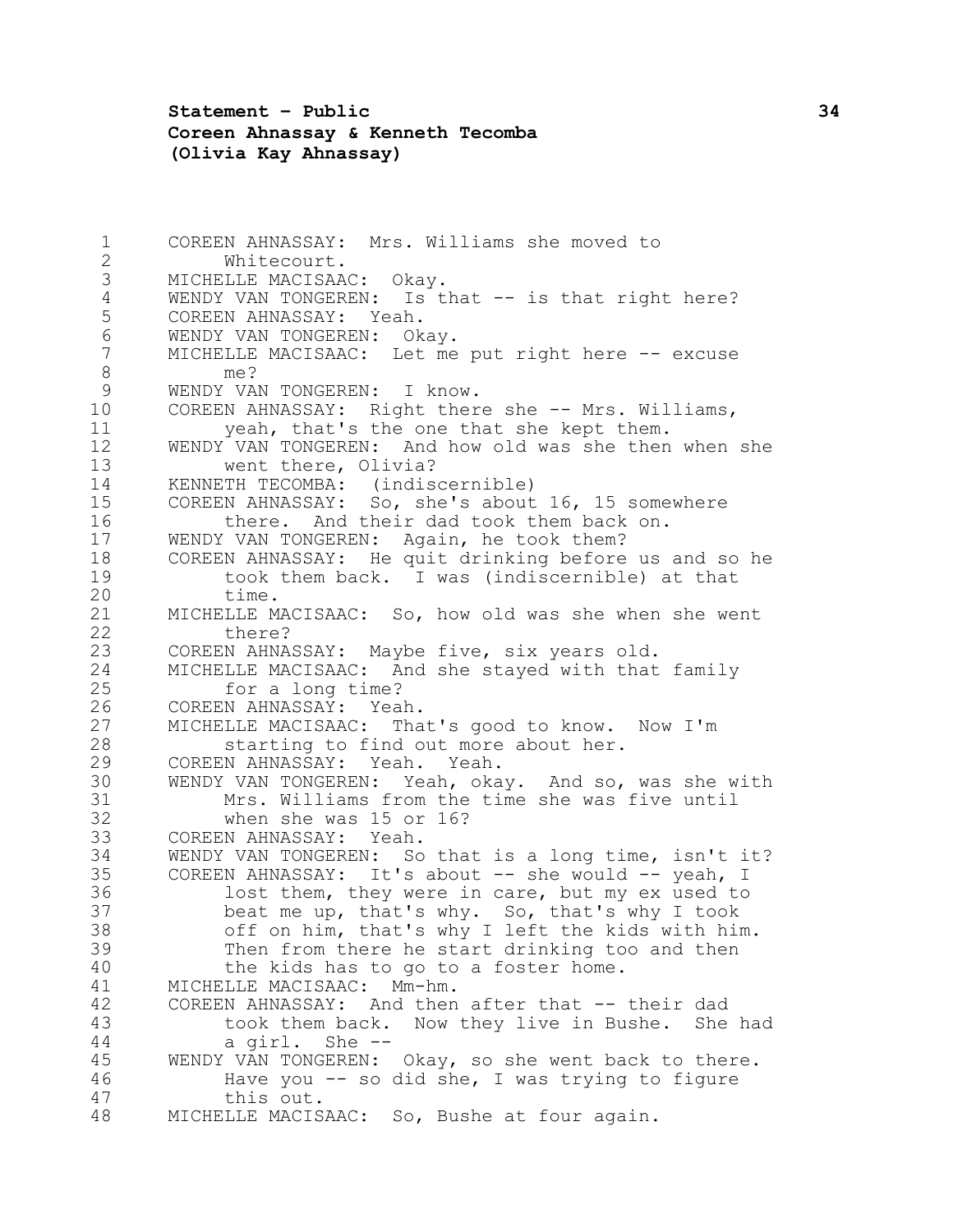**Statement – Public 35 Coreen Ahnassay & Kenneth Tecomba (Olivia Kay Ahnassay)**

 WENDY VAN TONGEREN: Bushe. MICHELLE MACISAAC: Two and then four. WENDY VAN TONGEREN: Oh two, so that was two times 4 that she was in Bushe?<br>5 MICHELLE MACISAAC: Yeah. 5 MICHELLE MACISAAC: Yeah.<br>6 WENDY VAN TONGEREN: Okay WENDY VAN TONGEREN: Okay. COREEN AHNASSAY: Yeah Bushe. And now she live here, Bushe. WENDY VAN TONGEREN: And that's when she had a child you said? Did you, I'm sorry, yeah okay. MICHELLE MACISAAC: How old was she when she had her baby? COREEN AHNASSAY: Maybe 17. MICHELLE MACISAAC: So, right after. COREEN AHNASSAY: Me I had my first child when I was about 13 years old. MICHELLE MACISAAC: Mm, 13? And who's the oldest? COREEN AHNASSAY: [Child 1]. MICHELLE MACISAAC: [Child 1]'s the oldest, okay. COREEN AHNASSAY: Yeah. MICHELLE MACISAAC: And then? COREEN AHNASSAY: Olivia. MICHELLE MACISAAC: So, you were young when you had Olivia too. How old were you when you had Olivia? COREEN AHNASSAY: They're one year apart. MICHELLE MACISAAC: 14? You had Olivia at 14? COREEN AHNASSAY: Well they're one year apart, so. MICHELLE MACISAAC: So, from when the time you were 14 to 19 for the first five years, did Olivia live with you and your ex-husband? You raised her at 32 that young?<br>33 COREEN AHNASSAY: COREEN AHNASSAY: Yeah. WENDY VAN TONGEREN: And -- and that would have been -- I can't remember the first place, oh at Chateh. COREEN AHNASSAY: My -- my mom used to beat me up then. I got away. I run -- I run away and I hung out with my ex. MICHELLE MACISAAC: Yeah. COREEN AHNASSAY: I was staying with him when about 12, 11, 12 years old, I started staying with him. MICHELLE MACISAAC: But you didn't stay with him long because you had another partner after. COREEN AHNASSAY: Yeah. MICHELLE MACISAAC: So. COREEN AHNASSAY: This was my first one. MICHELLE MACISAAC: Really, you were first?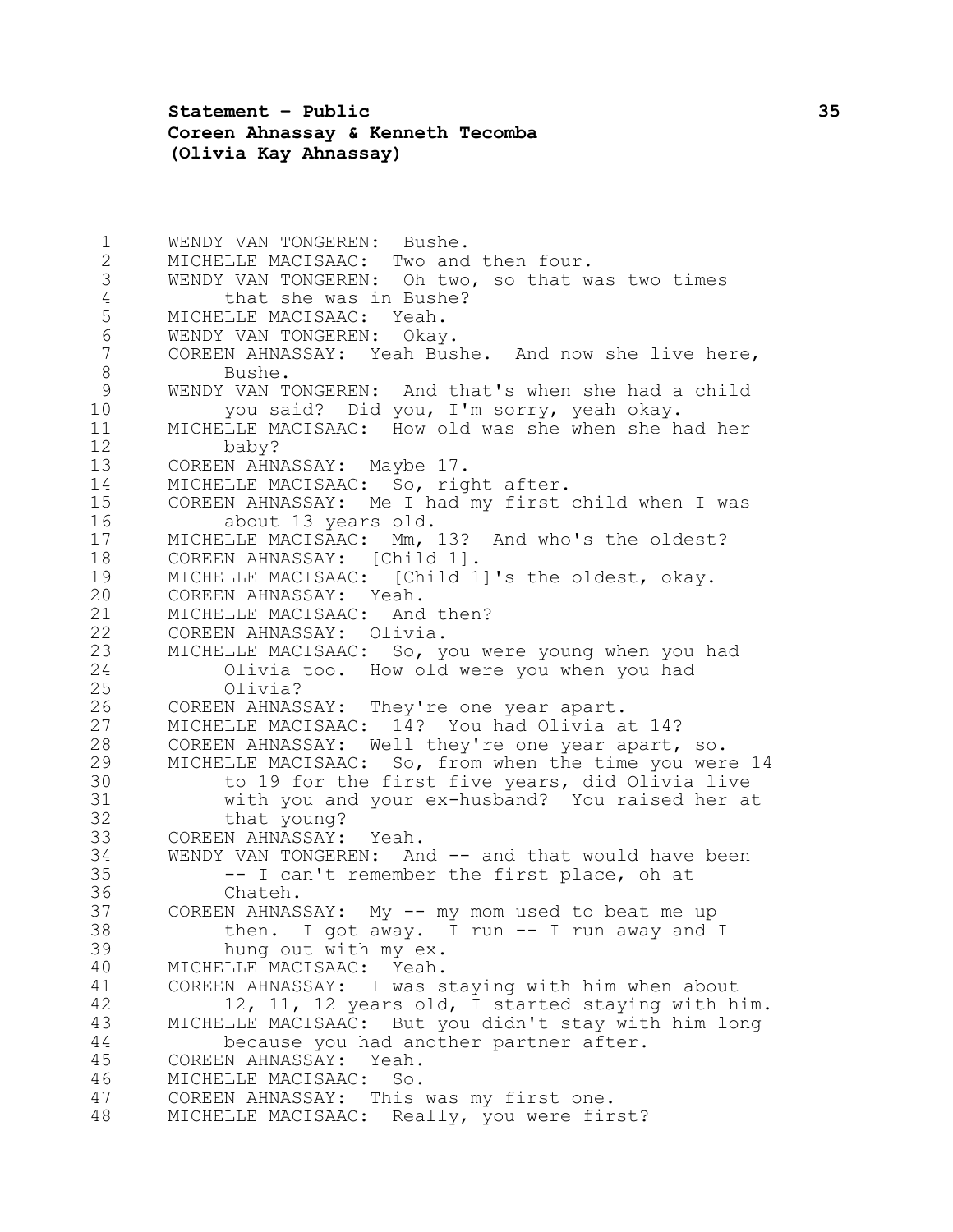**Statement – Public 36 Coreen Ahnassay & Kenneth Tecomba (Olivia Kay Ahnassay)**

 COREEN AHNASSAY: And then I went back to him. This was my first one. KENNETH TECOMBA: I was -- 4 MICHELLE MACISAAC: So --<br>5 KENNETH TECOMBA: I was to 5 KENNETH TECOMBA: I was too busy on -- on the road.<br>6 COREEN AHNASSAY: And now we went back --6 COREEN AHNASSAY: And now we went back --<br>7 KENNETH TECOMBA: I -- I've got five brot KENNETH TECOMBA:  $I$  -- I've got five brothers in a band and drove all over the places. Five brothers in a band. Rock and roll band. MICHELLE MACISAAC: Wow, I never even knew you were 11 such a young mother. I never knew that. COREEN AHNASSAY: Yeah. I stayed with him 11 years though. And when I turned 13 I got my first time. MICHELLE MACISAAC: So -- I'm just going to draw this because it's easier to see. COREEN AHNASSAY: Okay. MICHELLE MACISAAC: So, 13 -- is this okay if I write here? WENDY VAN TONGEREN: Yes, yes. 21 MICHELLE MACISAAC: Just because I know she likes to<br>22 See things too and I --22 see things too and I --<br>23 WENDY VAN TONGEREN: I try t WENDY VAN TONGEREN: I try to get -- I actually tried to get paper because I -- I prefer to keep the paper, but -- MICHELLE MACISAAC: So -- WENDY VAN TONGEREN: I do have big pads. MICHELLE MACISAAC: I hope this is a white board. Okay, so, at 13 you had [Child 1]? COREEN AHNASSAY: Yeah. MICHELLE MACISAAC: 14 Olivia? COREEN AHNASSAY: Yeah. 33 MICHELLE MACISAAC: Okay, so, what's -- what's their<br>34 dad's name? 34 dad's name?<br>35 COREEN AHNASSAY: COREEN AHNASSAY: [Child 1]? MICHELLE MACISAAC: Yeah. COREEN AHNASSAY: [Father 1]. MICHELLE MACISAAC: [Father 1]. And Olivia's? COREEN AHNASSAY: [Father 2]'s her dad. (indiscernible) MICHELLE MACISAAC: And then you went with -- stayed with [Father 2] until you were how old? COREEN AHNASSAY: No, I didn't stay with him, but -- MICHELLE MACISAAC: You went with the other man. What's his name? COREEN AHNASSAY: Huh? [Father 1]. MICHELLE MACISAAC: [Father 1] come back.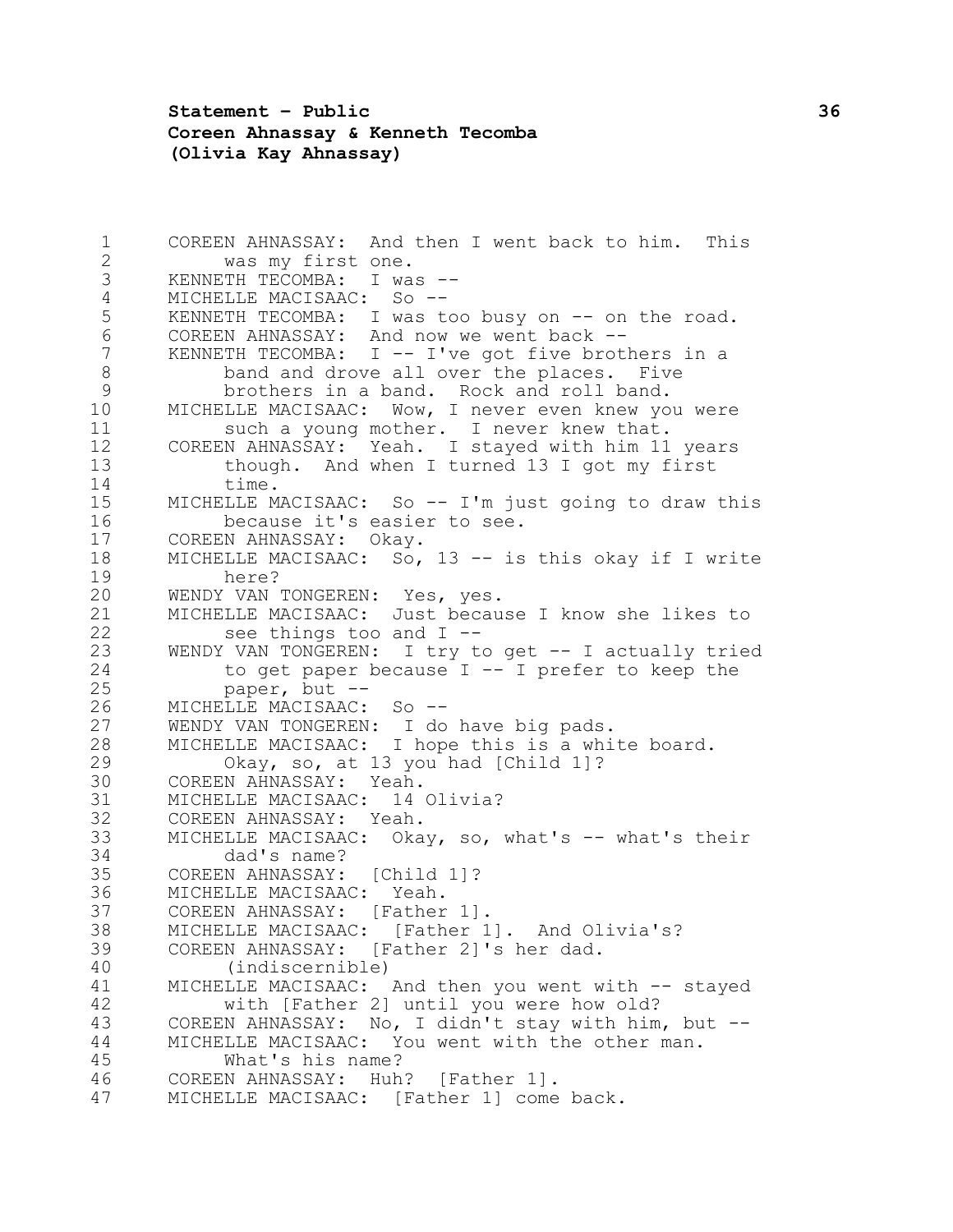**Statement – Public 37 Coreen Ahnassay & Kenneth Tecomba (Olivia Kay Ahnassay)**

1 COREEN AHNASSAY: No, [Child 3] (phonetic) -- he's got<br>2 another father, but not this -- not my exanother father, but not this  $-$  not my ex- partner. 4 MICHELLE MACISAAC: But [Father 1]'s --<br>5 COREEN AHNASSAY: [Child 4] and [Child COREEN AHNASSAY: [Child 4] and [Child 1] got same 6 dad, [Father 1].<br>7 MICHELLE MACISAAC: 0 MICHELLE MACISAAC: Okay. Okay. WENDY VAN TONGEREN: I wasn't sure -- who's got the same dad, there's sorry? MICHELLE MACISAAC: [Child 1], Olivia -- and then who is next? COREEN AHNASSAY: [Child 3]. WENDY VAN TONGEREN: [Child 3]. MICHELLE MACISAAC: How old were you when you had [Child 3]? COREEN AHNASSAY: 16. MICHELLE MACISAAC: Wow, and the next one? COREEN AHNASSAY: 18. [Child 4]. 19 MICHELLE MACISAAC: And what was that -- what's name? COREEN AHNASSAY: 18, [Child 4]. MICHELLE MACISAAC: So, [Father 1] is [Child 1]. COREEN AHNASSAY: Yeah. MICHELLE MACISAAC: And Olivia's dad. [Father 2] is Olivia's. COREEN AHNASSAY: Yeah, [Father 2] is Olivia and [Child 4] and [Child 1] they got the same dad. MICHELLE MACISAAC: So, [Father 1] is all three? COREEN AHNASSAY: No. MICHELLE MACISAAC: But [Father 1]'s the one who kept -- raised them. COREEN AHNASSAY: This is -- this is [Father 3]. MICHELLE MACISAAC: [Father 3], oh. COREEN AHNASSAY: No, this is right. MICHELLE MACISAAC: [Father 1], oh [Father 3]. COREEN AHNASSAY: This is -- MICHELLE MACISAAC: [Father 3], okay. WENDY VAN TONGEREN: Oh, is the father, you mean? MICHELLE MACISAAC: And -- COREEN AHNASSAY: That's his dad. MICHELLE MACISAAC: Yeah. COREEN AHNASSAY: This and this is [Father 1]. MICHELLE MACISAAC: Okay, I get it now. WENDY VAN TONGEREN: Okay, I'm just going to turn the camera around, so you can -- so I can see this. MICHELLE MACISAAC: Yeah, so this -- so this, so. COREEN AHNASSAY: Yeah. MICHELLE MACISAAC: [Child 1] and [Child 4] is [Father 1]'s?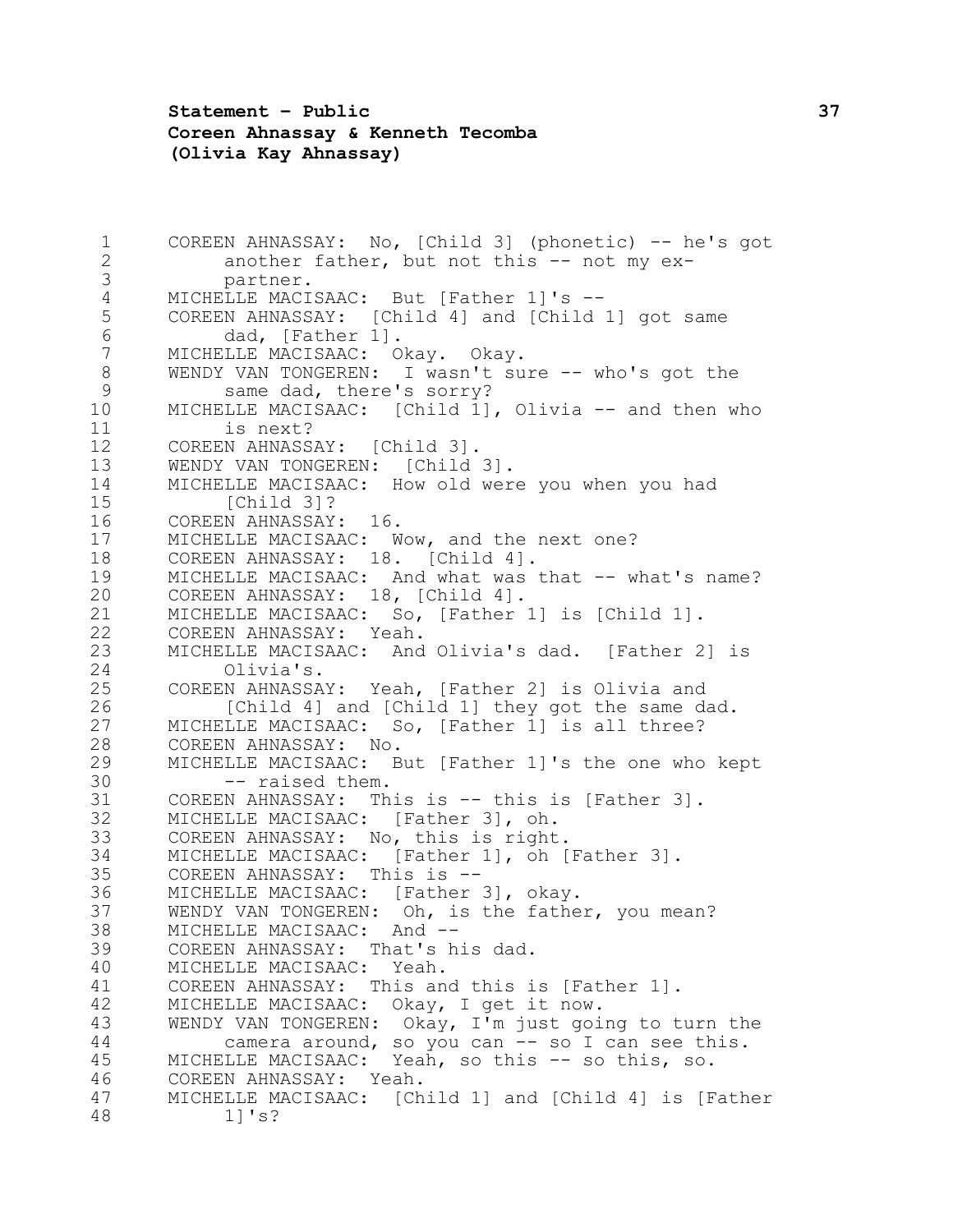**Statement – Public 38 Coreen Ahnassay & Kenneth Tecomba (Olivia Kay Ahnassay)**

 COREEN AHNASSAY: Yeah. Two kids (indiscernible) and two kids. MICHELLE MACISAAC: And so, [Child 1] is a girl, Olivia obviously is a girl, and [Child 3] is a 5 boy and [Child 4] is a boy?<br>6 COREEN AHNASSAY: Yeah. COREEN AHNASSAY: Yeah. WENDY VAN TONGEREN: And did we spell [Child 4] correctly? [*Spells name*]? COREEN AHNASSAY: [Child 4]. WENDY VAN TONGEREN: How do you spell it? COREEN AHNASSAY: [*Spells name*]. WENDY VAN TONGEREN: Okay. MICHELLE MACISAAC: [Child 4], okay. WENDY VAN TONGEREN: And this is the artist. MICHELLE MACISAAC: I -- I was getting confused and I 16 know you like to see things too. I like to see, 17 so, I was -- okay. WENDY VAN TONGEREN: Okay, there we go, what a team. COREEN AHNASSAY: Ever since that I grew up with 20 [Father 1]. 21 MICHELLE MACISAAC: You were 11 years old?<br>22 COREEN AHNASSAY: Yeah. COREEN AHNASSAY: Yeah. MICHELLE MACISAAC: When you went with him? Ran away from home? COREEN AHNASSAY: Yeah. We used to go out together and they told [Father 1] to stay with me, so we did that. And then after that I left [Father 1] there and went back to him. That's my first love. MICHELLE MACISAAC: Oh. COREEN AHNASSAY: Maybe 10, 11, maybe 10 I went away. MICHELLE MACISAAC: 10 years old? 33 COREEN AHNASSAY: Yeah, maybe around there.<br>34 MICHELLE MACISAAC: Wow. MICHELLE MACISAAC: Wow. COREEN AHNASSAY: And then you and two other person that's why he told [Father 1] to stay with me. 37 So, I did. We loved each other. We broke up.<br>38 So, he has another --So, he has another  $-$ - MICHELLE MACISAAC: Yeah. COREEN AHNASSAY: -- lady to stay with. So, I didn't even say nothing. Then we were back together. We left our family, we were one family. I love her ex and her ex loves me. We talked to our ex, we're family. We're not jealous to each other. KENNETH TECOMBA: The reason why -- COREEN AHNASSAY: We're one family. KENNETH TECOMBA: The reason why we -- we're not with each other I was always on the road, when she's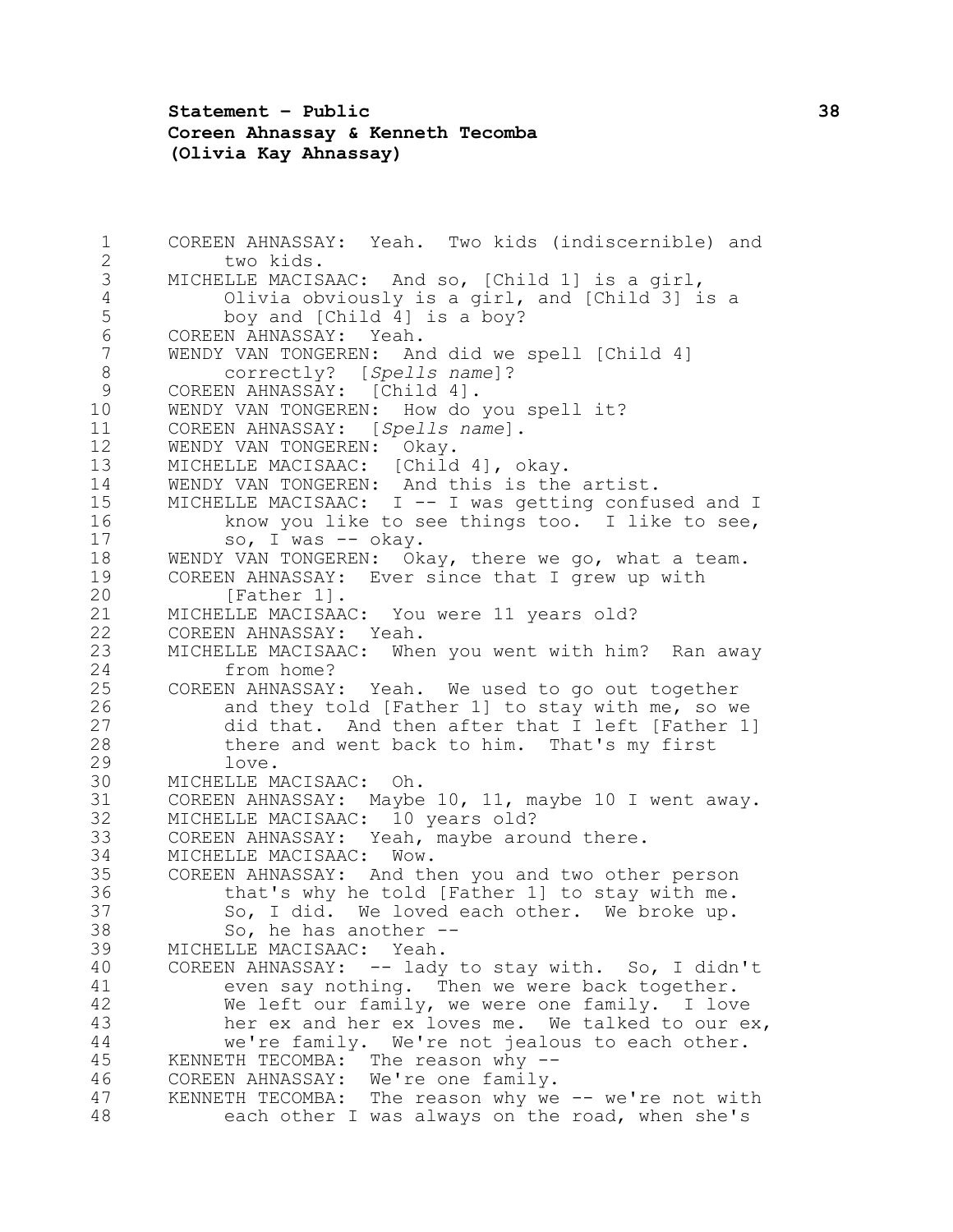**Statement – Public 39 Coreen Ahnassay & Kenneth Tecomba (Olivia Kay Ahnassay)**

**pregnant I was always on the road.** Three<br>2 **provides** and far away, to territories -vehicles, go far away, to territories --3 WENDY VAN TONGEREN: They -- they're talking to you, 4 so I need to put this wherever cause they're<br>5 talking to you more than me. So, could you 5 talking to you more than me. So, could you put<br>6 it on the counter? 6 it on the counter?<br>7 MICHELLE MACISAAC: Oka MICHELLE MACISAAC: Okay. KENNETH TECOMBA: -- up to Peace River, bars, we'd play in the bars and outside. Barns, we play all 10 over -- all over the place. Rock and roll, so we got jam sessions and battle of the bands. We -- we -- we had a good time. MICHELLE MACISAAC: Mm-hm. WENDY VAN TONGEREN: What instruments do you play? KENNETH TECOMBA: I play drums. Like I still got 16 mine-piece Tanner at home. But we're going to<br>17 start playing again. start playing again. My -- my brother died of pneumonia. He -- 19 he's a drummer, in July. We -- we takes turns playing drums. So, and on top of that my brother lost his -- his youngest -- no his oldest son due to pneumonia that too. So, he just got -- got \$50,000 worth of instruments just at a warehouse now. It's all paid for and everything. We -- we finance it and we have one -- one you'd play with -- paid the whole thing off and in five years we paid everything off. WENDY VAN TONGEREN: Good for you. KENNETH TECOMBA: 400 -- 400 keyboards it was still good. WENDY VAN TONGEREN: So, Kenneth do you mind if we 32 just go back to the map for a moment? 33 KENNETH TECOMBA: Yeah.<br>34 WENDY VAN TONGEREN: Ok WENDY VAN TONGEREN: Okay, so, what I'm wondering is, Arthur, like where did he live in all of this? KENNETH TECOMBA: Bushe River. MICHELLE MACISAAC: Bushe River. WENDY VAN TONGEREN: And where -- is that near Bushe? KENNETH TECOMBA: Bushe River's right here. COREEN AHNASSAY: Bushe store is there. 41 KENNETH TECOMBA: Store is -- thought I had it -- MICHELLE MACISAAC: Right here. Bushe's right here. COREEN AHNASSAY: Yeah Bushe. KENNETH TECOMBA: Oh, the other one. WENDY VAN TONGEREN: Well that -- that's my note, sorry. You don't need that one. It's on the -- it's on the next page.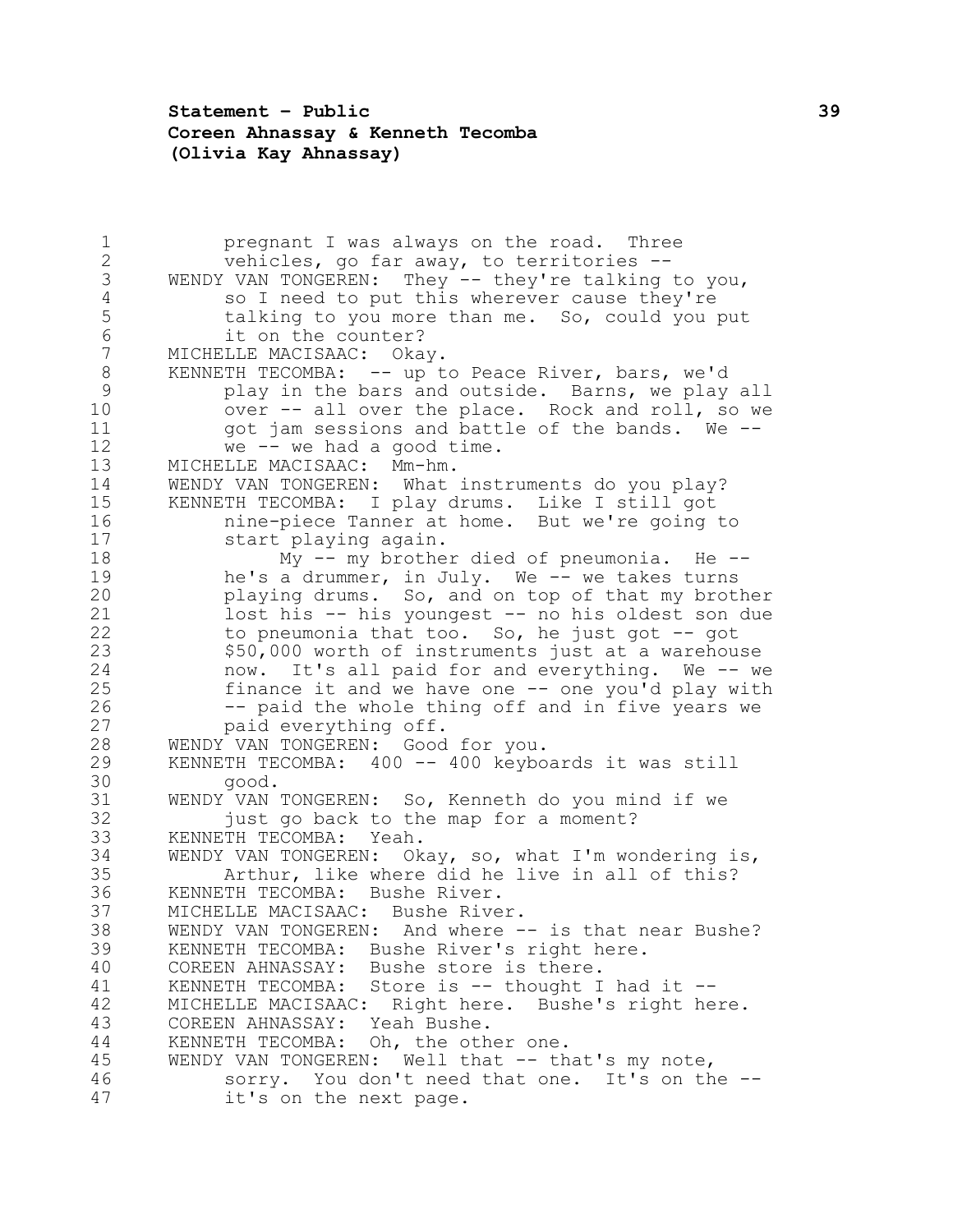**Statement – Public 40 Coreen Ahnassay & Kenneth Tecomba (Olivia Kay Ahnassay)**

 KENNETH TECOMBA: I thought it was -- it's probably Bushe there. COREEN AHNASSAY: There's Bushe and the -- Bushe store 4 (indiscernible)<br>5 WENDY VAN TONGEREN: 5 WENDY VAN TONGEREN: But you speak to each other is it<br>6 (indiscernible) that you're working [speaking], 6 (indiscernible) that you're working [speaking],<br>7 is it? is it? KENNETH TECOMBA: Yeah, yeah. Dene. WENDY VAN TONGEREN: Dene. KENNETH TECOMBA: (indiscernible). COREEN AHNASSAY: Bushe store. KENNETH TECOMBA: (indiscernible) WENDY VAN TONGEREN: Just move the two microphones. No, just you could put it there, but just make sure it gets both you and -- KENNETH TECOMBA: What store, house. It was right here. WENDY VAN TONGEREN: Just for the record, it's 11:31, so we'll probably be taking a break in a while. Michelle's just left the room temporarily. KENNETH TECOMBA: It was right here. 22 WENDY VAN TONGEREN: Okay.<br>23 COREEN AHNASSAY: Where th COREEN AHNASSAY: Where they live then right there. WENDY VAN TONGEREN: So, number five. Are these houses or something or different locations? KENNETH TECOMBA: There's -- there's hundreds and hundreds of them. WENDY VAN TONGEREN: Hundreds and hundreds. KENNETH TECOMBA: Lots of houses. WENDY VAN TONGEREN: So, what relationship was Arthur to you? Did you -- or did you know him? Like was he  $-2$ 33 KENNETH TECOMBA: They're not related.<br>34 WENDY VAN TONGEREN: He's what? WENDY VAN TONGEREN: He's what? KENNETH TECOMBA: They're not related. WENDY VAN TONGEREN: They're not related. Sorry I -- earlier I thought it did, so I just wanted to make sure I got that straight. Not related. So, but did you know Arthur Gallant? Before he murdered Olivia? 41 KENNETH TECOMBA: He -- his brother. COREEN AHNASSAY: Brother, his brother. 43 KENNETH TECOMBA: His brother's got a -- baby by a -- was Olivia, his brother got a baby from -- from, what the hell's his name? WENDY VAN TONGEREN: [Father 2]? KENNETH TECOMBA: Westly Gallant. That's his -- Arthur's brother.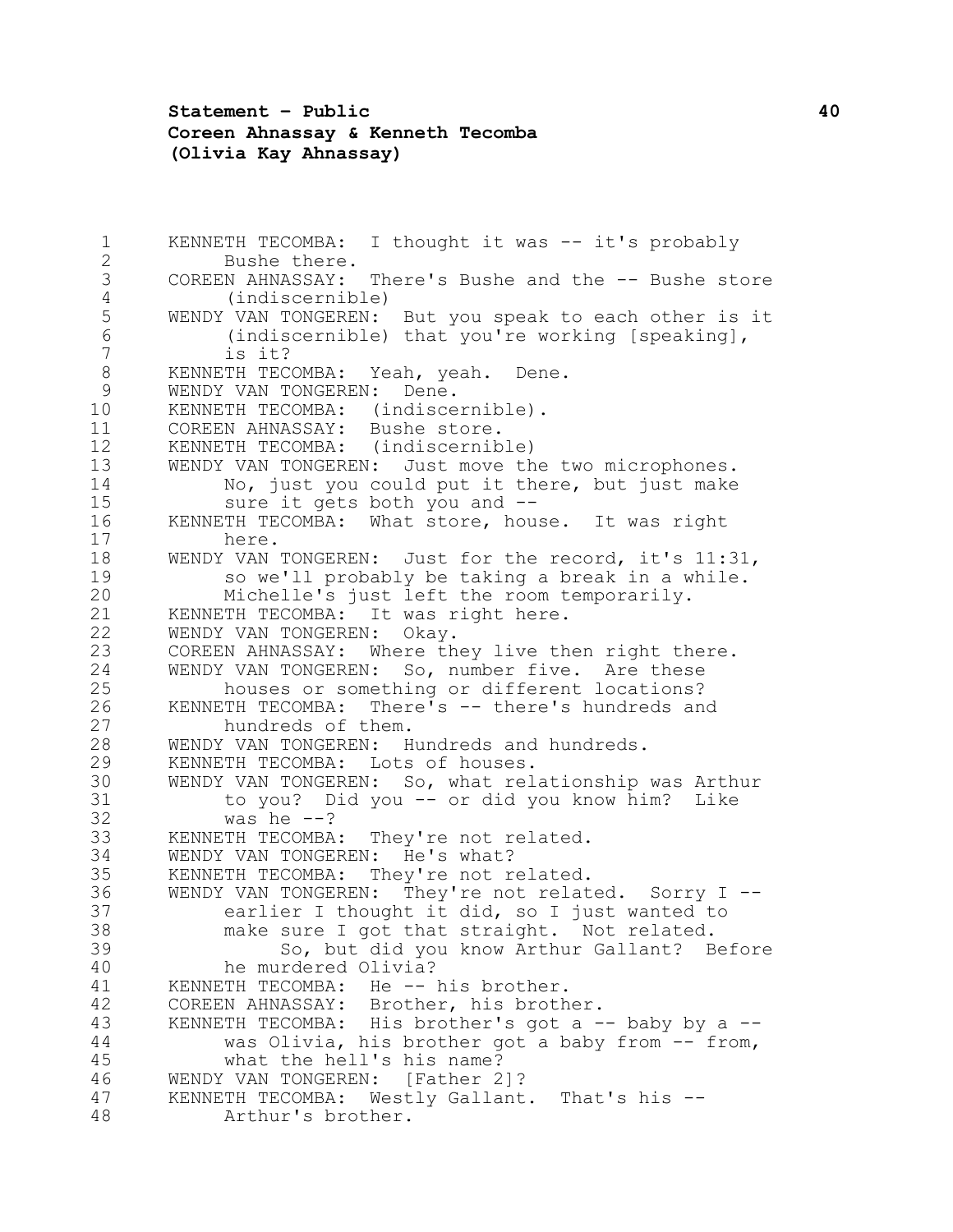**Statement – Public 41 Coreen Ahnassay & Kenneth Tecomba (Olivia Kay Ahnassay)**

1 COREEN AHNASSAY: Yeah, Westly.<br>2 KENNETH TECOMBA: That's Arthur KENNETH TECOMBA: That's Arthur -- Olivia -- [Granddaughter 1]'s dad. 4 COREEN AHNASSAY: [Granddaughter 1]'s dad.<br>5 WENDY VAN TONGEREN: Oh, okay. 5 WENDY VAN TONGEREN: Oh, okay.<br>6 KENNETH TECOMBA: [Granddaught KENNETH TECOMBA: [Granddaughter 1]'s is the baby. WENDY VAN TONGEREN: Okay. So, he was like an uncle to 8 the baby? KENNETH TECOMBA: Yeah. COREEN AHNASSAY: Or yeah, [Granddaughter 1]'s uncle. WENDY VAN TONGEREN: [Granddaughter 1]'s uncle? COREEN AHNASSAY: Yeah. WENDY VAN TONGEREN: All right. COREEN AHNASSAY: He stabbed her mom. Olivia. WENDY VAN TONGEREN: So, I just, again I just want to make sure that we get this right. So, here's Arthur and he has a brother whose name is -- 18 KENNETH TECOMBA: West -- West -- Westly. COREEN AHNASSAY: Westly. WENDY VAN TONGEREN: Westly. It's probably something 21 like that.<br>22 KENNETH TECOMBA 22 KENNETH TECOMBA: Yeah.<br>23 WENDY VAN TONGEREN: An WENDY VAN TONGEREN: And Westly has -- COREEN AHNASSAY: He's Olivia's -- [Granddaughter 1]'s dad, and Olivia's husband, Westly. WENDY VAN TONGEREN: So, just so I have this straight, so, who is the - the mother of [Granddaughter 1]? COREEN AHNASSAY: [Granddaughter 1]? Olivia. WENDY VAN TONGEREN: Olivia. And that's this same Olivia here? KENNETH TECOMBA: Yeah. COREEN AHNASSAY: Yeah. 33 WENDY VAN TONGEREN: Okay, great. So, that means that 34 34 he is kind of like a brother-in-law.<br>35 KENNETH TECOMBA: Yeah. KENNETH TECOMBA: Yeah. WENDY VAN TONGEREN: Yeah. COREEN AHNASSAY: Brother-in-law. WENDY VAN TONGEREN: Yeah, brother-in-law, okay. So, I'm just going to show my -- COREEN AHNASSAY: Brother-in-law. WENDY VAN TONGEREN: So, if you can see that, it's right here. So, Arthur is the brother of Westly, and Westly and Olivia are the parents of 44 [Granddaughter 1]. So, in fact Arthur is [Granddaughter 1]'s uncle and Olivia's brother- in-law, although they were never married, but -- COREEN AHNASSAY: Yeah.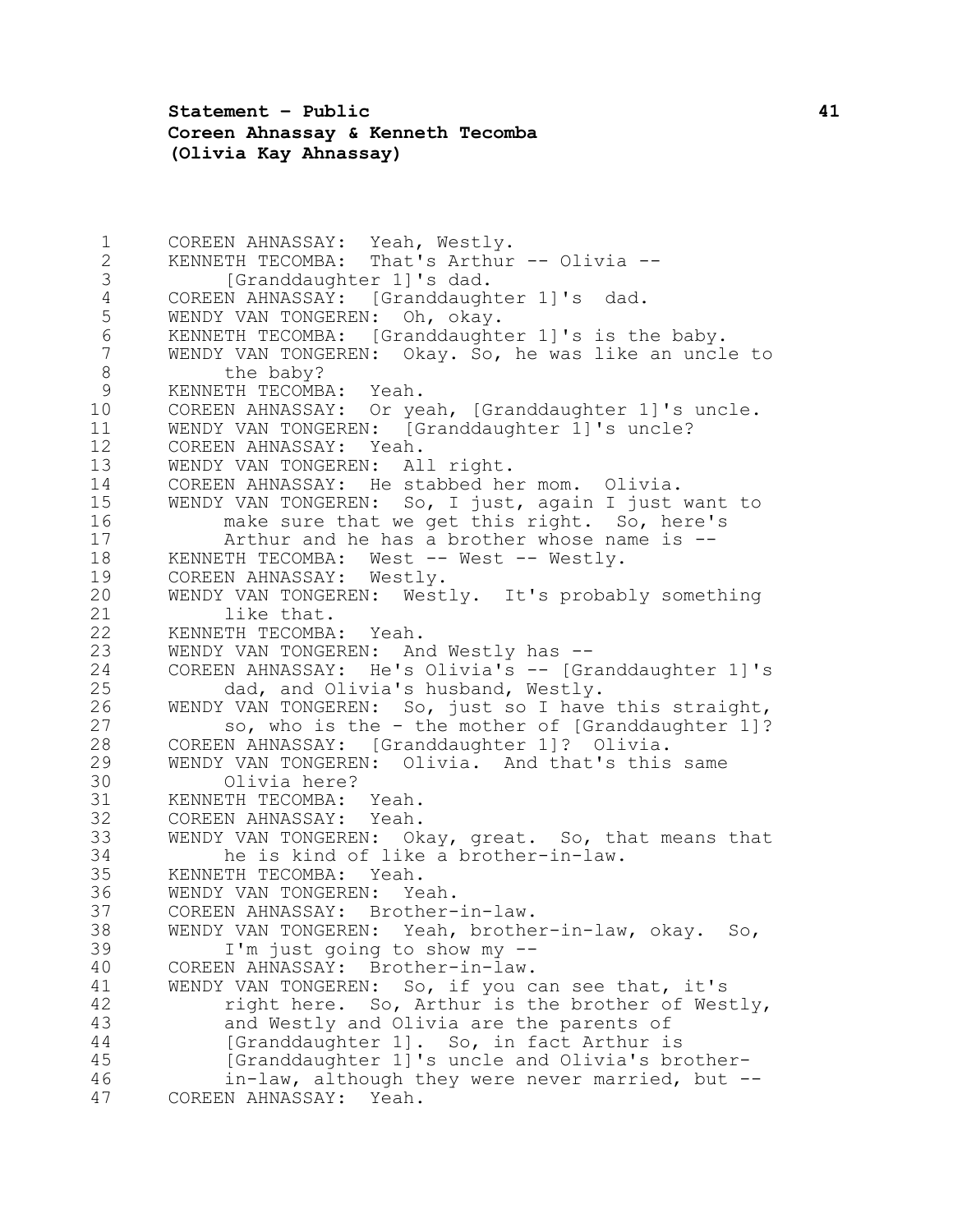## **Statement – Public 42 Coreen Ahnassay & Kenneth Tecomba (Olivia Kay Ahnassay)**

 WENDY VAN TONGEREN: Same idea. Yeah. Wow, okay. Thank you so much. Did you want to take a break? KENNETH TECOMBA: Sure. 4 WENDY VAN TONGEREN: Sure, take a break. So, it's<br>5 12:35, how long would you like to take? Would 5 12:35, how long would you like to take? Would<br>6 you -- are you going to eat? 6 you -- are you going to eat?<br>7 KENNETH TECOMBA: I don't know. KENNETH TECOMBA: I don't know. There's a restaurant here, hey? 9 WENDY VAN TONGEREN: Have you got a -- have you got a 10 -- a room now in this hotel? KENNETH TECOMBA: I don't know. WENDY VAN TONGEREN: You don't know. COREEN AHNASSAY: I don't know. WENDY VAN TONGEREN: Okay, I thought you were doing that, but it -- it, normally they don't let you in the rooms until three o'clock anyway. COREEN AHNASSAY: But Michelle knows how we're -- she -- she said she'll do something about it, so. 19 WENDY VAN TONGEREN: Yeah, about the -- yeah. I'm -- I'm just thinking in terms of making sure you get some lunch, where the best place would be for you to get some lunch. What kind of lunch would you like? What kind of food do you like? What restaurants do you like? Have you been in any of the restaurants here, in --? COREEN AHNASSAY: I don't think so. KENNETH TECOMBA: Not here. When I come here I usually go to Prairie Ball. WENDY VAN TONGEREN: Prairie Ball, what's that? COREEN AHNASSAY: Yeah. KENNETH TECOMBA: It's Chinese food. WENDY VAN TONGEREN: Oh, I see, so you like Chinese 33 food.<br>34 KENNETH TE KENNETH TECOMBA: Just -- just pick -- pick whatever you want it. WENDY VAN TONGEREN: Yeah. Okay well let's -- we'll just wait for Michelle. But -- but I -- it is important that we -- we talk about what Arthur did and what happened to him. Do you know what I mean like? COREEN AHNASSAY: What happened to him is when after he stabbed my daughter, he took off. Ran away and then the cops found him, tower, somewhere tower in Bushe. And they apprehended and then found the -- after my daughter got stabbed they took him and he went to jail right there. And then he went to court. They only sent for about three years. I think he was in jail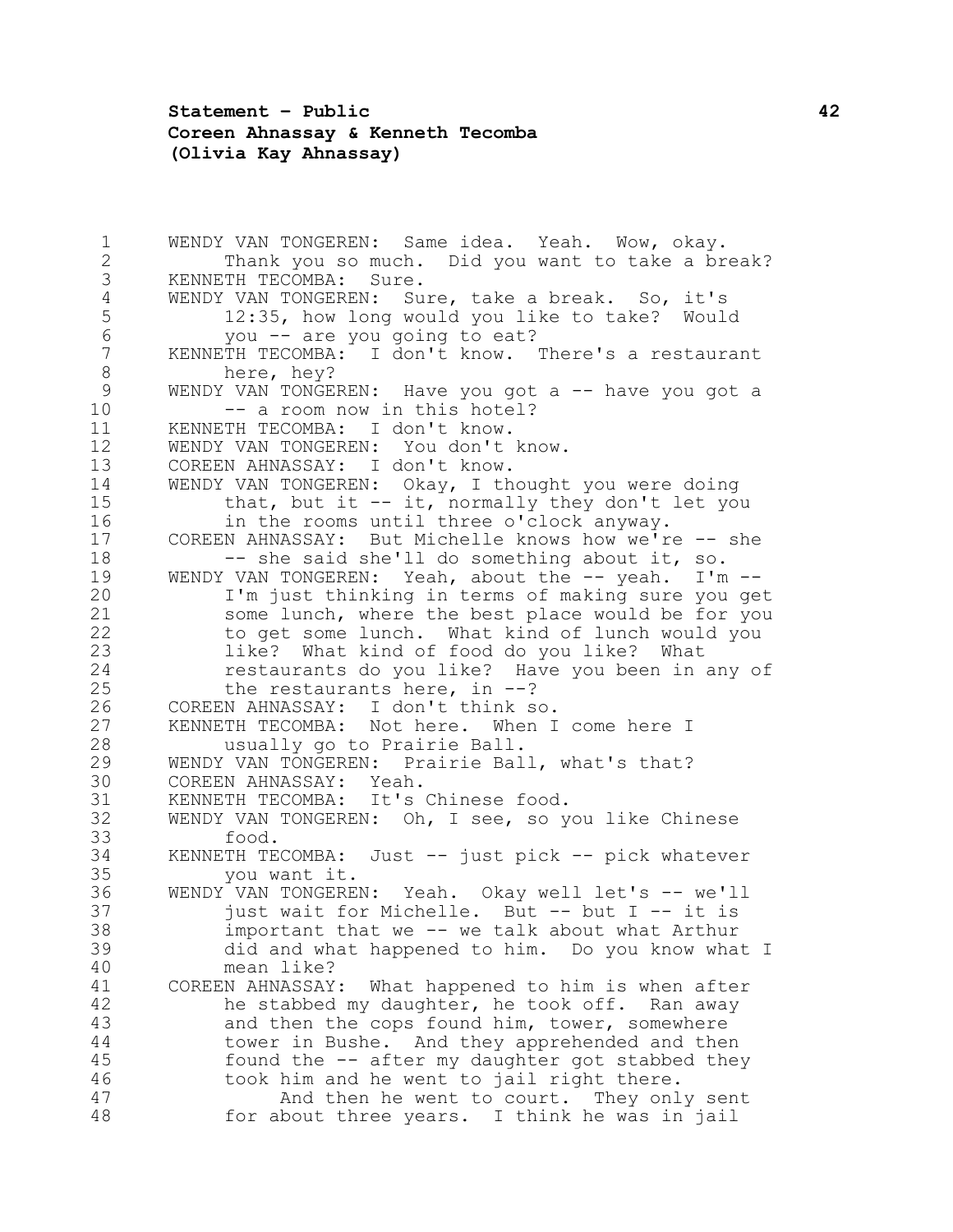## **Statement – Public 43 Coreen Ahnassay & Kenneth Tecomba (Olivia Kay Ahnassay)**

1 ever since that. And last few months he just got<br>2 out and the guy raped -- raped another person. out and the guy raped -- raped another person. So, he went back to jail. 4 And then now he's coming up to High Level<br>5 6 10 10 10 10 10 10 11 10 11 10 11 10 11 10 11 10 11 10 11 10 11 10 11 10 11 10 11 10 11 10 11 10 11 10 11 1 5 for another charge. March 23 he's going to High<br>6 Level. And I don't want to see him, I don't like Level. And I don't want to see him, I don't like him. WENDY VAN TONGEREN: When he went to court for -- for what happened to Olivia do you -- COREEN AHNASSAY: Olivia yeah, first degree murder 11 they charged first degree murder. (indiscernible) first degree murder charge. But I  $-$  KENNETH TECOMBA: It -- it -- I found it a little funny like if it was a white man done that, he would get life right there hey? But -- 17 COREEN AHNASSAY: Dene -- Dene -- KENNETH TECOMBA: Us Dene people, they kill each other he's got three years to him. COREEN AHNASSAY: Three years murder. 21 WENDY VAN TONGEREN: And so, it wouldn't have been<br>22 first degree murder, because first degree mure 22 first degree murder, because first degree murder<br>23 fis a mandatory at least 25 years. is a mandatory at least 25 years. KENNETH TECOMBA: Yeah, but he only did three years. WENDY VAN TONGEREN: So, it must have been something else. COREEN AHNASSAY: Yeah. COREEN AHNASSAY: Three years. MICHELLE MACISAAC: It got dropped I think though, right? Wasn't it first -- first degree murder and then -- KENNETH TECOMBA: Yeah. 33 MICHELLE MACISAAC: -- it got dropped?<br>34 COREEN AHNASSAY: Yeah. 34 COREEN AHNASSAY: Yeah.<br>35 KENNETH TECOMBA: Yeah. KENNETH TECOMBA: Yeah. MICHELLE MACISAAC: And what did it get dropped to, that's what she's --? KENNETH TECOMBA: Manslaughter. MICHELLE MACISAAC: Manslaughter. COREEN AHNASSAY: Yeah, manslaughter, yeah. WENDY VAN TONGEREN: Was his -- his wife hurt as well? He was trying to stab her I thought you said, right? KENNETH TECOMBA: Yeah. COREEN AHNASSAY: He was protecting his wife and -- Arthur's wife. They were friends. KENNETH TECOMBA: (indiscernible) that woman Roberta.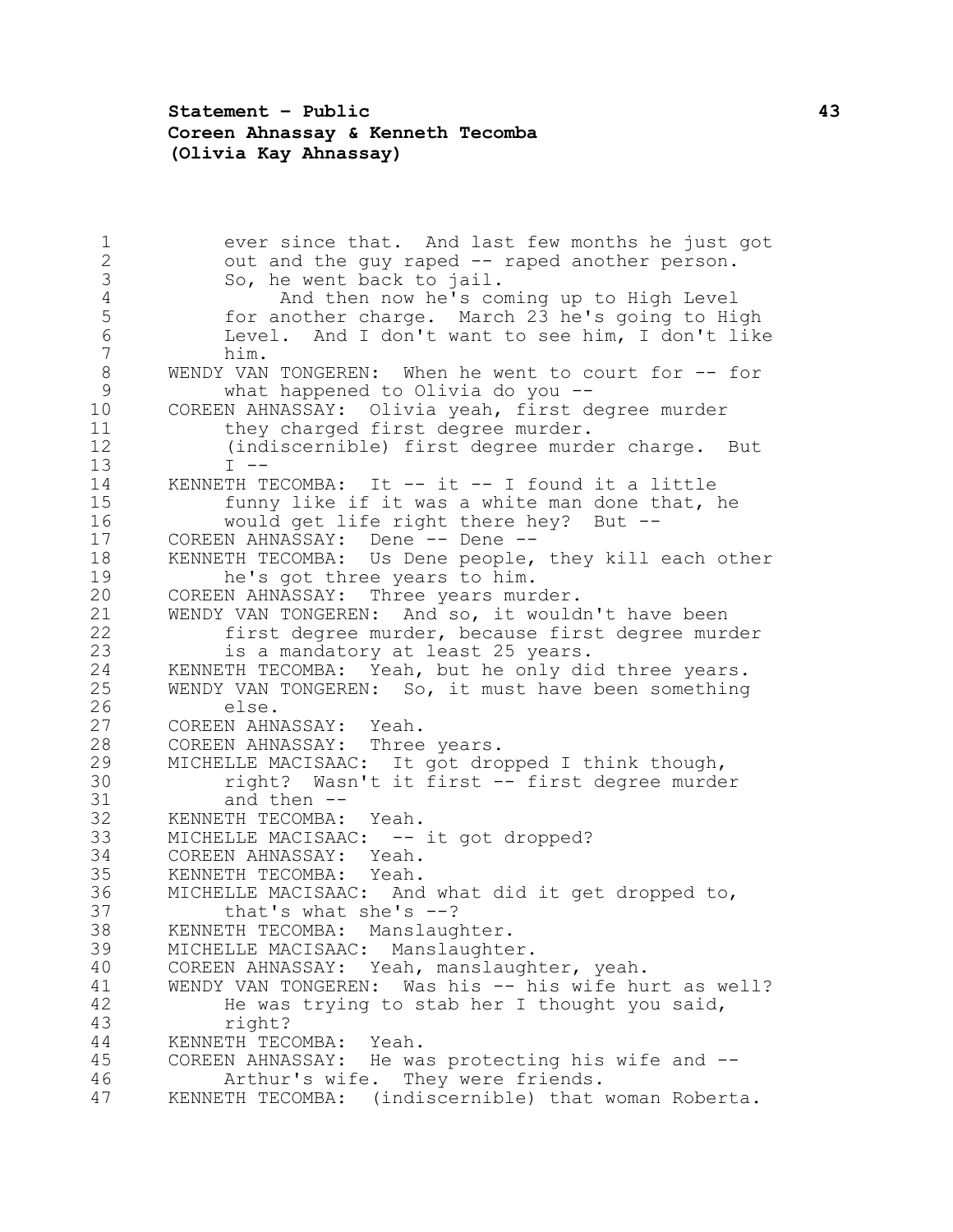**Statement – Public 44 Coreen Ahnassay & Kenneth Tecomba (Olivia Kay Ahnassay)**

 COREEN AHNASSAY: Roberta, that's her best friend. One of her best friends. MICHELLE MACISAAC: So, when you say her though, you 4 mean Olivia was protecting Roberta?<br>5 KENNETH TECOMBA: Yeah. 5 KENNETH TECOMBA: Yeah.<br>6 COREEN AHNASSAY: Yeah, 6 COREEN AHNASSAY: Yeah, yeah. And that's why --<br>7 MICHELLE MACISAAC: You said him though. MICHELLE MACISAAC: You said him though. 8 COREEN AHNASSAY: -- Arthur -- MICHELLE MACISAAC: Stabbed Olivia. COREEN AHNASSAY: Olivia. WENDY VAN TONGEREN: Okay. And was Roberta hurt? KENNETH TECOMBA: No. WENDY VAN TONGEREN: Did she get stabbed? No? Okay. KENNETH TECOMBA: Because she -- she took off. COREEN AHNASSAY: She -- she's tried (indiscernible). 16 To stop Arthur to -- to fight his wife, and she's protecting Roberta. Cause she's always protecting people that's why she wants to be like -- terrible people, stuff like that and -- WENDY VAN TONGEREN: I'm thinking -- COREEN AHNASSAY: Yeah, she's protecting her best friend. WENDY VAN TONGEREN: I'm thinking for the manslaughter was it -- was there a trial? There was a full -- like did people speak, like did Roberta come and 27 tell the judge what happened? KENNETH TECOMBA: No, nobody -- COREEN AHNASSAY: Nobody showed up. 30 KENNETH TECOMBA: -- ever came there. WENDY VAN TONGEREN: So, it was probably a guilty plea. Did he -- did he admit that he did this? 33 KENNETH TECOMBA: No, he's not guilty.<br>34 WENDY VAN TONGEREN: Hm? WENDY VAN TONGEREN: Hm? KENNETH TECOMBA: He pleaded not guilty. 36 WENDY VAN TONGEREN: Of -- of murder? KENNETH TECOMBA: Yeah, but nobody showed up for court. COREEN AHNASSAY: Nobody, even his wife didn't show up. KENNETH TECOMBA: He threatened the family. The family started threatening those -- WENDY VAN TONGEREN: So, for him to go to jail for three years, he needs to have been found guilty of something. KENNETH TECOMBA: Mm-hm. WENDY VAN TONGEREN: Which probably meant he admitted it.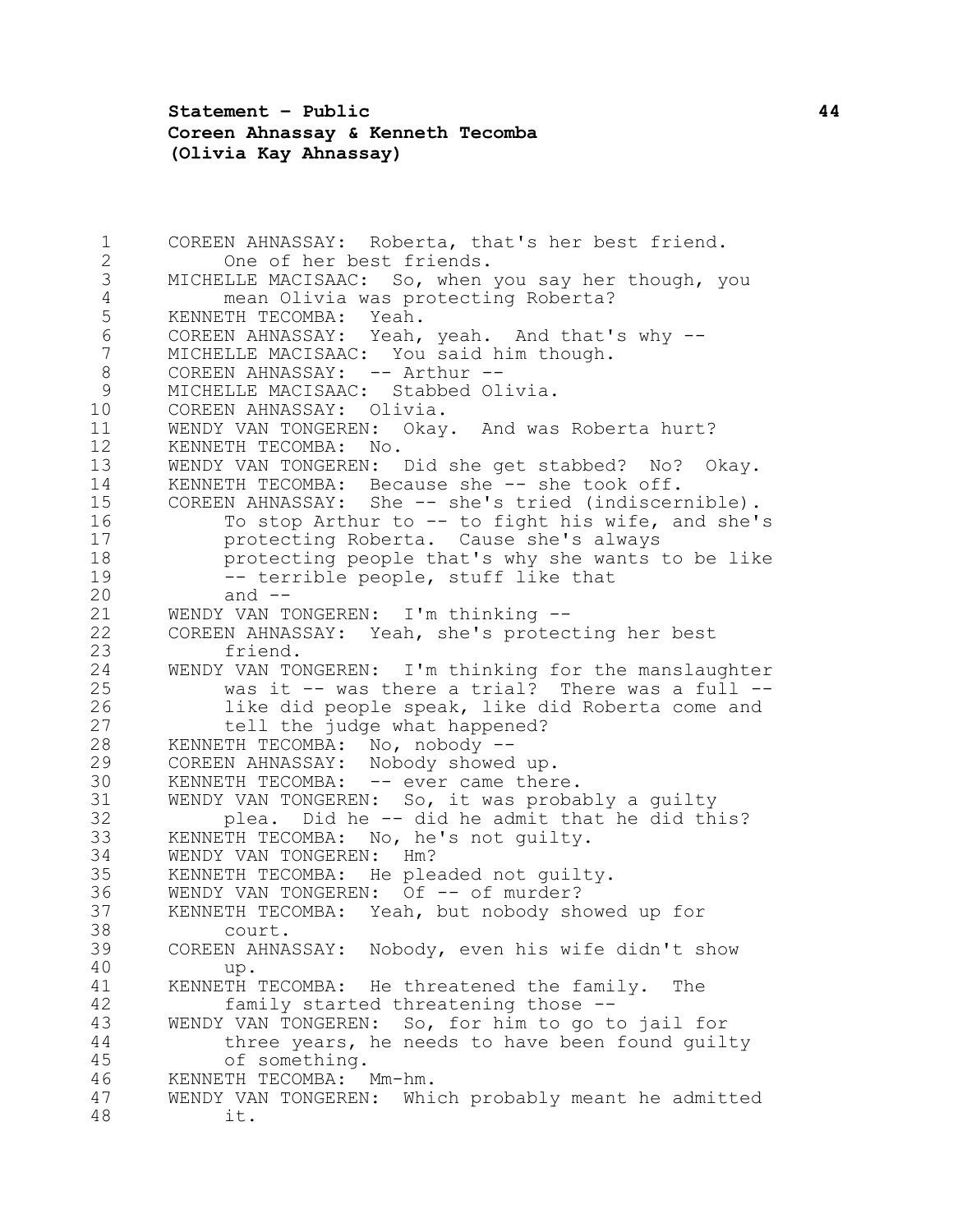**Statement – Public 45 Coreen Ahnassay & Kenneth Tecomba (Olivia Kay Ahnassay)**

 KENNETH TECOMBA: The plea bargain. WENDY VAN TONGEREN: Right. So, the plea -- KENNETH TECOMBA: Yeah. 4 WENDY VAN TONGEREN: The plea that comes out of it --<br>5 KENNETH TECOMBA: Even though there's nobody --5 KENNETH TECOMBA: Even though there's nobody --<br>6 WENDY VAN TONGEREN: -- is a quilty plea. WENDY VAN TONGEREN: -- is a guilty plea. KENNETH TECOMBA:  $--$  nobody showed up, he was going nobody showed he still gets three years. That's the deal, so. WENDY VAN TONGEREN: Okay, so, they -- you say nobody showed up, nobody showed up where? KENNETH TECOMBA: Court. WENDY VAN TONGEREN: But on what day? For what day? KENNETH TECOMBA: Witness. WENDY VAN TONGEREN: As witnesses. KENNETH TECOMBA: Yeah. WENDY VAN TONGEREN: I see. KENNETH TECOMBA: I think it was December. WENDY VAN TONGEREN: So, the main witness would have been Roberta. So, Roberta didn't show up? 21 COREEN AHNASSAY: No.<br>22 KENNETH TECOMBA: Yeal 22 KENNETH TECOMBA: Yeah.<br>23 COREEN AHNASSAY: And f COREEN AHNASSAY: And for my family, [Granddaughter 1] 24 -- he can't go near us. WENDY VAN TONGEREN: Mm-hm. COREEN AHNASSAY: Maybe 100 feet, he can't go near. The victim service protecting us not to him not to go near us. WENDY VAN TONGEREN: Okay, so, do you feel the same way about victim services that you do Michelle, that they're helping? Or are there things they could do more? COREEN AHNASSAY: From Saskatchewan -- it's in our letter (indiscernible) KENNETH TECOMBA: Yeah, Saskatchewan. COREEN AHNASSAY: I'll get the letter every time where he is and where he goes then I have to know where he is. That way he won't go near me. WENDY VAN TONGEREN: Right. COREEN AHNASSAY: Or I don't go near him. MICHELLE MACISAAC: I have a question. COREEN AHNASSAY: Cause he -- he might do something to us -- MICHELLE MACISAAC: Yeah. COREEN AHNASSAY: -- or like that, that's why I get letters every -- MICHELLE MACISAAC: Yeah.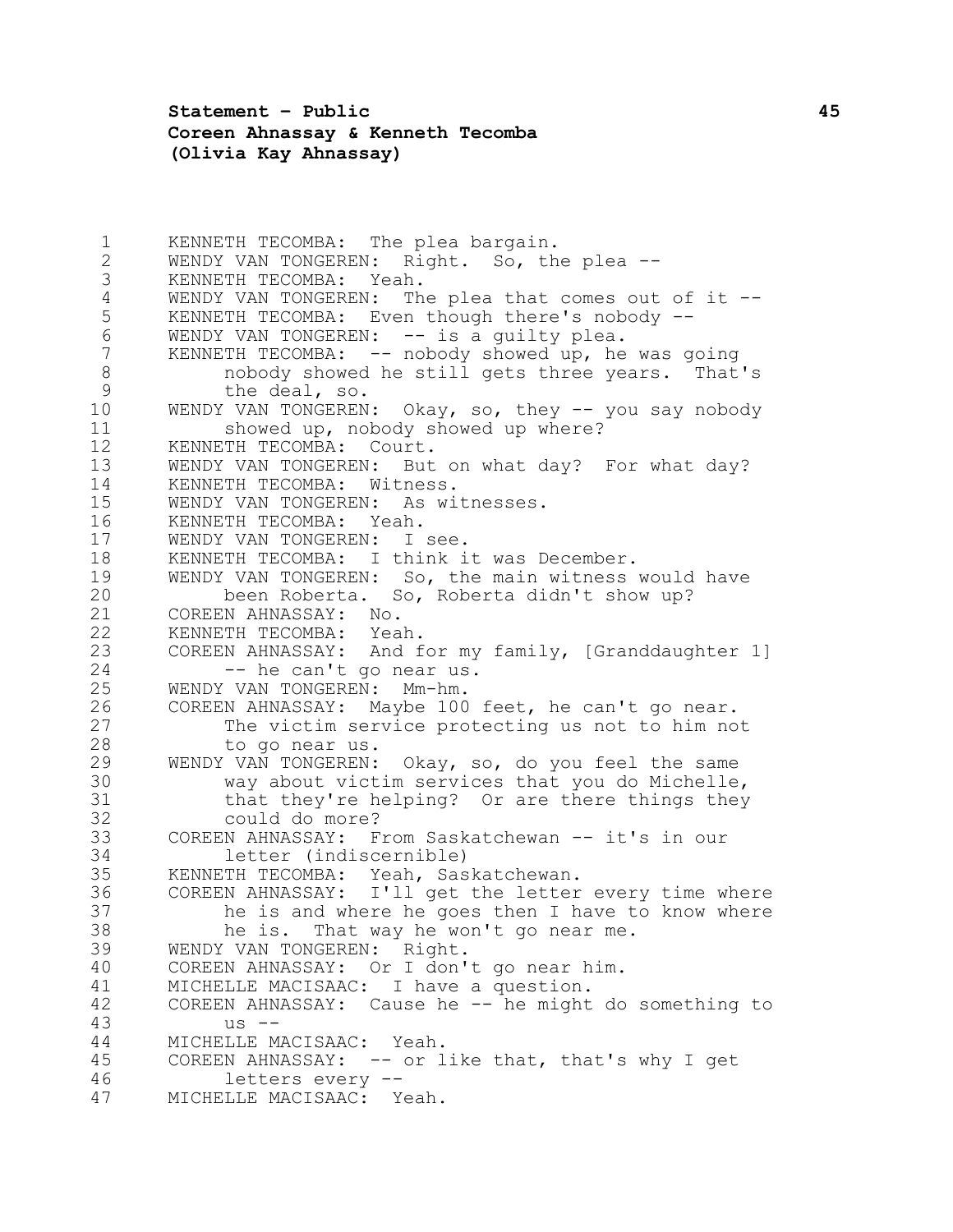**Statement – Public 46 Coreen Ahnassay & Kenneth Tecomba (Olivia Kay Ahnassay)**

 COREEN AHNASSAY: -- every time he goes to court or weekend pass or stuff. MICHELLE MACISAAC: Okay. 4 COREEN AHNASSAY: I have to know, I like to know where<br>5 he's going. 5 he's going.<br>6 MICHELLE MACISAA MICHELLE MACISAAC: Mm-hm. COREEN AHNASSAY: And I get the letter. MICHELLE MACISAAC: So, has [Child 1] ever seen him after? No. KENNETH TECOMBA: No. MICHELLE MACISAAC: And those other witnesses that were part of that before, do you remember who they were? Who were supposed to show up for court? COREEN AHNASSAY: Roberta and (indiscernible). MICHELLE MACISAAC: There was a couple other witnesses, right? KENNETH TECOMBA: Michelle's one. COREEN AHNASSAY: Michelle -- Michelle, and Roberta, Michelle got -- she died too. 21 MICHELLE MACISAAC: Mm-hm.<br>22 COREEN AHNASSAY: But Mich 22 COREEN AHNASSAY: But Michelle -- my sister's daughter<br>23 day of - $qot$  -- WENDY VAN TONGEREN: Is -- is Michelle your sister's daughter? COREEN AHNASSAY: Michelle she died alcohol substance. Her die of the -- KENNETH TECOMBA: She -- COREEN AHNASSAY: -- liver cirrhosis she died with it. WENDY VAN TONGEREN: Mm. COREEN AHNASSAY: So, she never went to court. And Roberta's still around High Level. But she never 33 went to court to tell the truth about my<br>34 daughter. Nobody went to court. daughter. Nobody went to court. MICHELLE MACISAAC: Mm-hm. Nobody showed up. WENDY VAN TONGEREN: As far as you know, the only people that were in the house at the time were Roberta, your daughter and Arthur. COREEN AHNASSAY: Michelle. WENDY VAN TONGEREN: And Michelle was there too? You think? Yeah? Okay. But she was dead, so she couldn't go. Okay, so, so you've talked about some people and some you haven't mentioned. Did -- was there any issue about how she was looked after, how Olivia was looked after after she was hurt, like was she taken by ambulance to a hospital or what happened, or do you know?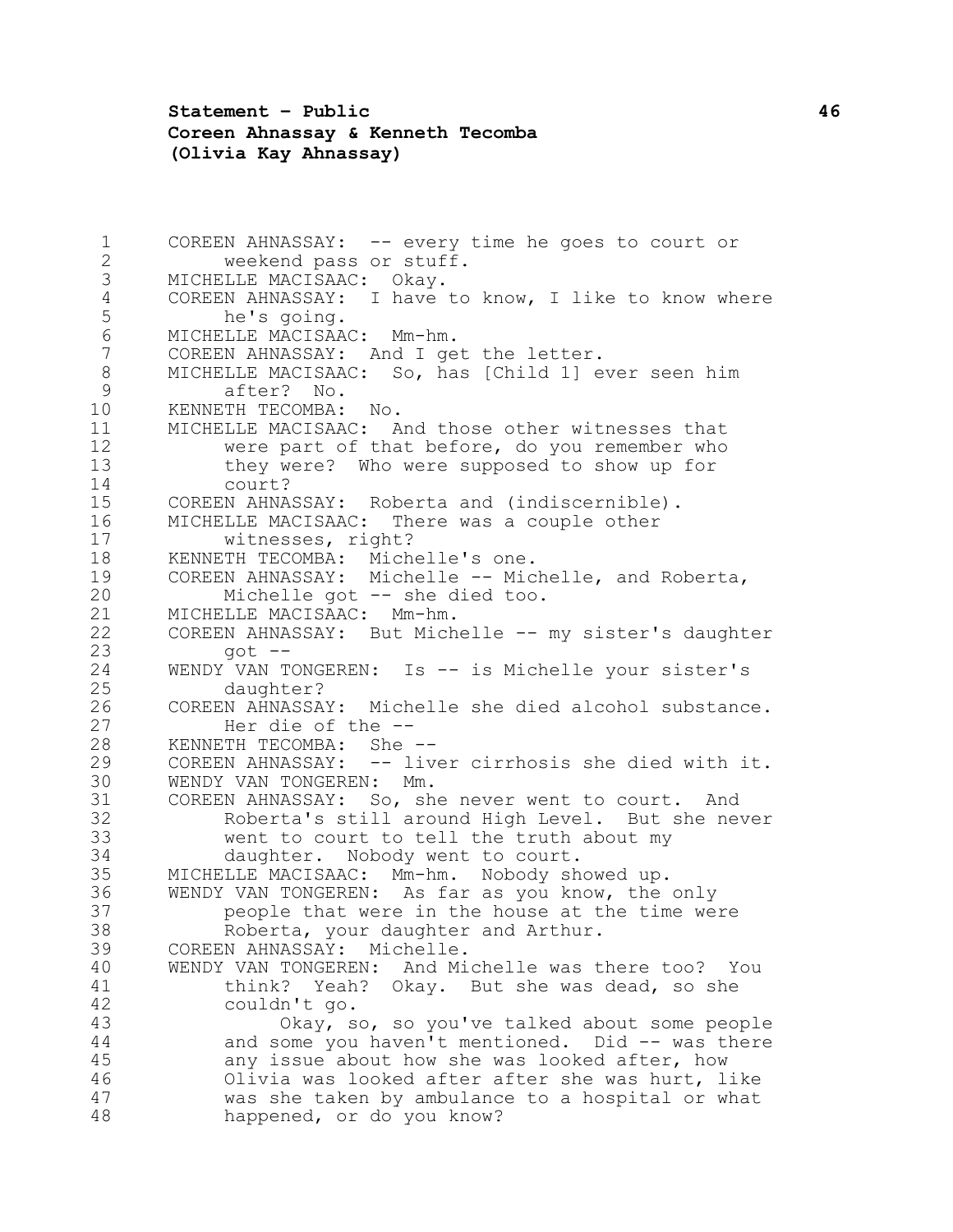**Statement – Public 47 Coreen Ahnassay & Kenneth Tecomba (Olivia Kay Ahnassay)**

 COREEN AHNASSAY: After she hurts? WENDY VAN TONGEREN: After she got stabbed. How did she get to the hospital? 4 COREEN AHNASSAY: Oh, somebody call 9-1-1 and the<br>5 police and then the ambulance took her to 5 police and then the ambulance took her to<br>6 hospital. 6 hospital.<br>7 WENDY VAN TONG WENDY VAN TONGEREN: And -- COREEN AHNASSAY: And in hospital she died. WENDY VAN TONGEREN: Right. And was the hospital -- COREEN AHNASSAY: She couldn't make it. 11 WENDY VAN TONGEREN: -- at High Level? COREEN AHNASSAY: Yeah, High Level Hospital. WENDY VAN TONGEREN: Is that a long drive from Bushe to High Level? COREEN AHNASSAY: Four miles. WENDY VAN TONGEREN: Four miles? COREEN AHNASSAY: Four, three miles. MICHELLE MACISAAC: It's close. WENDY VAN TONGEREN: Oh, it was very close. Okay. COREEN AHNASSAY: Yeah, right there. Four miles. 21 WENDY VAN TONGEREN: So, -- COREEN AHNASSAY: Then Arthur took off and they found him tower up the -- the internet towers like that kind. WENDY VAN TONGEREN: Mm-hm. COREEN AHNASSAY: Up there the cops found him. WENDY VAN TONGEREN: Oh, my goodness. Way up there? 28 Okay.<br>29 COREEN AHN. COREEN AHNASSAY: Yeah, he took off. WENDY VAN TONGEREN: Wow. COREEN AHNASSAY: So, at that time the cops took him away. 33 WENDY VAN TONGEREN: Mm-hm. And then so, --<br>34 COREEN AHNASSAY: But my mom -- my daughter 34 COREEN AHNASSAY: But my mom -- my daughter she didn't<br>35 make -- made it. She stopped. She's dead. make -- made it. She stopped. She's dead. WENDY VAN TONGEREN: Yeah. Right. Did the police speak to you? COREEN AHNASSAY: Huh? WENDY VAN TONGEREN: Did you ever speak to the police that were involved in investigating the homicide? COREEN AHNASSAY: No, I didn't do anything. WENDY VAN TONGEREN: No, but did -- did -- COREEN AHNASSAY: Nobody tells me to go to court or nothing. WENDY VAN TONGEREN: Okay. Did the police ever explain to you what happened? COREEN AHNASSAY: No.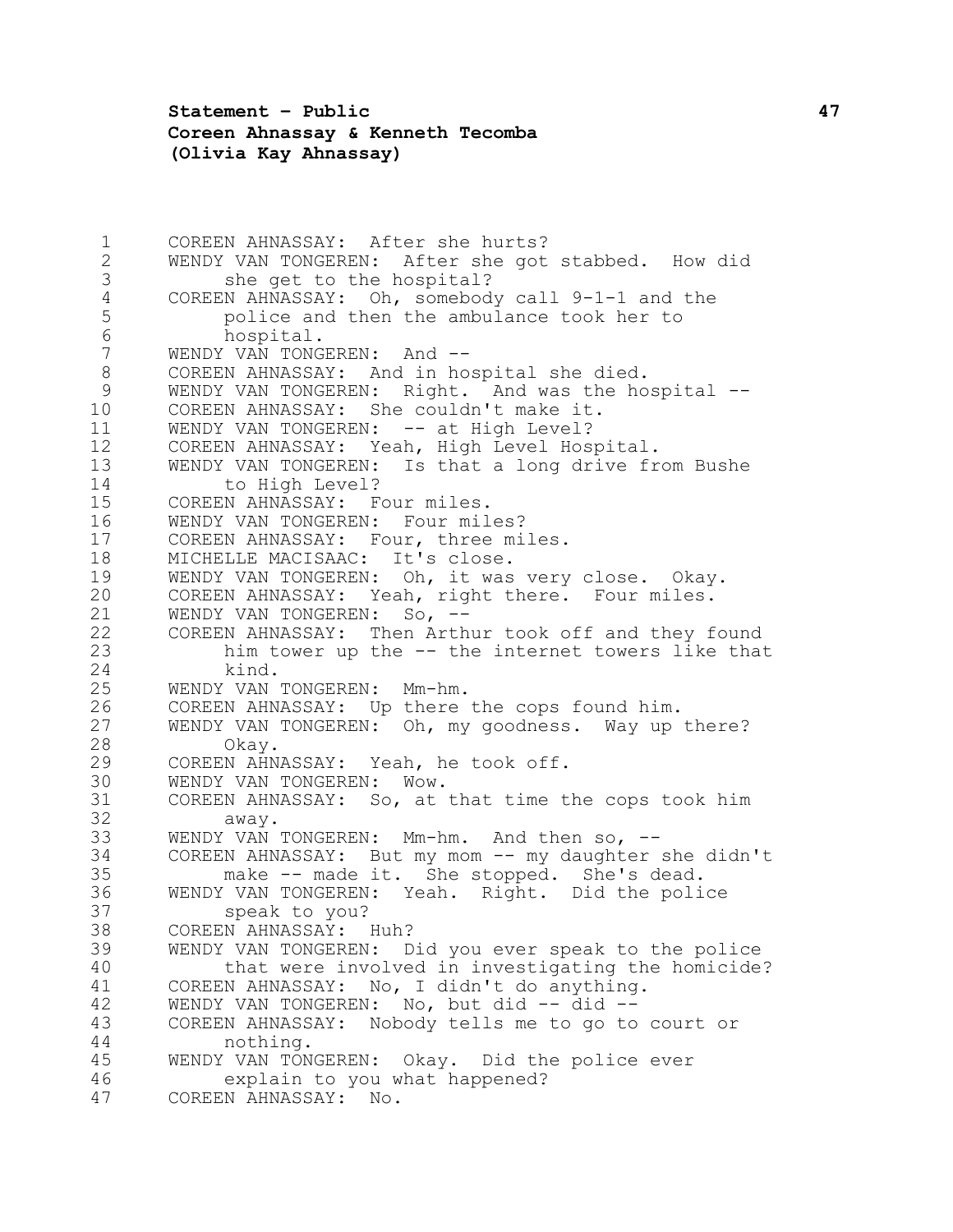**Statement – Public 48 Coreen Ahnassay & Kenneth Tecomba (Olivia Kay Ahnassay)**

 WENDY VAN TONGEREN: And were you still living in Chateh at that time? KENNETH TECOMBA: Yeah. 4 COREEN AHNASSAY: Yeah.<br>5 WENDY VAN TONGEREN: Ok 5 WENDY VAN TONGEREN: Okay. Victim services, were they<br>6 at High Level or some other place? 6 at High Level or some other place?<br>7 COREEN AHNASSAY: Victim services -- tha COREEN AHNASSAY: Victim services -- that -- they're in Rainbow Victim Service. WENDY VAN TONGEREN: Rainbow? COREEN AHNASSAY: They -- they come to Assumption police office victim service. WENDY VAN TONGEREN: And what sort of things did they do that you found were helpful? The Rainbow Victim Services? COREEN AHNASSAY: They -- they contact me that victim service. WENDY VAN TONGEREN: And when they contacted you, what 18 -- what did they have to tell you or what were they asking you? COREEN AHNASSAY: About Olivia and that guy. WENDY VAN TONGEREN: Okay. 22 COREEN AHNASSAY: Not to go and that near families or<br>23 even [Granddaughter 1] -- [Granddaughter 1] with even [Granddaughter 1] -- [Granddaughter 1] with -- live with his dad. And I told victim service that Arthur -- that I don't want Arthur to go near [Granddaughter 1]. WENDY VAN TONGEREN: Right. COREEN AHNASSAY: And he lives with his dad there. And my family and me, victim service, they protect us. WENDY VAN TONGEREN: Okay. So, did you find them helpful? 33 COREEN AHNASSAY: Huh?<br>34 WENDY VAN TONGEREN: W 34 WENDY VAN TONGEREN: Was -- when they were with you<br>35 and -- and told you things, or when you asked and  $-$  and told you things, or when you asked them questions -- COREEN AHNASSAY: After what happened and -- WENDY VAN TONGEREN: -- did you find that was helpful, was it good -- COREEN AHNASSAY: After Arthur went to court -- WENDY VAN TONGEREN: So that was after. COREEN AHNASSAY: -- and went to jail, after that they contact me. WENDY VAN TONGEREN: Right. COREEN AHNASSAY: First one. WENDY VAN TONGEREN: Did anyone contact you, you know, from the time that Olivia had been killed to when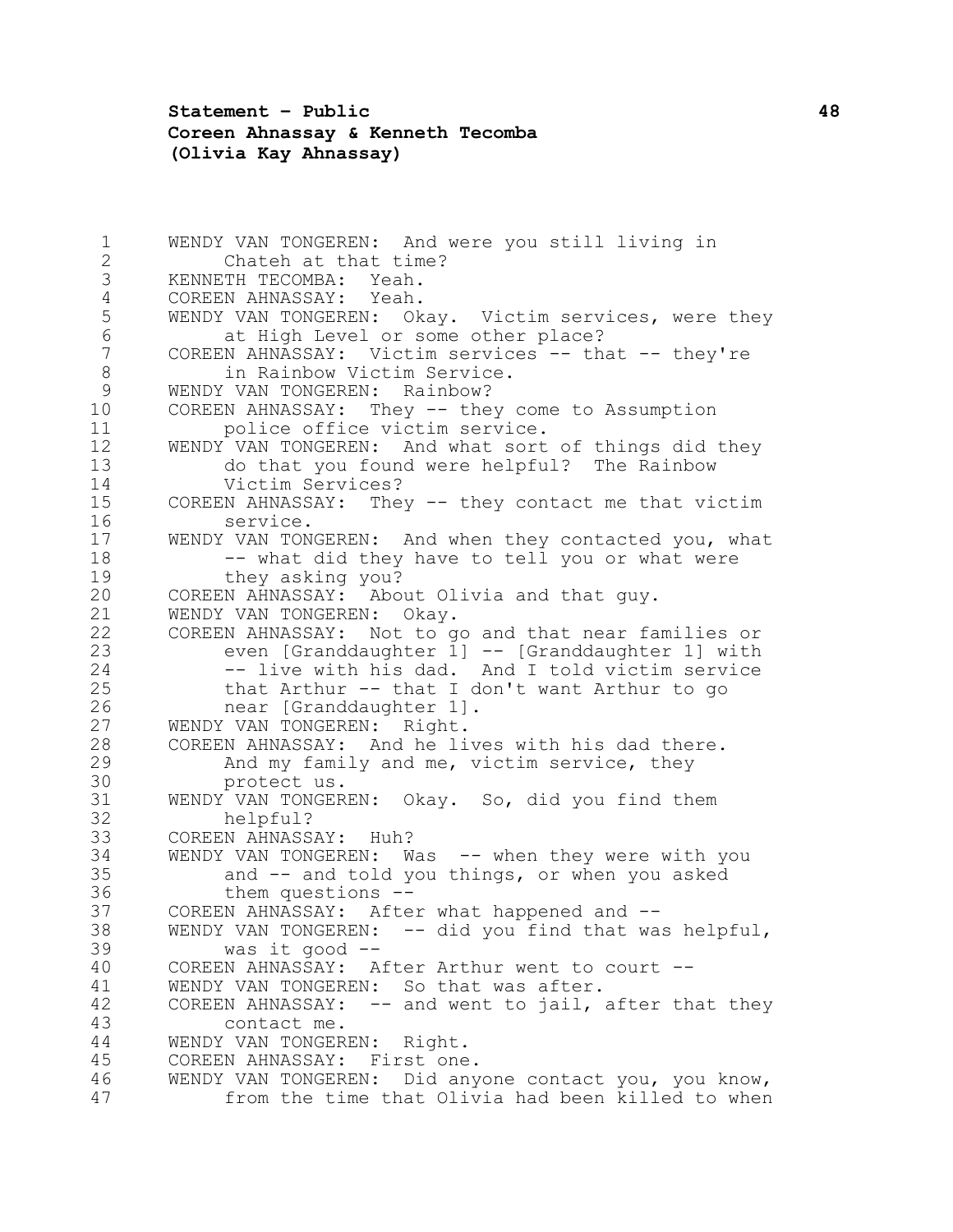## **Statement – Public 49 Coreen Ahnassay & Kenneth Tecomba (Olivia Kay Ahnassay)**

 it went to the trial? Did anyone, any police or victim services contact you? COREEN AHNASSAY: No. 4 WENDY VAN TONGEREN: No.<br>5 COREEN AHNASSAY: I just 5 COREEN AHNASSAY: I just only got -- got the letter so<br>6 they and they come to see me at the house, fill 6 they and they come to see me at the house, fill<br>7 out those papers not to go near me and -- and out those papers not to go near me and -- and 8 they told me where Arthur goes or where he -- he comes, I have to know. WENDY VAN TONGEREN: Yeah. COREEN AHNASSAY: And so, I told them to -- to let me know where is he's going. So, I get the letter from Saskatchewan, his trial or his court or where he lives and where he goes. I have to know. WENDY VAN TONGEREN: So, back to our consent issue, if 17 -- if Arthur heard what you have told us today, would -- do you think that that would be a problem for you? No? KENNETH TECOMBA: Nope. WENDY VAN TONGEREN: Okay. And Michelle while you 22 were out of the room, Arthur has a brother named Westly and [Granddaughter 1], who is the daughter of Olivia, is a product of their relationship. So, Westly and Olivia came together and -- and 26 [Granddaughter 1] was born. So, the -- Arthur is 27 [Granddaughter 1]'s uncle -- MICHELLE MACISAAC: Uncle. WENDY VAN TONGEREN: -- and Olivia's brother-in-law. MICHELLE MACISAAC: Okay. WENDY VAN TONGEREN: So, that's the relationship. Okay, so, now you made comment Kenneth, and I -- 33 I just want to make sure that I understand,<br>34 because you said about it was Dene man, et because you said about it was Dene man, et cetera and you were talking about his penalty, like  $36 \quad \text{or} \quad -\frac{1}{2}$  KENNETH TECOMBA: Yeah. WENDY VAN TONGEREN: -- that the sentence that he received of three years for manslaughter. And so, do -- do you or do your Coreen have any concerns or thoughts about the fact that he received three years in jail? KENNETH TECOMBA: Well it's like you know it's unfair to -- to me. Like, as I said, if it was a white -- white people, he would get automatically 25 years and no chance of parole and stuff like that. The -- to think Gallant -- Gallant people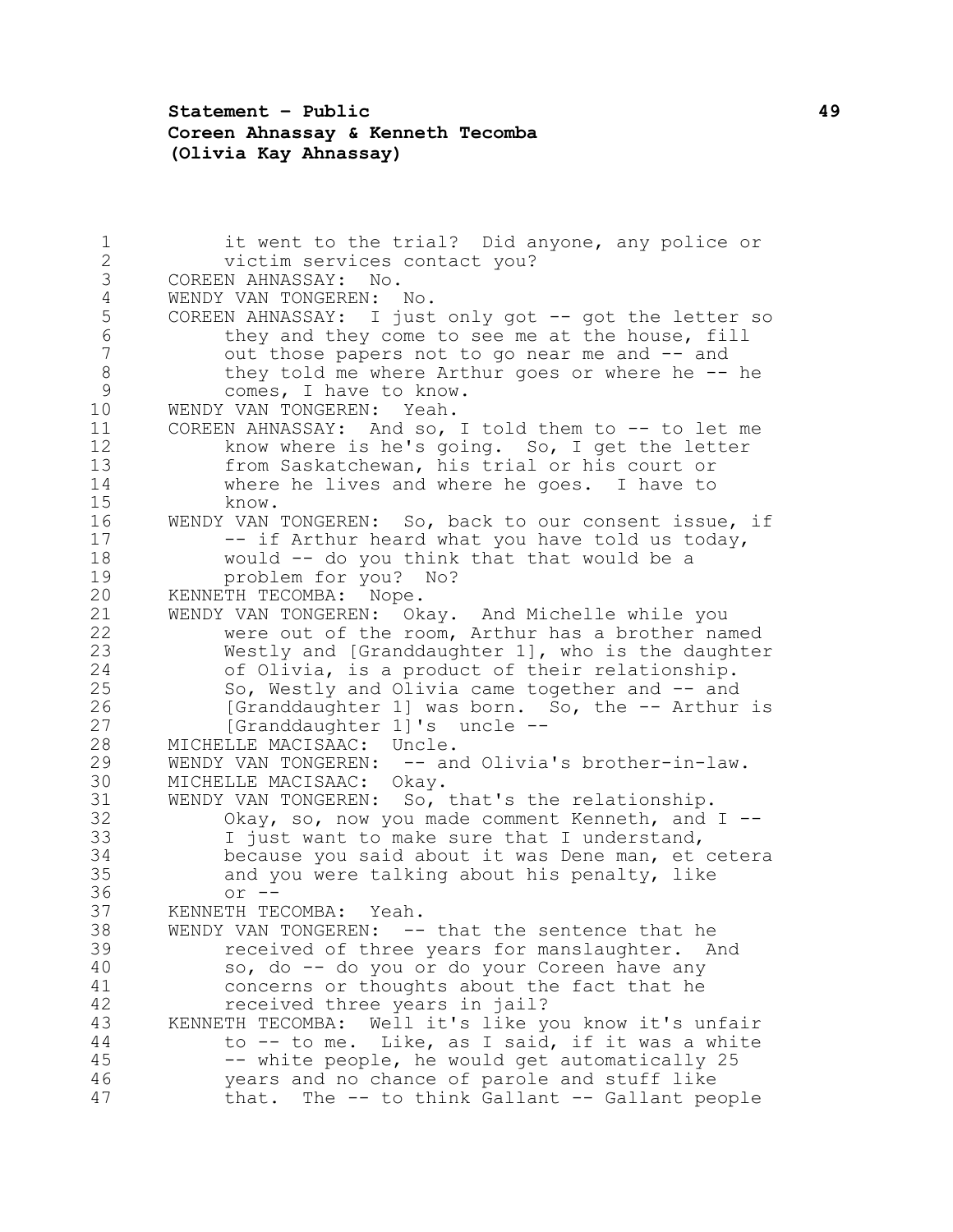## **Statement – Public 50 Coreen Ahnassay & Kenneth Tecomba (Olivia Kay Ahnassay)**

1 spread the message around not -- tell -- telling<br>2 beople not to go to court. That's what happened people not to go to court. That's what happened. MICHELLE MACISAAC: You said before that the witnesses 4 were too scared to go to court. So, how would<br>5 you know that? Did someone tell you? Or is it 5 you know that? Did someone tell you? Or is it<br>6 iust how you know, like did someone say? 6 just how you know, like did someone say?<br>7 KENNETH TECOMBA: We hear his people --KENNETH TECOMBA: We hear his people -- MICHELLE MACISAAC: Were -- as people being threatened like how do you know that? KENNETH TECOMBA: Like he -- well words get around. MICHELLE MACISAAC: Mm-hm. KENNETH TECOMBA: Words get around. MICHELLE MACISAAC: Yeah. And I believe you. I just, I think it's important that you let her know what you know or if you're still scared to say or? I don't know. WENDY VAN TONGEREN: So, I hear -- hear you have a **Southern Europe and I** -- I just want to make sure it's correct from what you've heard. First of all, did you ever go to court yourself? Did you watch 21 any of the court proceedings?<br>22 KENNETH TECOMBA: No. KENNETH TECOMBA: No. WENDY VAN TONGEREN: Did you go to High Level? Okay. COREEN AHNASSAY: I'm always angered to him. Towards to him. Why the innocent person got killed? Innocent person. She never done anything. She never like fight people. She's a loving person. She cares about people. WENDY VAN TONGEREN: You're right, it's very wrong. COREEN AHNASSAY: Why? WENDY VAN TONGEREN: It's very wrong. How -- COREEN AHNASSAY: And I'm so -- 33 WENDY VAN TONGEREN: What have you heard about what 34 34 happened?<br>35 COREEN AHNASSA COREEN AHNASSAY: -- mad. Mad at him, towards him. I just don't like him to see him. I just don't like it. WENDY VAN TONGEREN: Right. COREEN AHNASSAY: What has she done to my daughter. WENDY VAN TONGEREN: So, you heard that -- COREEN AHNASSAY: And this is -- WENDY VAN TONGEREN: -- your daughter was killed because she was protecting her friend Roberta. And she was protecting her friend from Arthur, right? And Arthur had a knife? Is that right? COREEN AHNASSAY: Yeah. WENDY VAN TONGEREN: Do you know anything -- what -- what have people told you about why Arthur may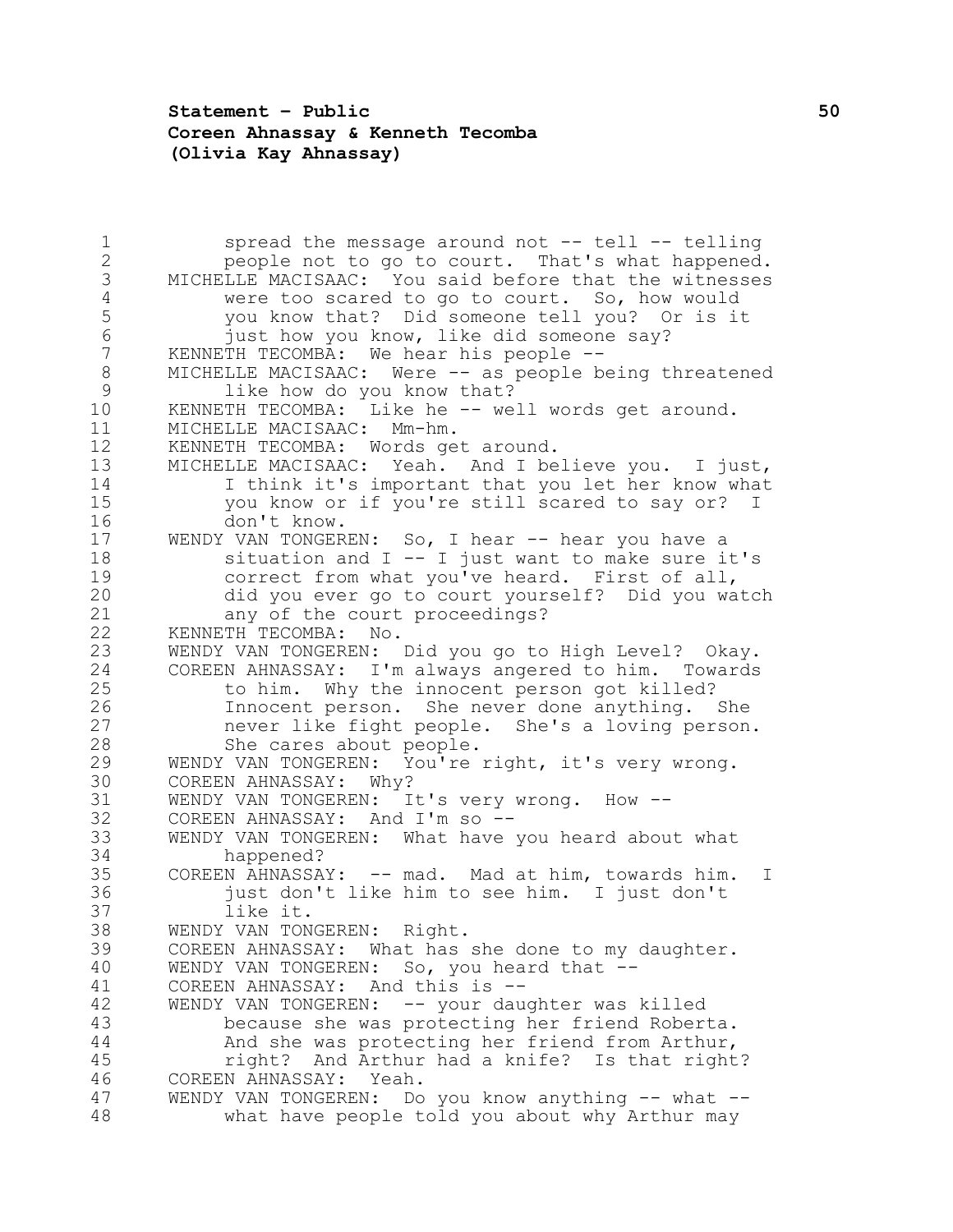## **Statement – Public 51 Coreen Ahnassay & Kenneth Tecomba (Olivia Kay Ahnassay)**

1 have been trying to stab his wife, like what was<br>2 aoing on? going on? KENNETH TECOMBA: Those two they drink, they always 4 scratch each other. So, [Child 1], I mean Olivia<br>5 is at the wrong place at the wrong time. 5 is at the wrong place at the wrong time.<br>6 MICHELLE MACISAAC: Mm-hm. MICHELLE MACISAAC: Mm-hm. WENDY VAN TONGEREN: Sorry? Oliva what? MICHELLE MACISAAC: Was that the wrong place at the wrong time. WENDY VAN TONGEREN: Oh, okay. Okay. Now, was Olivia -- was she drinking alcohol at that time in her life? KENNETH TECOMBA: Yeah, yeah. WENDY VAN TONGEREN: Yeah, okay. COREEN AHNASSAY: She likes partying and stuff like 16 that. But she never get fight or -- it's just 17 enjoy herself drinking.<br>18 WENDY VAN TONGEREN: Yeah. WENDY VAN TONGEREN: Yeah. COREEN AHNASSAY: But she never alcoholic when just 20 only with these friends. 21 WENDY VAN TONGEREN: Yeah.<br>22 COREEN AHNASSAY: Was thes 22 COREEN AHNASSAY: Was these best buddies or they were<br>23 her -- her to live at. They used to drink all her -- her to live at. They used to drink all New Year's Day. One day only. WENDY VAN TONGEREN: Mm-hm. COREEN AHNASSAY: She never drink that much. WENDY VAN TONGEREN: Mm-hm. COREEN AHNASSAY: She drinks just with these friends all the time. Not often, just sometimes. WENDY VAN TONGEREN: Mm-hm. Did the -- anyone from probation contact you and ask you for a victim impact statement so that when he was sentenced 33 they heard what Olivia's mother felt about the<br>34 fact that she was gone? Did that ever happen? fact that she was gone? Did that ever happen? Did you -- did you speak to the judge either by a statement or any other way, a recording so that the judge knew how it hurt -- how much it hurt you that Olivia was gone? COREEN AHNASSAY: I don't know. KENNETH TECOMBA: No -- COREEN AHNASSAY: I don't think so. WENDY VAN TONGEREN: Okay. Now, now in Canadian law, first degree murder actually requires proof that a person thought about it and planned it and it's actually hard to prove that because it's often just in the mind of a person. And -- and also if somebody is -- is quite drunk, the -- a murder charge can actually be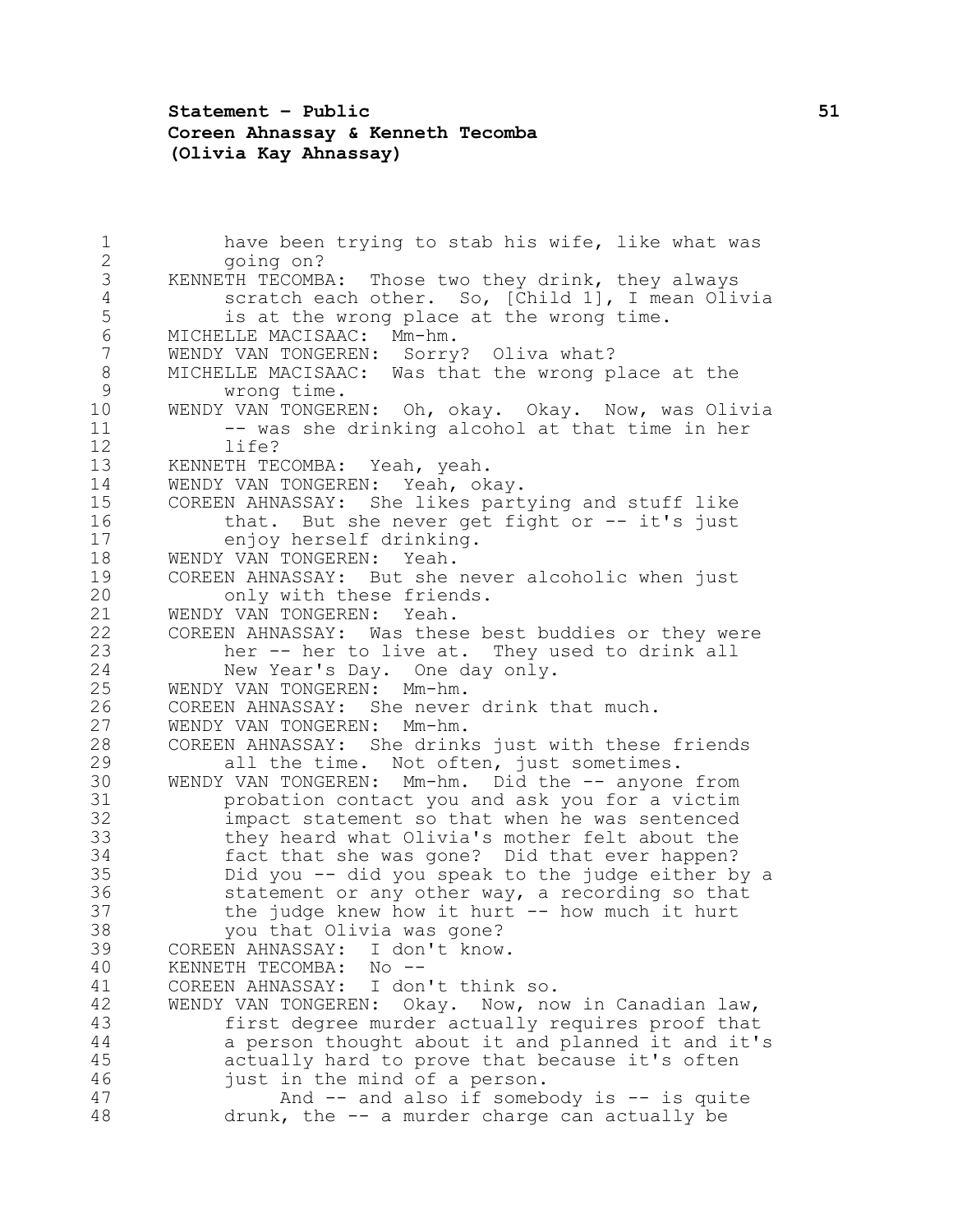**Statement – Public 52 Coreen Ahnassay & Kenneth Tecomba (Olivia Kay Ahnassay)**

1 1 reduced to manslaughter just cause somebody is so<br>2 3 drunk. I don't know the situation here, so I drunk. I don't know the situation here, so I don't know if that would apply. 4 Sometimes when you know when people are<br>5 fighting and a -- and a death results, it's 5 fighting and a -- and a death results, it's often<br>6 that someone would be charged with second degree that someone would be charged with second degree murder if they actually meant to kill somebody. 8 But if it's accidental, like you know, pushing somebody and then they fell down and then they happen to fall on a gate that -- that stabbed them, then that could be like a manslaughter. And so, there's many, many -- it's all called homicide, but there's many different types of homicide and it usually depends on what's in the -- the mind of the person. Cause you could have -- you could have someone driving down the street, du, du, du, du, du, du and then they look down on their cell phone and they -- when they look up they realize they've knocked somebody over and they didn't know. And so that would be 21 like manslaughter.<br>22 On the other On the other hand, you have someone driving down the street and they're like rrrrrrr I want to kill somebody, there he is, I remember what he did at me at the bar. Grrrr I'm going to go kill him. And that's actually murder, like first degree murder, because they intended to do it and they go -- and you can see the whole difference was what was in their mind. KENNETH TECOMBA: Right. WENDY VAN TONGEREN: Because in both cases, the -- you know whether the car hit the person in that scene or hit the person in that scene, it's the same type of act of the car being driven by somebody, hits a person and they die. But the important thing is what was in their mind. And the police look to the evidence about how fast the car was going, what direction it was, if it was deviating from the route, road, did it make sense that -- if he tells a story, well I was on my cell phone and the cell phone was there. So, that's how the -- the police and the judge figure out which one. It's complicated. And then the other thing that we have is we've got way too many Indigenous people in our jails. Way too many. When you think about the percentage of Indigenous people there are in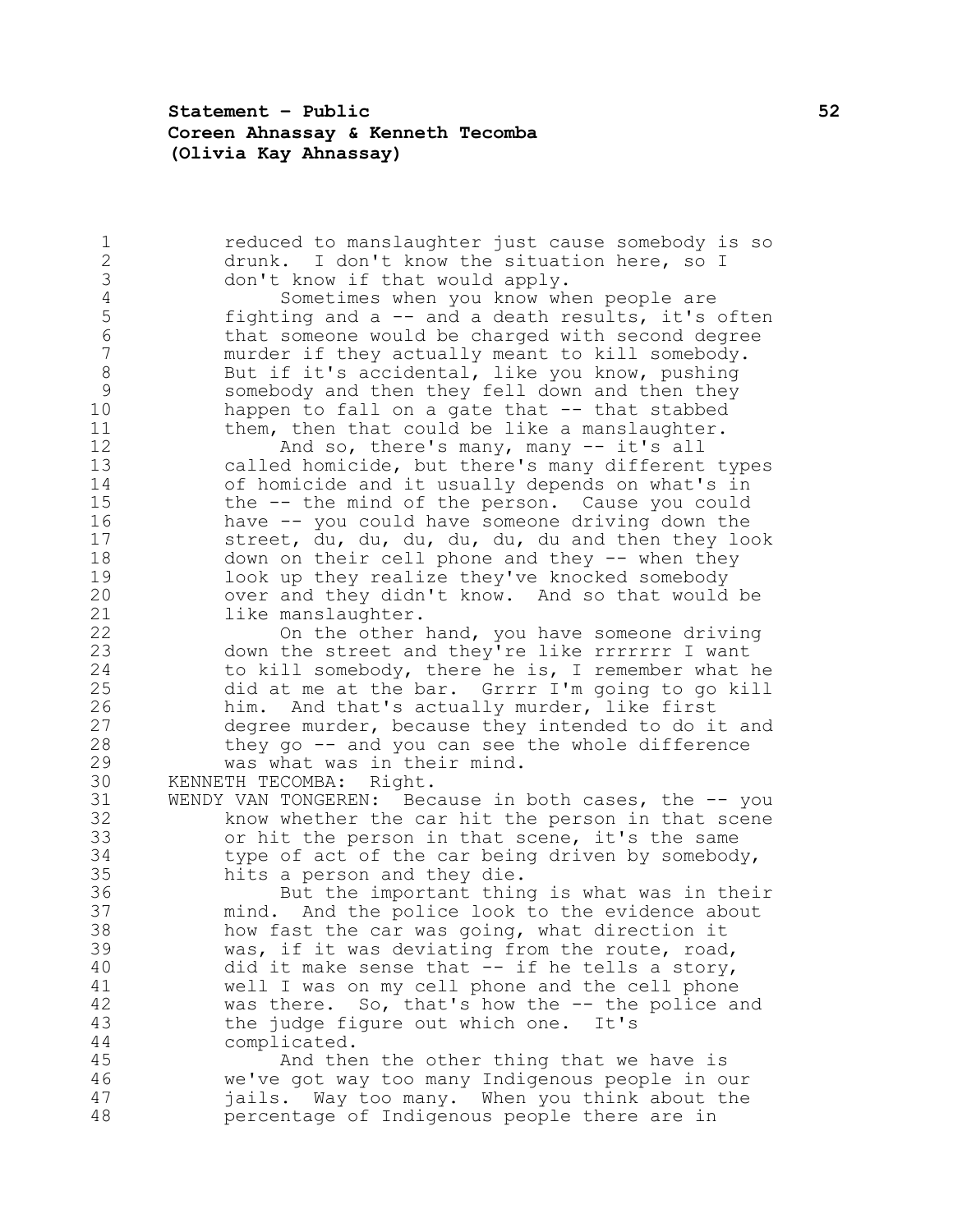**Statement – Public 53 Coreen Ahnassay & Kenneth Tecomba (Olivia Kay Ahnassay)**

1 Canada, and the people that are in jail, it's<br>2 iust what we call disproportionate, right? just what we call disproportionate, right? There's way too many to justify. And -- and it's 4 believed that's because of racism. And a lack of<br>5 -- of police and the courts understanding the --5 -- of police and the courts understanding the --<br>6 the life of Indigenous people. 6 the life of Indigenous people.<br>7 So, there's actually a --So, there's actually  $a$  -- a section in our -- our Code, I've got a *Criminal Code* upstairs, but I didn't bring it with me, but if you want to 10 see it I'll show you. 11 It's -- it's in the section of the Code and the Code are basically the rules that the police and the courts must look to when somebody's in trouble to determine whether or not they should get in trouble for it. Like they should be sentenced to something or be found guilty for something and then sentenced. **And -- and because there are way too many**  Indigenous people in our jails, there's a -- a section right -- written there, right there, so 21 if I were a judge, I'd have to read this. And it says to me putting somebody in jail is the very last thing I should do if I have an option. And this is particularly true for aboriginal people. And the reason why that's in there is to remind people, think, be self-aware, are you making decisions because you're biased? Are you racist? Are you treating this man more harshly because he is a First Nations person? So, that's right in our Code. And in order to help judges there is a process, it's called the Gladue Report, where 33 there's a report that is written about a person's<br>34 history as a First Nations person. And the judge history as a First Nations person. And the judge must have that and read it and that helps him or her decide whether the fact that they are -- are an aboriginal person, should -- how that should be taken into consideration to make sure that they're dealt with fairly. So, it's even more complicated. So, I just wanted to tell you that because one thing that I think that is really important here in your life and in the lives of all Canadians, all people, sometimes we are very happy based on information that is not true. And sometimes we're very sad and actually suffer based on information that is not true.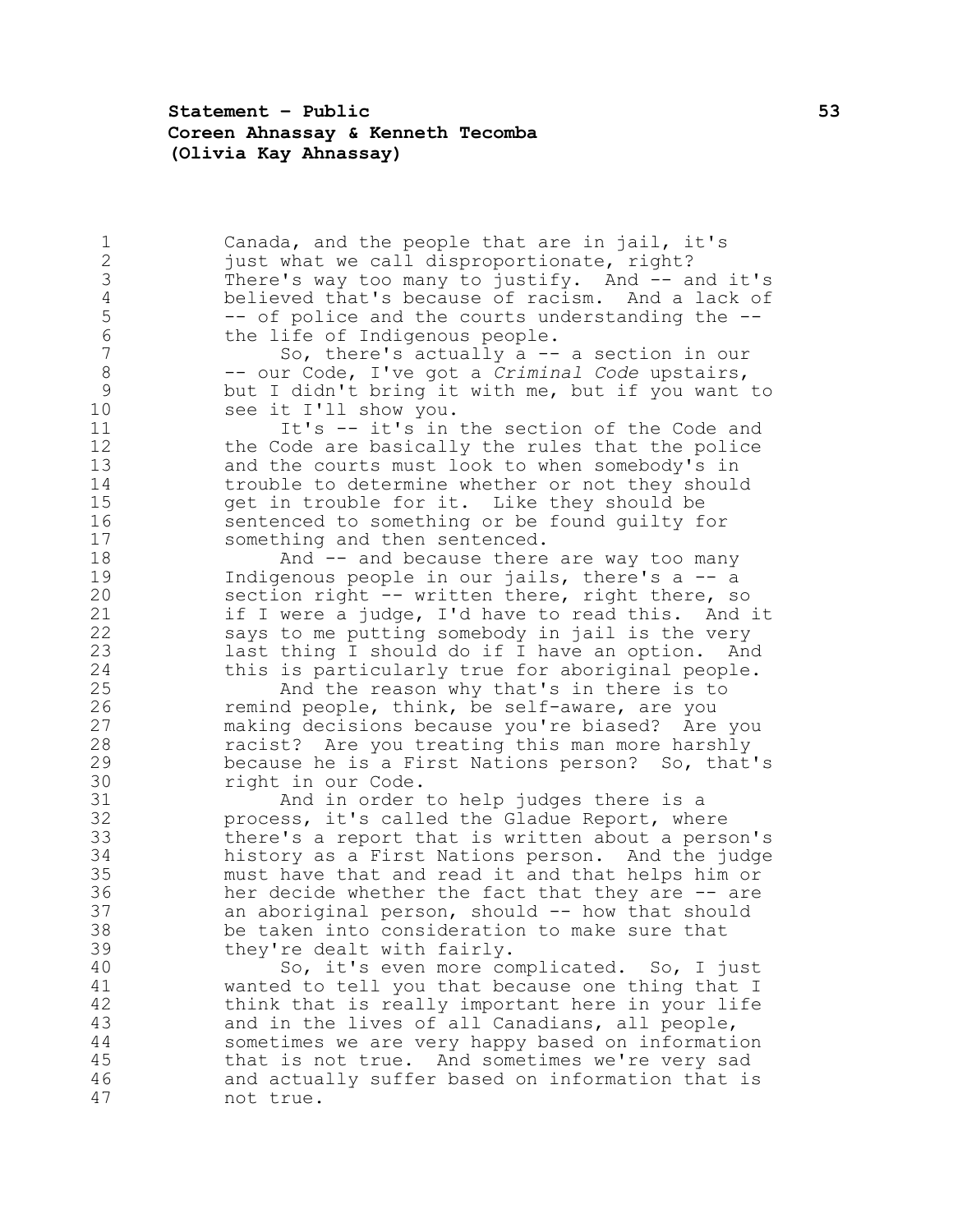# **Statement – Public 54 Coreen Ahnassay & Kenneth Tecomba (Olivia Kay Ahnassay)**

| 1            | So, an important part of the work of the             |
|--------------|------------------------------------------------------|
| $\mathbf{2}$ | inquiry is to try and encourage people to            |
| 3            | understand how things happened and what worked       |
| 4            | and get the true story, so that you can really       |
| 5            |                                                      |
|              | decide that you're -- if you're going to be          |
| $\sqrt{6}$   | suffering you make sure that you're suffering for    |
| 7            | the right reason. That you actually have the         |
| 8            | right story.                                         |
| 9            | COREEN AHNASSAY: Mm-hm.                              |
| 10           | WENDY VAN TONGEREN: Now in your case, there's no     |
| 11           |                                                      |
|              | doubt at all that you've lost a beautiful young      |
| 12           | daughter way before the time she should have         |
| 13           | left. And it was the result -- it was -- there's     |
| 14           | a person who is responsible.                         |
| 15           | But there might be a whole bunch of more             |
| 16           | people responsible systemically who have             |
| 17           | contributed to this and this is why the              |
| 18           |                                                      |
|              | commissioners are going to be very, very happy       |
| 19           | for the fact that even though you were -- were       |
| 20           | abused by your mom and you don't like to speak,      |
| 21           | you came, and you honoured us today with your        |
| 22           | story. And I hope you feel really, really good       |
| 23           | about that, because that is the truth. It is         |
| 24           | important that you've told your story. And we're     |
| 25           |                                                      |
|              | very grateful.                                       |
| 26           | And Michelle and lovely women like her and           |
| 27           | Kenneth, $I - I$ trust that they will continue to    |
| 28           | help you understand that you can still live a        |
| 29           | good life. Even though you have this awful           |
| 30           | suffering about your -- the loss of your             |
| 31           | daughter. Starting perhaps with your other           |
| 32           | beautiful grandchildren. When you look in their      |
|              |                                                      |
| 33           | eyes, you're reminded of the good -- good life,      |
| 34           | the good things that recall of Olivia.               |
| 35           | COREEN AHNASSAY: Yeah.                               |
| 36           | KENNETH TECOMBA: Thank you.                          |
| 37           | WENDY VAN TONGEREN: I'd love to buy you lunch, can I |
| 38           | do that?                                             |
| 39           | KENNETH TECOMBA:<br>Sure.                            |
| 40           |                                                      |
|              | MICHELLE MACISAAC:<br>Oh, awesome.                   |
| 41           | WENDY VAN TONGEREN: You must be ready for lunch? But |
| 42           | are you finished, because we can come back if        |
| 43           | you've got more questions or there's more you        |
| 44           | want to say?                                         |
| 45           | KENNETH TECOMBA:<br>It's up to you guys.             |
| 46           | COREEN AHNASSAY: Well it's up to you guys if you     |
| 47           |                                                      |
|              | think.                                               |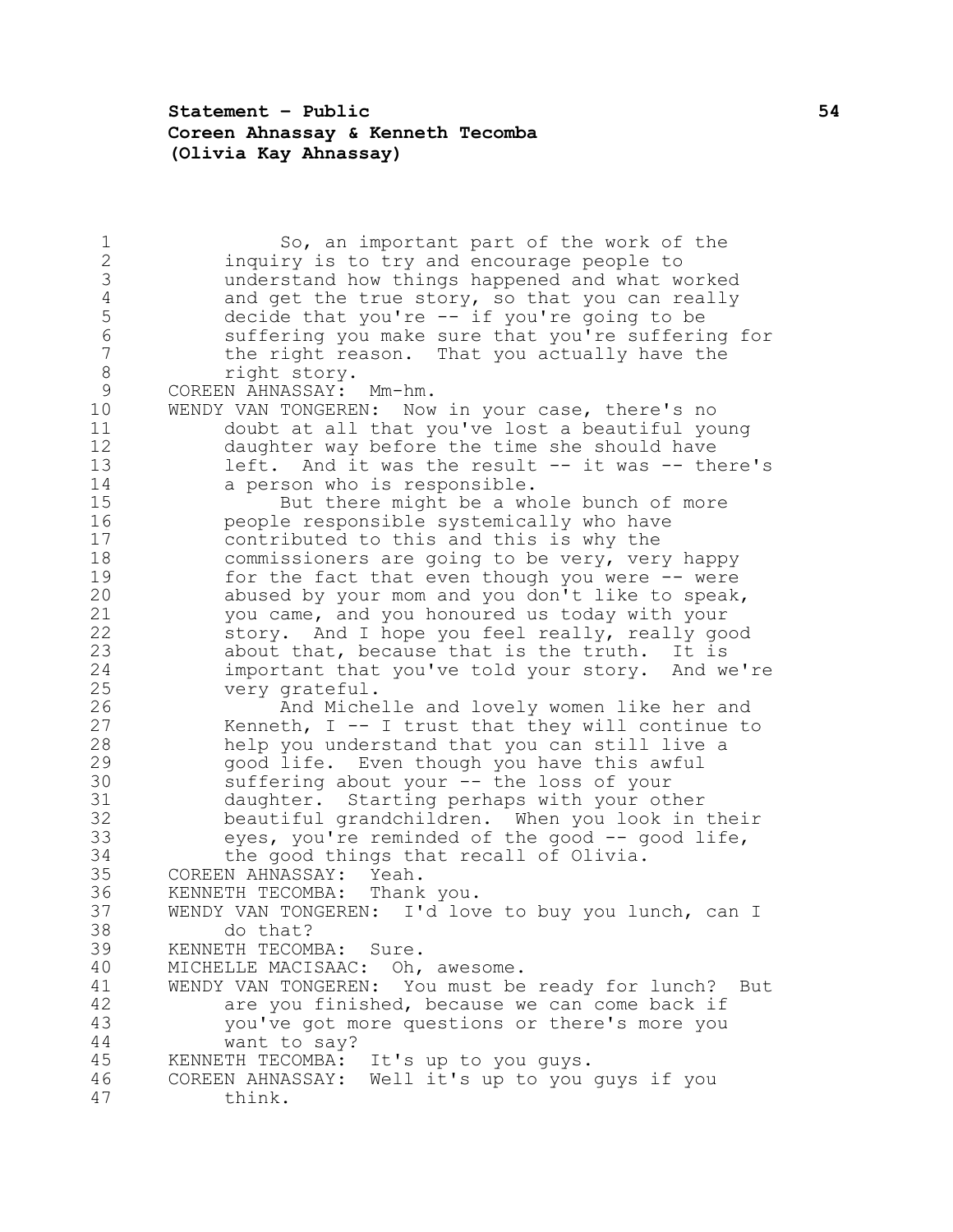**Statement – Public 55 Coreen Ahnassay & Kenneth Tecomba (Olivia Kay Ahnassay)**

 MICHELLE MACISAAC: I -- I do want to mention something. WENDY VAN TONGEREN: Okay. 4 MICHELLE MACISAAC: So, [Child 1] would like to talk,<br>5 correct? But she has a baby. 5 correct? But she has a baby.<br>6 COREEN AHNASSAY: Yeah. 6 COREEN AHNASSAY: Yeah.<br>7 MICHELLE MACISAAC: So, MICHELLE MACISAAC: So, sometime could you guys schedule something while she -- she lives 20 or 30 kilometres -- I think she's in town at the church now, right? COREEN AHNASSAY: She'll come. MICHELLE MACISAAC: You can keep the baby outside if you can schedule a little time to finish up sometime in the next day or two to hear her side of her sister? WENDY VAN TONGEREN: Oh, yes. MICHELLE MACISAAC: Okay. COREEN AHNASSAY: She knows a lot of more information. MICHELLE MACISAAC: Okay. She has more details and information. 21 COREEN AHNASSAY: They were always together.<br>22 WENDY VAN TONGEREN: Okav. 22 WENDY VAN TONGEREN: Okay.<br>23 COREEN AHNASSAY: Always t COREEN AHNASSAY: Always together. MICHELLE MACISAAC: So, I think it's important and I -- I think it's -- WENDY VAN TONGEREN: So, when would she be available? MICHELLE MACISAAC: Soon as she calls her and what works for you, you guys can make that arrangement. WENDY VAN TONGEREN: Okay. MICHELLE MACISAAC: She's in town now I think. She's in Grande Prairie now, right? 33 WENDY VAN TONGEREN: Okay.<br>34 COREEN AHNASSAY: She's --COREEN AHNASSAY: She's -- WENDY VAN TONGEREN: If you're -- if you're complete and even if you're not, we can open this up again and you can talk more. MICHELLE MACISAAC: Yeah. WENDY VAN TONGEREN: But -- but let's just turn the recorders off while we do some logistics, okay. So, it's -- look at the time -- it's five minutes after 12:00. Now for -- for a lady who doesn't talk. My goodness you did a wonderful job, high five. COREEN AHNASSAY: Yeah. MICHELLE MACISAAC: Special honour to Olivia. (STATEMENT CONCLUDED)